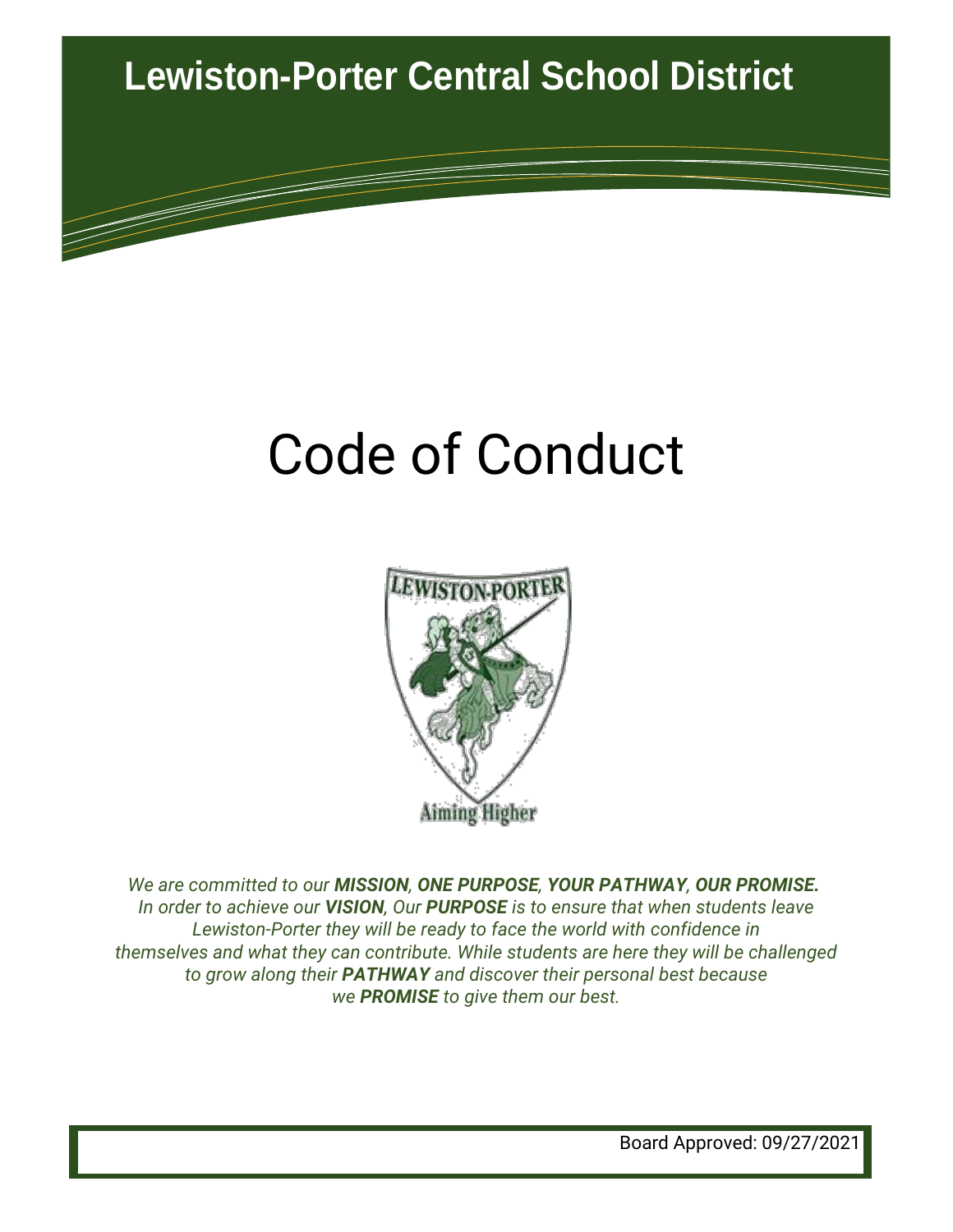# **TABLE OF CONTENTS**

|    |                                                                                 | <b>Page Number</b> |
|----|---------------------------------------------------------------------------------|--------------------|
| А. | Why Do We Have a Code of Conduct?                                               | 3                  |
| Β. | <b>Introduction</b>                                                             | 4                  |
| C. | <b>Definitions</b>                                                              | $5 - 8$            |
| D. | <b>Student Rights and Responsibilities</b>                                      | $9 - 10$           |
| E. | <b>Essential Partners</b>                                                       | $11 - 17$          |
| F. | <b>Student Use of Electronic Communication Devices</b>                          | 18                 |
| G. | <b>Student Appearance Code</b>                                                  | 19                 |
| Η. | <b>Prohibited Student Conduct</b>                                               | $20 - 23$          |
| I. | <b>Reporting Violations</b>                                                     | 24                 |
| J. | <b>Student Accountability, Consequences,</b><br><b>Procedures and Referrals</b> | 25-35              |
| K. | <b>Alternative Means of Instruction</b>                                         | 36                 |
| L. | <b>Accountability for Students with Disabilities</b>                            | $37 - 44$          |
| М. | <b>Corporal Punishment</b>                                                      | 45                 |
| N. | <b>Student Searches and Interrogations</b>                                      | 46-48              |
| 0. | <b>Visitors to Schools</b>                                                      | 49                 |
| Ρ. | <b>Public Conduct on School Property</b>                                        | $50 - 51$          |
| Q. | <b>Dissemination and Review</b>                                                 | 52                 |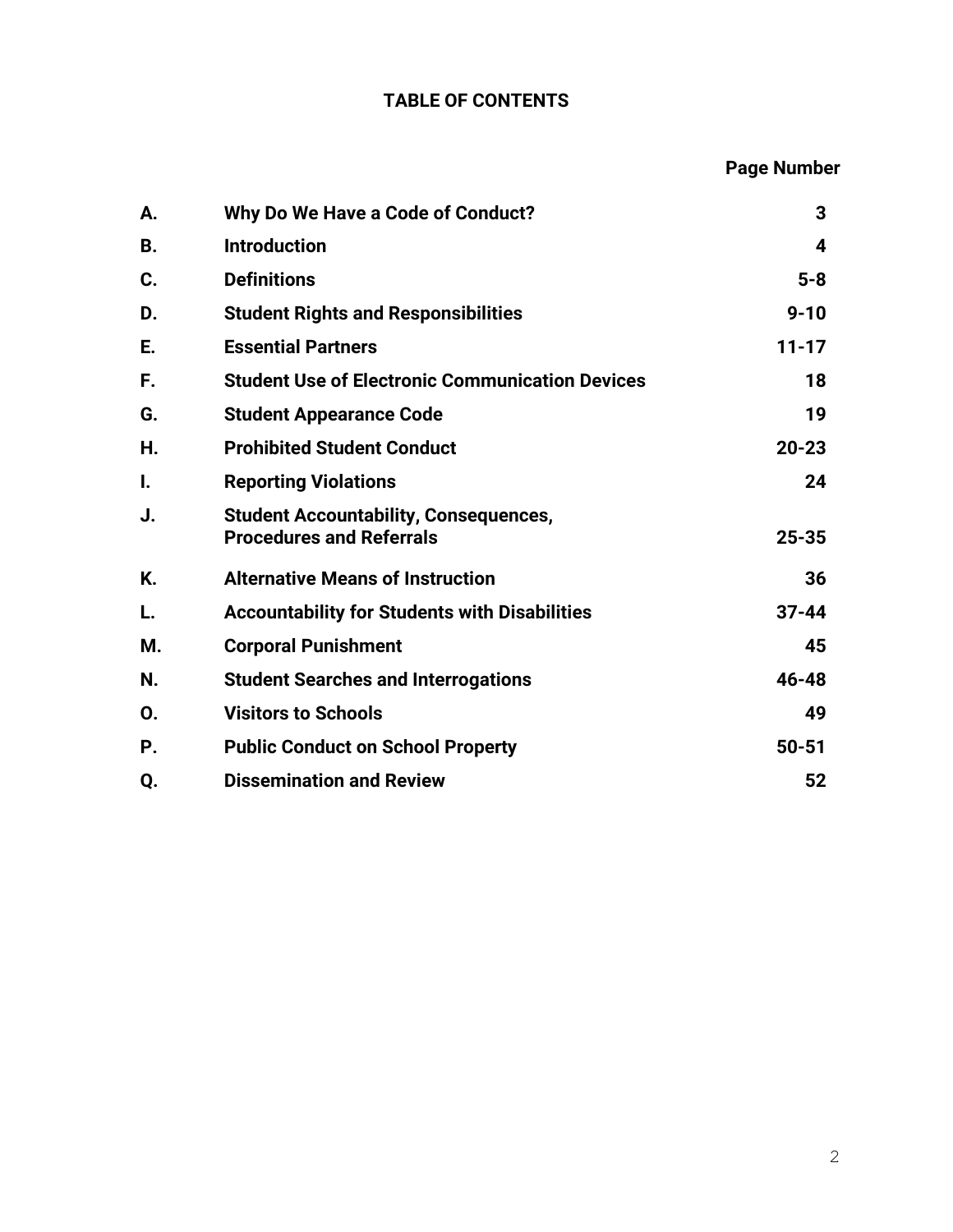# **A. WHY DO WE HAVE A CODE OF CONDUCT?**

Students need to be supported and engaged in school in order to promote strong character and appropriate conduct. It is also essential that students are able to take age-appropriate responsibility for their own behavior.

Student engagement is developed when students are provided with multiple opportunities to participate in a wide range of positive social activities while interacting with caring, supportive adults. This helps to ensure that students are better able to:

- recognize and manage emotions;
- develop caring and concern for others;
- establish positive relationships;
- make responsible decisions; and
- handle challenging situations constructively and ethically.

Effective and engaging instruction and positive behavioral supports are the foundations of a positive school climate. School teachers, administrators, and other staff are encouraged to set high expectations for student success, build positive relationships with students, as well as teach and model appropriate behaviors for success. Modeling respectful, positive behavior is especially critical as interventions and restorative practices develop.

All adults teachers, principals, administrators, school staff, parents, and the larger community have an obligation to help students become good citizens and lead productive lives by modeling desired behaviors and cultivating those behaviors in students.

Appropriate conduct and strong character are reflected in a civil, respectful, healthy and caring environment.

Student accountability and support policies and practices will be implemented in a manner which is caring and equitable, respectful and based on trust among administration, staff, students, and families and holds all individuals accountable, but is restorative and solutions oriented, rather than punitive. This will help students:

- learn from their mistakes;
- understand why their behavior was unacceptable;
- acknowledge the harm they caused or the negative impact of their actions;
- understand what they could have done differently;
- take responsibility for their actions;
- learn pro-social strategies and skills to use in the future; and
- understand that further consequences and/ or interventions will be implemented if their unacceptable behavior persists.

The District will continuously monitor results in an effort to determine strategies for improvement.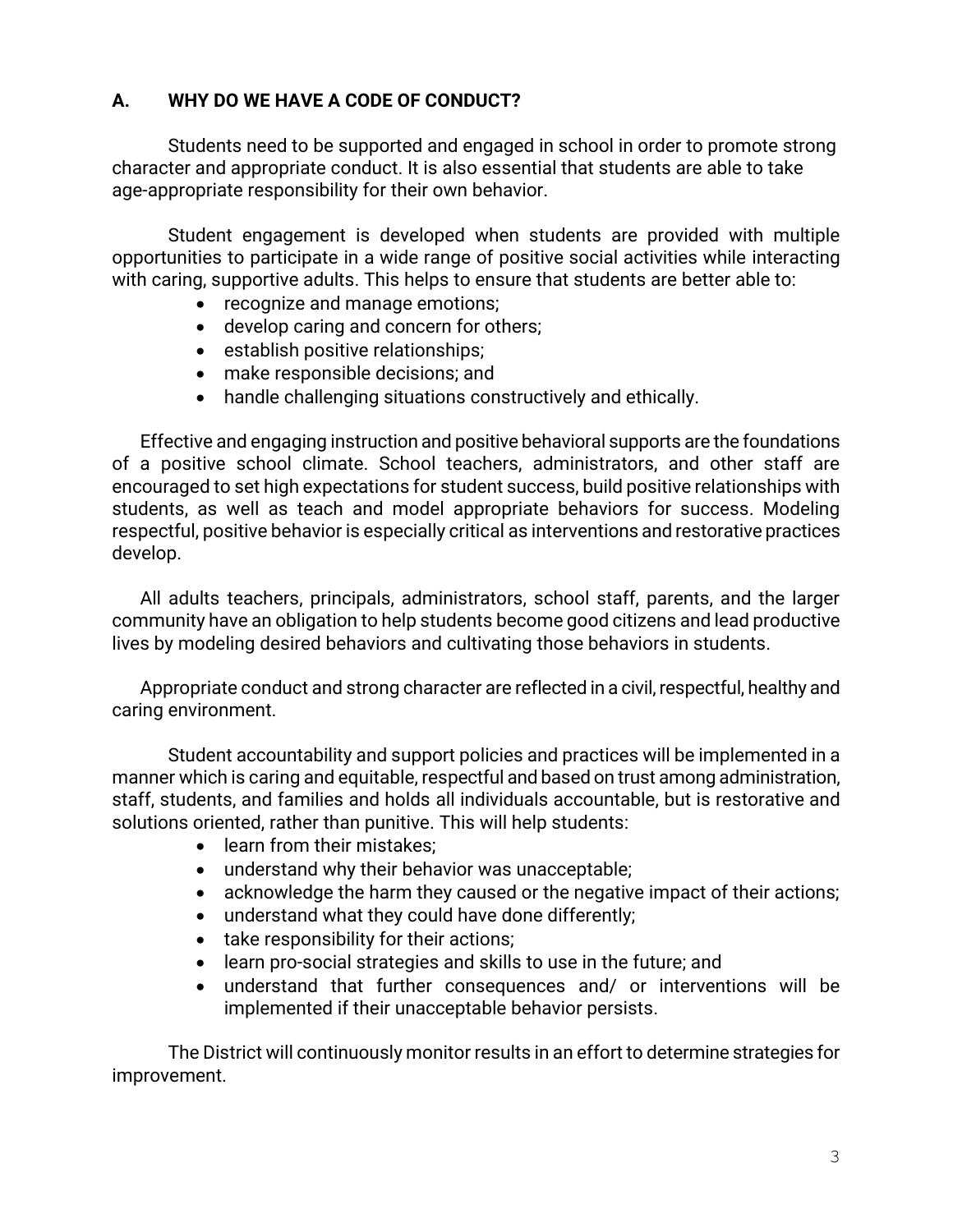## **B**. **INTRODUCTION**

The District is committed to providing a safe and orderly school environment where students may receive and District personnel may deliver quality educational services without disruption or interference. The District is committed to:

- ensuring each student is healthy, safe, engaged, supported, and challenged;
- helping students develop self-awareness and social and emotional growth; and
- guiding students in improvement and corrections of inappropriate, unacceptable and unsafe behaviors.

Responsible behavior by students, teachers, other District personnel, parents and other visitors is expected, as it is essential to achieving this goal.

For this to happen, everyone in the school community must demonstrate and offer respect to others.

With the recognition that all children make mistakes and that this is part of growing up, schools must help all students learn to grow from their mistakes. Student accountability policies should support students and teachers and ensure that everyone is treated with dignity and respect.

Student engagement is also integral to creating a positive school climate and culture that effectively fosters students' academic achievement and social/emotional growth. Providing student with multiple opportunities to participate in a wide range of pro-social activities and at the same time to develop a bond with caring, supportive adults reduces negative behavior. Examples can include: providing students with meaningful opportunities to share ideas and concerns and participate in school-wide initiatives; student leadership development; periodic recognition of student's achievements in a range of academic and co-curricular areas; using corrective feedback; and developing school-wide positive behavior systems.

The District has a long-standing set of expectations for conduct on school property and at school functions. These expectations are based on the principles of civility, mutual respect, citizenship, character, tolerance, honesty and integrity.

The District recognizes the need to clearly define these expectations for acceptable conduct on school property, identify the possible developmentally appropriate, graduated interventions for unacceptable conduct, and to ensure that interventions are administered promptly and fairly, keeping in mind the goal is not to penalize, but to teach students there are consequences to actions and choices. To this end, the District adopts this Code of Conduct ("Code"), which is based upon education laws, regulations, and District policies.

Unless otherwise indicated, this Code applies to all students, school personnel, parents and other visitors when on school property or attending a school function.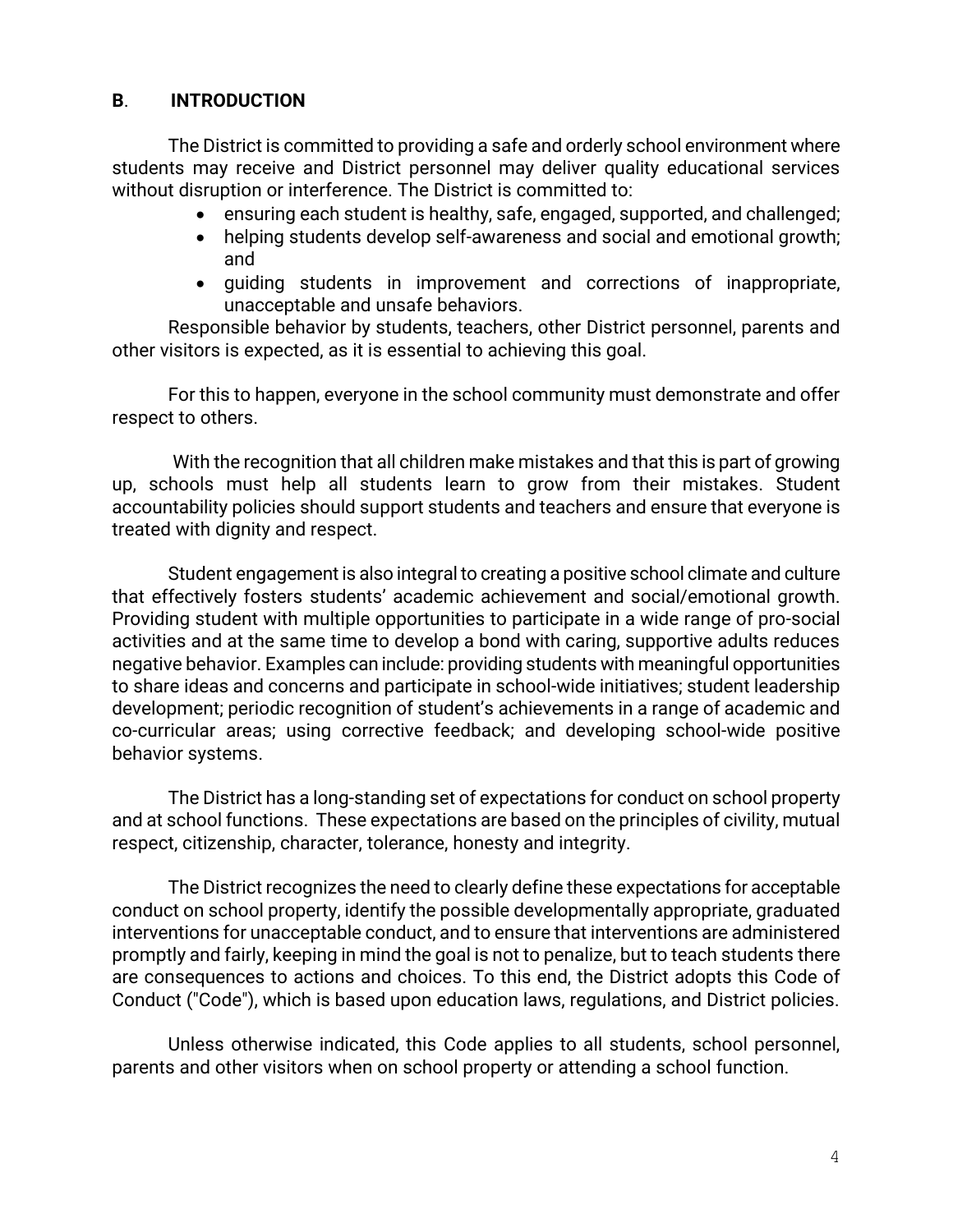#### **C. DEFINITIONS**

For purposes of this code, the following definitions apply.

"Behavior" is the way in which one acts or conducts oneself, especially towards others. It is expected that students, staff, and visitors will conduct themselves in such a way that is in line with this Code of Conduct.

"Disruptive student" means an elementary or secondary student under the age of 21 who is substantially disruptive of the educational process or substantially interferes with the teacher's authority over the classroom.

"Employee" means any person receiving compensation from a District or employee of a contracted service provider or worker placed within the school under a public assistance employment program, pursuant to Title 9B of Article 5 of the Social Services Law, and consistent with the provisions of such title for the provision of services to such District, its students or employees, directly or through contract, whereby such services performed by such person involve direct student contact.

"Harassment" and "bullying" shall mean the creation of a hostile environment by conduct or by threats, intimidation or abuse, including cyberbullying, that:

- 1. Has or would have the effect of unreasonably and substantially interfering with a student's educational performance, opportunities or benefits, or mental, emotional or physical well-being; or
- 2. Reasonably causes or would reasonably be expected to cause a student to fear for his or her physical safety; or
- 3. Reasonably causes or would reasonably be expected to cause physical injury or emotional harm to a student; or
- 4. Occurs off school property and creates or would foreseeably create a risk of substantial disruption within the school environment, where it is foreseeable that the conduct, threats, intimidation or abuse might reach school property.

Acts of harassment and bullying shall include, but not be limited to, those acts based on a person's actual or perceived race, color, weight, national origin, ethnic group, religion, religious practice, disability, sexual orientation, gender or sex. For the purposes of this definition the term "threats, intimidation or abuse" shall include verbal and non-verbal actions.

Where the term "bullying" is used, even if not explicitly stated, such term includes "cyberbullying," meaning such harassment or bullying that occurs through any form of electronic communication.

"Parent" means parent, guardian or person in parental relation to a student.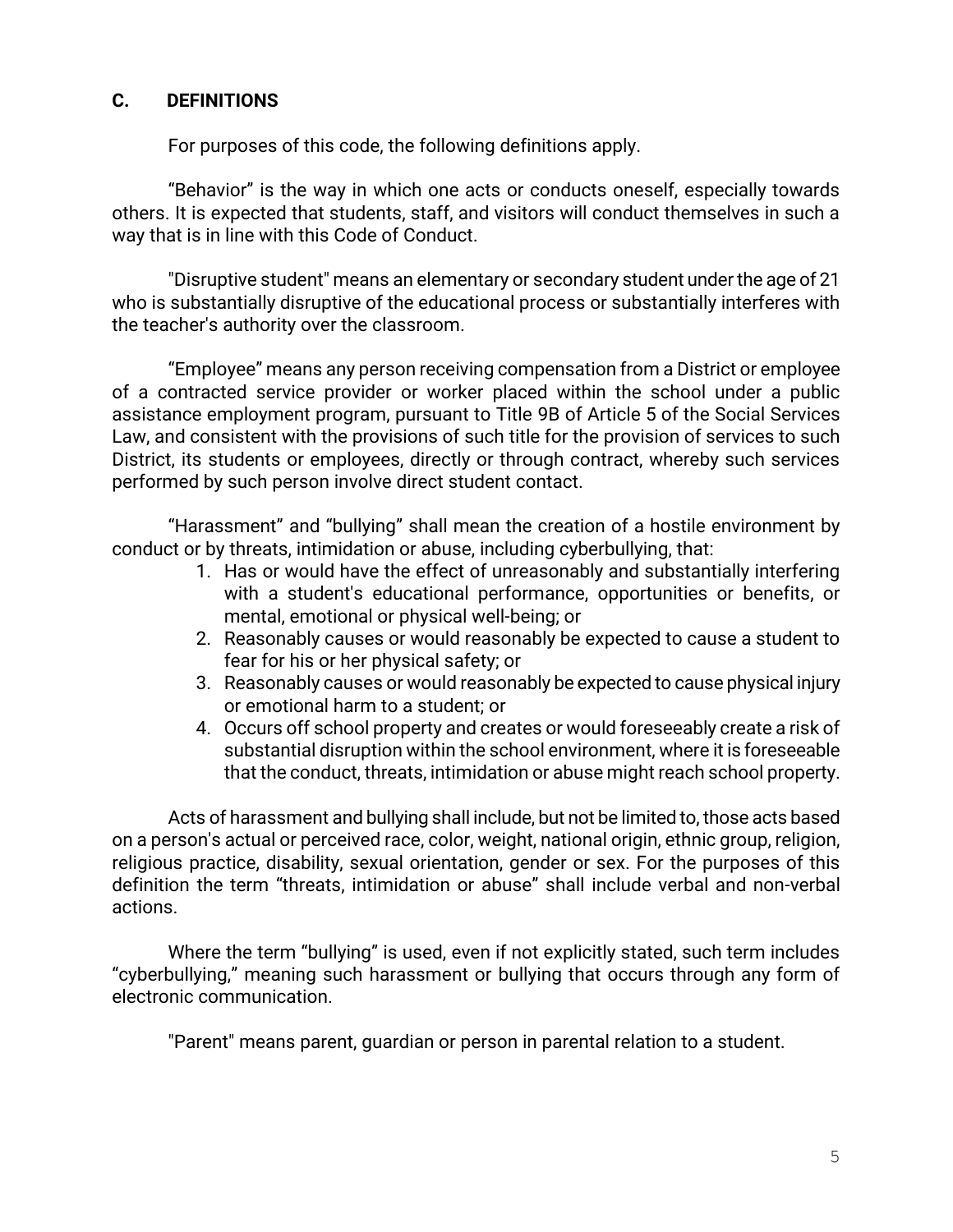"Plagiarism" is the use or close imitation of the language and ideas of another author and representation of them as one's own original work. This includes copying from electronic sources (from the World Wide Web), even with minor alterations.

"Protected Classes:"

- 1. "Color" refers to the apparent pigmentation of the skin, especially as an indication or possible indication of race.
- 2. "Disability" means:
	- (a) a physical, mental or medical impairment resulting from anatomical, physiological, genetic or neurological conditions which prevents the exercise of a normal bodily function or is demonstrable by medically accepted clinical or laboratory diagnostic techniques; or
	- (b) a record of such an impairment; or
	- (c) a condition regarded by others as such an impairment, provided, however, that in all provisions of this article dealing with employment, the term must be limited to disabilities which, upon the provision of reasonable accommodations, do not prevent the complainant from performing in a reasonable manner the activities involved in the job or occupation sought or held.
- 3. "Ethnic Group" means a group of people who identify with each other through a common heritage including language, culture, and often a shared or common religion and or ideology that stresses ancestry.
- 4. "Gender" means actual or perceived sex and shall include a person's gender identity or expression.
- 5. "Gender expression" is the manner in which a person represents or expresses gender to others, often through behavior, clothing, hairstyle, activities, voice or mannerisms.
- 6. "Gender identity" is one's self-conception as being male or female, as distinguished from actual biological sex or sex assigned at birth.
- 7. "National Origin" means a person's country of birth or ancestor's country of birth.
- 8. "Race" means a group of persons related by a common descent or heredity. For purposes of enumeration the U.S. Census Bureau uses terms such as: "White/Caucasian", "Black/African American/African-descent, "Asian", "Bi-racial", "Hispanics/Latinos" etc. to describe and classify the inhabitants of the United States.
- 9. "Religion" means specific fundamental beliefs and practices generally agreed to by large numbers of the group or a body of persons adhering to a particular set of beliefs and practices.
- 10."Religious Practice" means a term including practices and observances such as attending worship services, wearing religious garb or symbols, praying at prescribed times, displaying religious objects, adhering to certain dietary rules, refraining from certain activities, proselytizing, etc.
- 11."Sex" means the biological and physiological characteristics that define men and women. (Male and Female denote "sex".)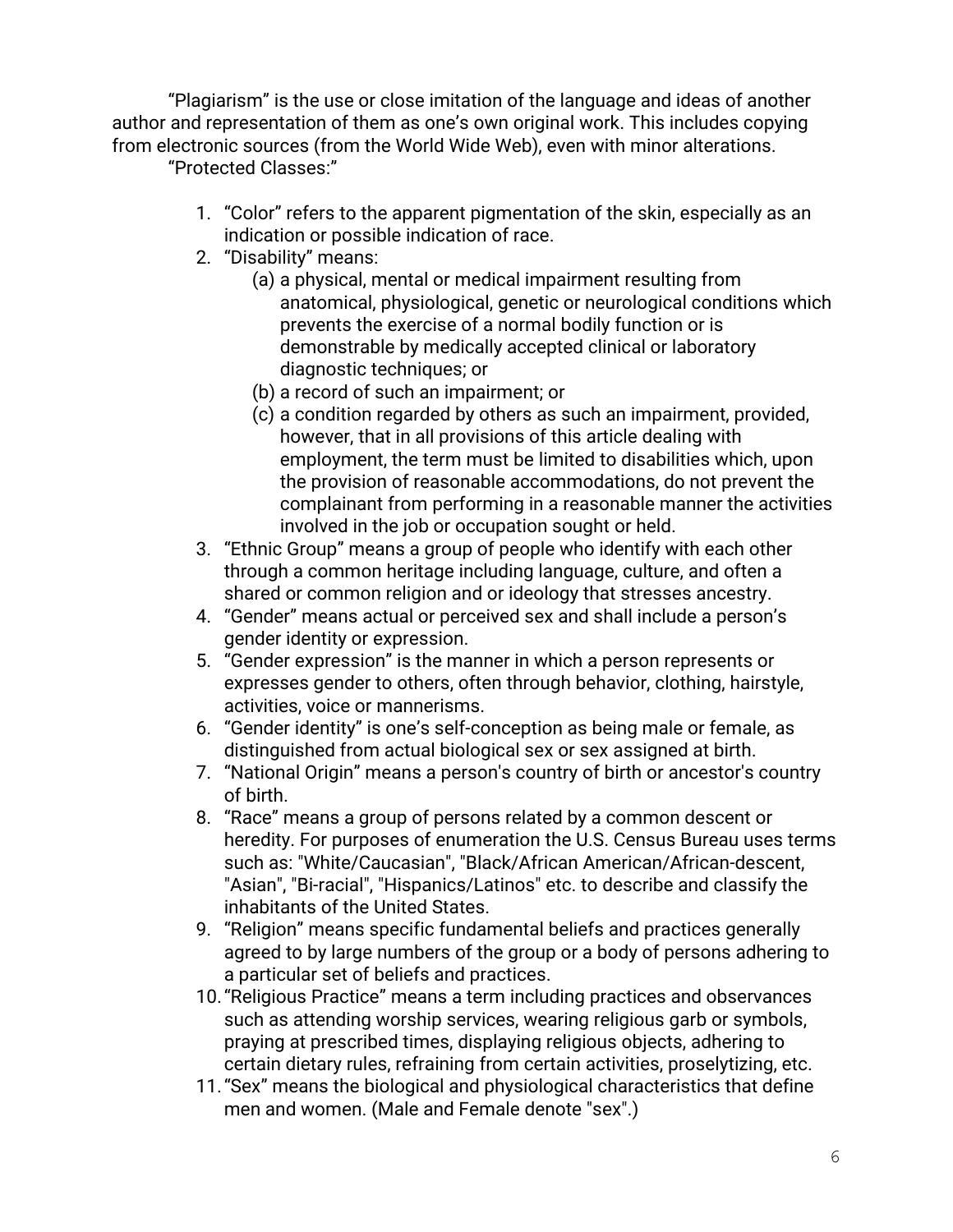- 12."Sexual orientation" means the sex to which a person is sexually attracted. Someone attracted primarily or exclusively to members of the opposite sex is characterized as straight or heterosexual. Someone attracted primarily or exclusively to members of the same sex is characterized as homosexual. A person with a strong or viable attraction to both genders is characterized as bisexual or pansexual.
- 13."Weight" means aside from the obvious meaning in the physical sciences, the word is used in reference to a person's "size".

"Relationships" are the way in which two or more people regard and behave toward each other.

"Respect" is an act of treating everyone in the school community with dignity. This is demonstrated by: treating others with kindness and care, being polite and using manners, expressing thoughts in opinions in ways that are polite and courteous, using a polite tone of voice and body language, listening to others who are speaking to you, keeping one's hands to one's self and not violating others' personal space.

"Responsibility" is an obligation to behave in accordance with social norms and being held accountable for one's actions.

"Restorative Practices" are a response to student actions that violate the dignity, safety, or well-being of others by connecting the person responsible for the harm with those who have been harmed, in order to reach a resolution that guides, and assists the person responsible for the harm in accepting responsibility, apologizing for the harm, making meaningful reparation and improving the relationship between parties.

"School function" means any school-sponsored extra-curricular event or activity.

"School property" means in or within any building, structure, athletic playing field, playground, parking lot or land contained within the real property boundary line of a public elementary or secondary school, or in or on a school bus, as defined in Vehicle and Traffic Law §142.

"Violent student" means a student under the age of 21 who:

- 1. Commits an act of violence upon a school employee.
- 2. Commits, while on school property or at a school function, an act of violence upon another student or any other person lawfully on school property or at the school function.
- 3. Possess, while on school property or at a school function, a weapon such as a gun, knife, explosive or incendiary bomb, or other dangerous instrument capable of causing physical injury or death.
- 4. Displays, while on school property or at a school function, what appears to be a weapon.
- *5.* Threatens, while on school property or at a school function, to use a weapon.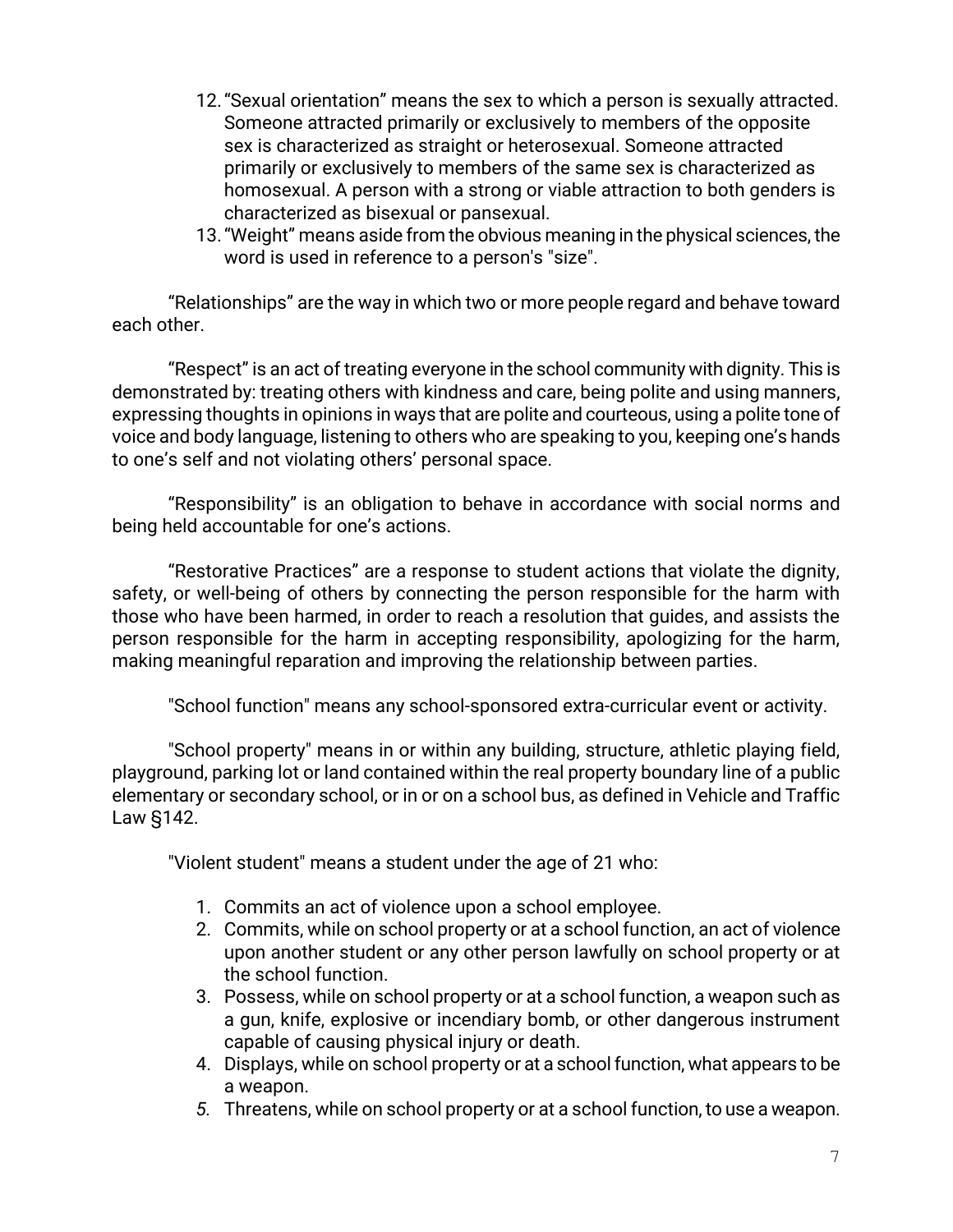- 6. Knowingly and intentionally damages or destroys the personal property of any school employee or any person lawfully on school property or at a school function.
- 7. Knowingly and intentionally damages or destroys District property.

"Weapon" means a firearm as defined in 18 USC §921 for purposes of the Gun-Free Schools Act. It also means any other gun, BB gun, pistol, revolver, shotgun, rifle, machine gun, disguised gun, dagger, dirk, razor, stiletto, switchblade knife, gravity knife, brass knuckles, sling shot, metal knuckle knife, box cutters, cane sword, electronic dart gun, Kung Fu star, electronic stun gun, pepper spray or other noxious spray, explosive or incendiary bomb, or other device, instrument, material or substance that can cause physical injury or death when used to cause physical injury or death.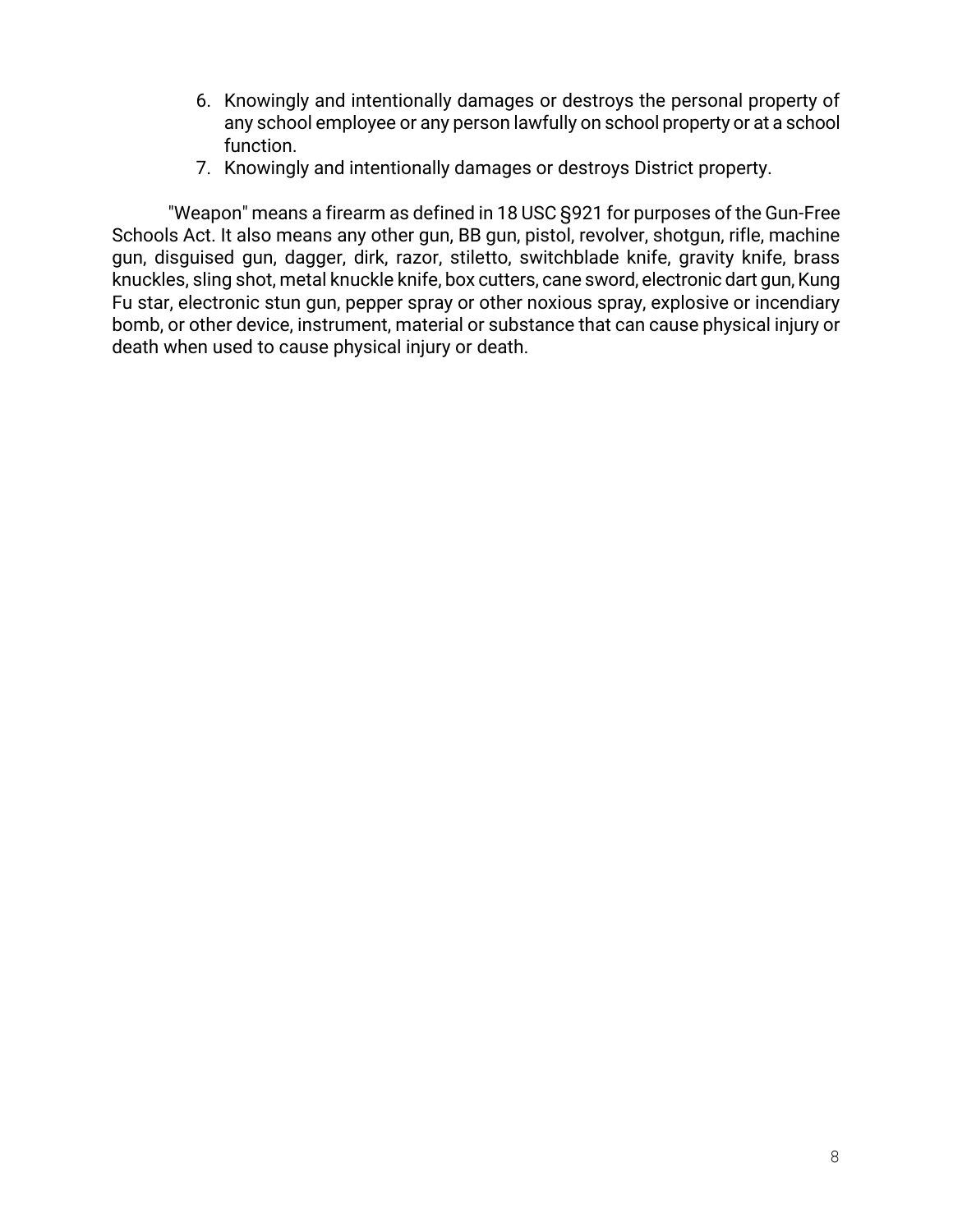# **D**. **STUDENT RIGHTS AND RESPONSIBILITIES**

The District is committed to safeguarding the rights given to all students under federal and state law and District policy. In addition, to promote a safe, healthy, orderly and supportive school environment, both in-person and in a virtual or remote learning setting, all District students have the right to:

#### *It is the student's right to:*

- 1. Attend school in the District in which one's parent or legal guardian resides.
- 2. Expect that school will be a safe, orderly, purposeful place for all students to gain an education and be treated fairly.
- 3. Take part in all District activities on an equal basis regardless of actual or perceived race, weight, color, creed, national origin, ethnic group, religion, religious practice, gender (including gender identity and expression) or sexual orientation or disability.
- 4. Be respected as an individual and treated fairly and with dignity by other students and school staff.
- 5. Express one's opinions, either verbally or in writing, as long as it is done so in a respectful manner.
- 6. Dress in such a way as to express one's personality.
- 7. Be afforded equal and appropriate educational opportunities.

# *It is the student's responsibility to:*

- 1. Attend school every day unless you are legally excused and to be in class on time and prepared to learn.
- 2. Contribute to maintaining a safe, supportive and orderly school environment that is conducive to learning and to show respect to other persons and to property.
- 3. Conduct themselves as representatives of the District when participating in or attending school extracurricular events and to hold themselves to the highest standards of conduct, demeanor and sportsmanship.
- 4. Respect one another and treat others in the manner that one would want to be treated. Work to develop skills to manage their emotions and reactions to resolve conflict with others.
- 5. Use a polite tone of voice and appropriate body language, listening when others are speaking to you. Respect personal space.
- 6. Dress appropriately for school and school functions, so as not to endanger physical health, safety or limit participation in school activities.
- 7. Be aware of available educational programs in order to use and develop one's capabilities to their maximum.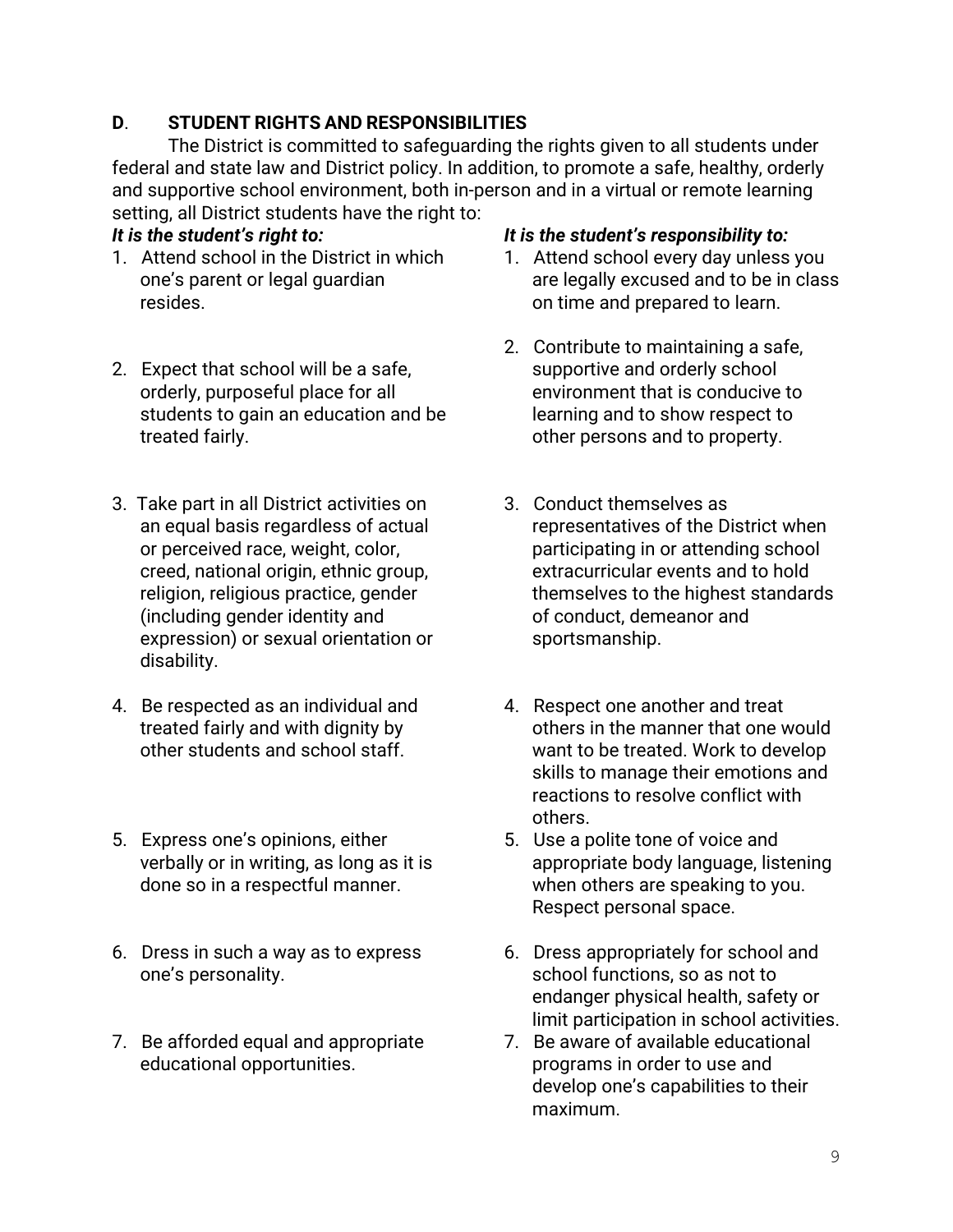- 8. Present their version of the relevant events to school personnel authorized to impose consequences.
- 9. Access school policies, regulations and rules and, when necessary, receive an explanation of those rules from school personnel.
- 10. Have access to relevant and objective information concerning drug and alcohol abuse, as well as access to individuals or agencies capable of providing direct assistance to students with serious personal problems.
- 11. Be provided with clear expectations regarding:
	- a. Course objectives, requirements, and state standards;
	- b. Grading criteria and procedures;
	- c. Assignment requirements and deadlines; and
	- d. School and classroom rules and expectations regarding behavior.
- 12. Be protected from intimidation, harassment, discrimination based on actual or perceived race, color, weight, national origin, ethnic group, religion or religious practice, sex, gender, gender identity, sexual orientation, or disability, by employees or students on school property or at a school-sponsored event, function or activity.
- 8. Be truthful when speaking with school officials regarding the Code of Conduct violations. Accept responsibility for their actions.
- 9. Be familiar with and abide by District policies, rules and regulations dealing with student conduct. Ask questions when you do not understand.
- 10. Be aware of the information and services available and to seek assistance in dealing with personal problems, when appropriate.
- 11. React to direction given by teachers, administrators and other school personnel in a respectful and positive manner.

12. Respect one another and treat others fairly in accordance with the Code of Conduct and the provisions of the Dignity Act. Seek help in solving problems. Help make school a community free of violence, intimidation, bullying, harassment, and discrimination. Report and encourage others to report any incidents of intimidation, harassment or discrimination.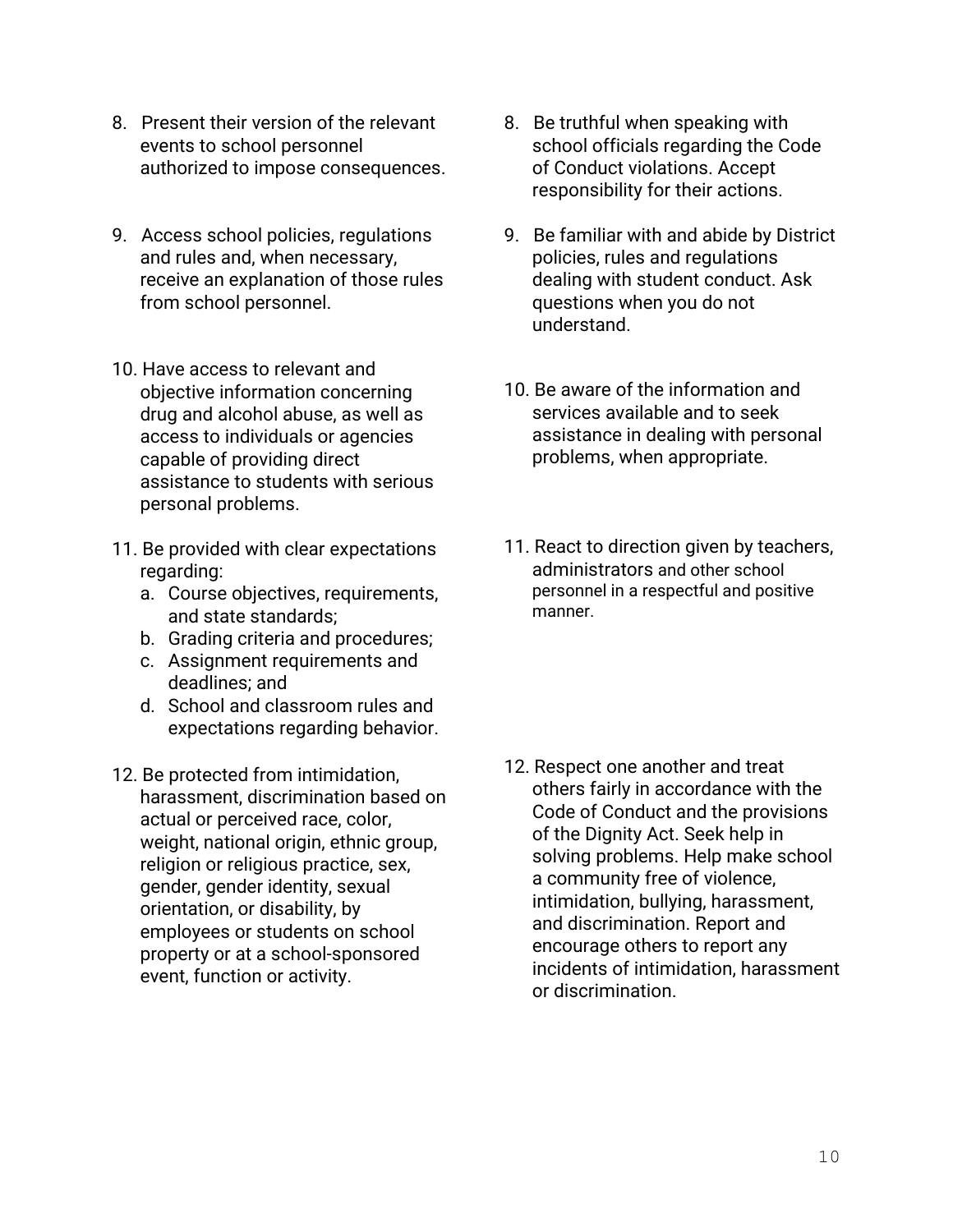# **E. ESSENTIAL PARTNERS**

All members of our learning community  $-$  including students, staff, parents and engaged service providers – must assume responsible role in promoting behavior that enhances academic and social success. Courteous, respectful, and responsible behavior fosters a positive climate in the learning community.

Those responsibilities include but are not limited to the following:

#### **A. Parents**

The Code of Conduct is a guide for understanding the personal, social, and academic behaviors which are expected from your child while at school and school functions. This Code also guides how school staff will work with you and your child to help demonstrate positive behaviors and enjoy academic success.

To achieve this goal, parents will be encouraged to promote participation in restorative practices to resolve incidents and conflict and to support their child in receiving the maximum benefit from a restorative justice approach.

To achieve this goal, all parents are expected to:

- a) Recognize that the education of their child(ren) is a joint responsibility of the parents and the school community and collaborate with the District to optimize their child's educational opportunities.
- b) Send their children to school ready to participate and learn, both in-person and in a virtual or remote learning setting.
- c) Ensure their children attend school regularly and on time.
- d) Ensure absences are excused.
- e) Ensure their children are dressed and groomed in a manner consistent with the student appearance code.
- f) Help their children understand that in a democratic society appropriate rules are required to maintain a safe, orderly environment.
- g) Know school rules and help their children understand them so that their children can help create a safe, respectful, supportive school environment.
- h) Convey to their children a supportive attitude toward education and the District, to include open and respectful communication.
- i) Build positive, constructive relationships with teachers, other parents and their children's friends.
- j) Tell school officials about any concerns or complaints in a respectful and timely manner.
- k) Help their children deal effectively with peer pressure.
- l) Inform school officials of changes in the home situation that may affect student conduct or performance.
- m) Provide a place for study and ensure homework assignments are completed.
- n) Be respectful and courteous to staff, other parents/guardians and students while on school premises.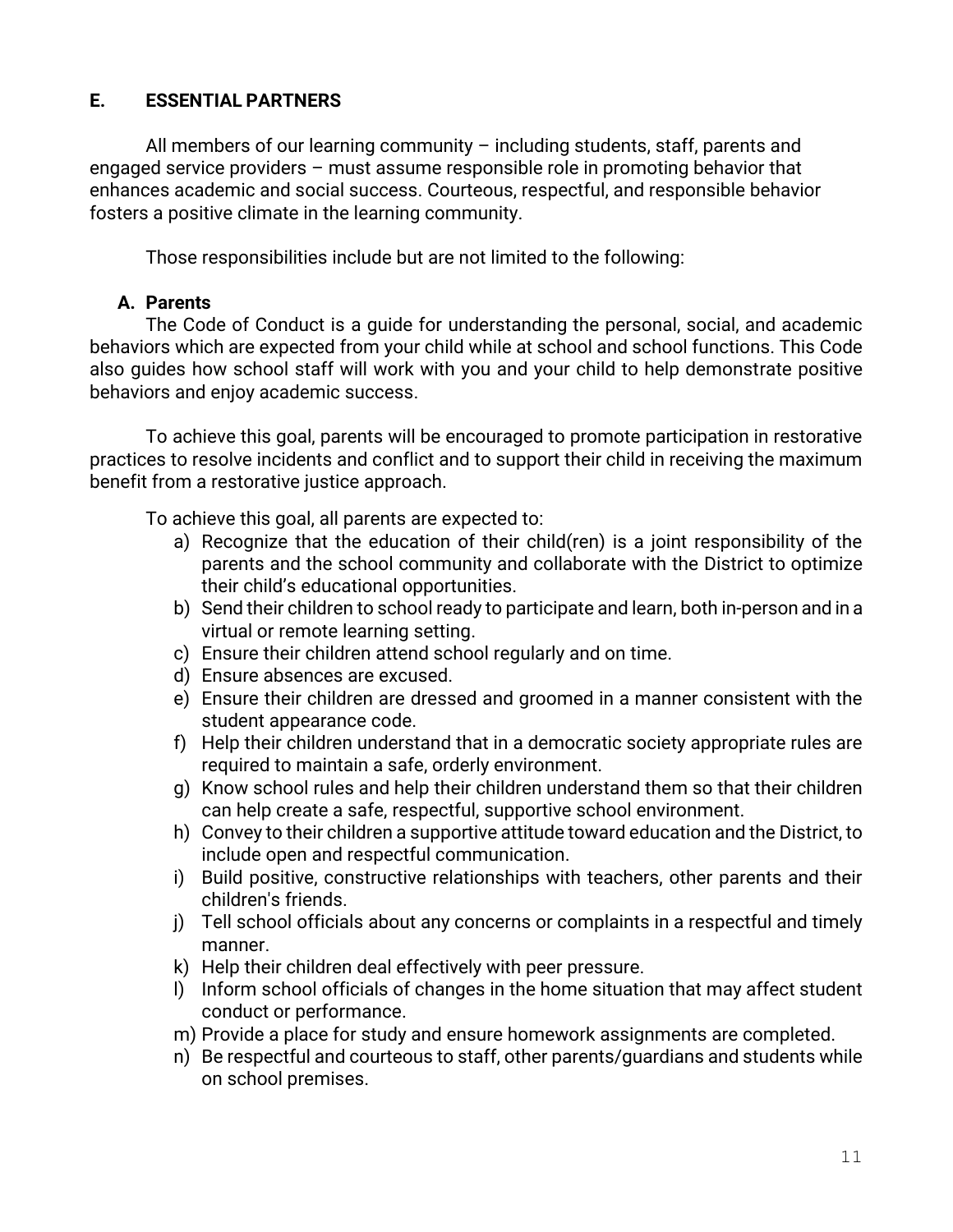- o) Model and monitor the use of electronic devices and social media with your children to ensure their safety and promote acceptable behavior.
- p) Follow the Code of Conduct by knowing, abiding, and enforcing school rules and policies in a fair and consistent manner.

#### **B. Staff**

The Code of Conduct is a guide for supporting positive student behavior at school. It is intended to help staff prevent student misconduct through the use of effective strategies and systems. It will provide guidance for intervening effectively and appropriately if students don't meet expected standards of behavior or violate the school rules and policies. Concerns about safety and school climate should be brought to the school principal so staff can work together to maintain a safe and orderly learning and work environment.

All staff are expected to understand that students may come to school having experienced trauma in their lives, which can impact their behavior in school (e.g., anger, outbursts, withdrawal, self-injury).

# **1. Teachers**

To achieve this goal, all District teachers are expected to:

- a) Maintain a climate of mutual respect and dignity for all students regardless of actual or perceived race, color, weight, national origin, ethnic group, religion, religious practice, disability, sexual orientation, gender (including gender identity and expression) or sex, which will strengthen students' self-worth and promote confidence to learn.
- b) Be prepared to teach for both in-person and remote learning.
- c) Demonstrate interest in teaching and concern for students and student achievement.
- d) Know school policies and rules, and enforce them in a fair, timely, and consistent manner.
- e) Maintain confidentiality in conformity with federal and state law.
- f) Communicate to students and parents:
	- i. Course objectives and requirements
	- ii. Marking/grading procedures
	- iii. Assignment deadlines
	- iv. Expectations for students
	- v. Classroom behavior and consequences plan.
	- vi. Online expectations and behaviors in the remote learning environment.
- g) Communicate regularly with students, parents and other teachers concerning growth and achievement.
- h) Participate in school-wide efforts to provide adequate supervision in all school spaces, in conformity with the Taylor Law.
- i) Address issues of harassment or any situation that threatens the emotional or physical health or safety of any student, school employee or any person who is lawfully on school property or at a school function.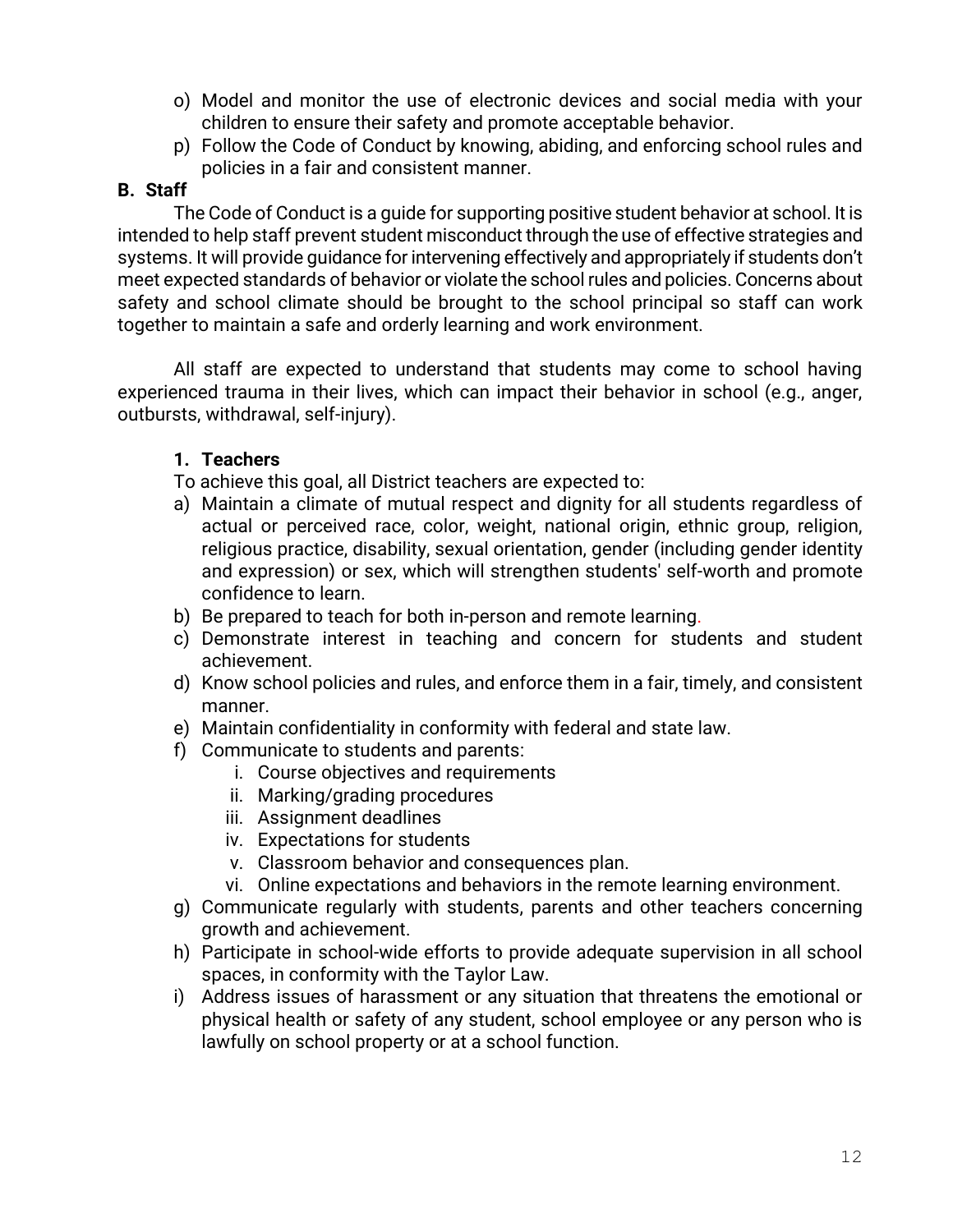- j) Address personal biases that may prevent equal treatment of all students in the school or classroom setting.
- k) Report incidents of bullying, discrimination and/or harassment that are witnessed or otherwise brought to a teacher's attention to the building administrator and/or Dignity Act Coordinator (DAC) in a timely manner.
- Be open to active participation in resolving conflicts through a restorative process.
- m) Follow the Code of Conduct by knowing, abiding, and enforcing school rules and policies in a fair and consistent manner.

# **2. School Counselors and Social Workers**

- a) Maintain a climate of mutual respect and dignity for all students regardless of actual or perceived race, color, weight, national origin, ethnic group, religion, religious practice, disability, sexual orientation, gender (including gender identity and expression)) or sex.
- b) Assist students in coping with peer pressure and emerging personal, social and emotional problems, both in-person and in the virtual learning environment.
- c) Initiate teacher /student/counselor conferences and parent/ teacher/ student/ counselor conferences, as necessary, as a way to resolve problems.
- d) Regularly review with students their educational progress and career plans.
- e) Maintain confidentiality in accordance with federal and state law.
- f) Provide information to assist students with career planning.
- g) Encourage students to benefit from the curriculum and extracurricular programs.
- h) Make known to students and families the resources in the community that are available to meet their needs.
- i) Participate in school-wide efforts to provide adequate supervision in all school spaces.
- j) Address issues of harassment or any situation that threatens the emotional or physical health or safety of any student, school employee, or any person who is lawfully on school property or at a school function.
- k) Address personal biases that may prevent equal treatment of all students.
- l) Promote a trauma-informed approach to addressing student behavior by supporting professional development, providing safe work environments, forming trusting relationships with students, allowing for student choice and autonomy, and encouraging student skill-building and competence.
- m) Report incidents of bullying, discrimination and/or harassment that are witnessed or otherwise brought to a teacher's attention to the building administrator and/or Dignity Act Coordinator (DAC) in a timely manner.
- n) Be open to active participation in resolving conflicts through a restorative process.
- o) Follow the Code of Conduct by knowing, abiding, and enforcing school rules and policies in a fair and consistent manner.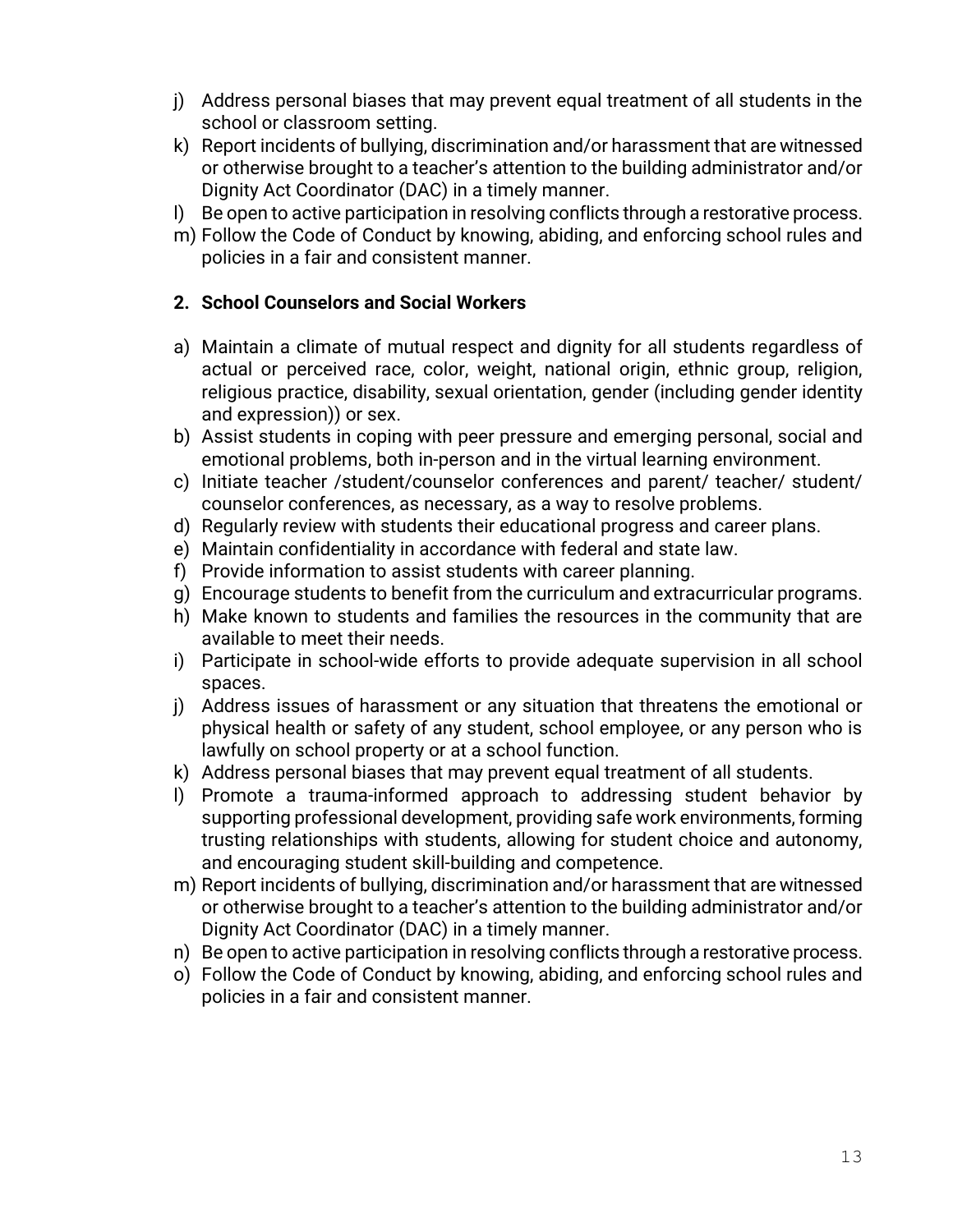# **3. Student Support Service Personnel/Teacher Aides/School Monitors**

- a) Maintain a climate of mutual respect and dignity for all students regardless of actual or perceived race, color, weight, national origin, ethnic group, religion, religious practice, disability, sexual orientation, gender (including gender identity and expression) or sex.
- b) Support educational and academic goals.
- c) Assist students in coping with peer pressure and emerging personal, social and emotional problems.
- d) Set a good example for students and colleagues by demonstrating dependability, integrity and other standards of ethical conduct.
- e) Maintain confidentiality in accordance with federal and state law.
- f) Initiate teacher /student/counselor conferences and parent/ teacher/ student/ counselor conferences, as necessary, as a way to resolve problems.
- g) Regularly review with students their educational progress and career plan.
- h) Encourage students to benefit from the curriculum and extra-curricular programs.
- i) Help children understand the District's expectations for maintaining a safe, orderly environment.
- j) Participate in school-wide efforts to provide adequate supervision in all school spaces.
- k) Address issues of harassment or any situation that threatens the emotional or physical health or safety of any student, school employee, or any person who is lawfully on school property or at a school function.
- l) Address personal biases that may prevent equal treatment of all students.
- m) Report incidents of bullying, discrimination and/or harassment that are witnessed or otherwise brought to a teacher's attention to the building administrator and/or Dignity Act Coordinator (DAC) in a timely manner.
- n) Be open to active participation in resolving conflicts through a restorative process.
- o) Follow the Code of Conduct by knowing, abiding, and enforcing school rules and policies in a fair and consistent manner.

# **4. Other School Staff**

- a) Maintain a climate of mutual respect and dignity for all students regardless of actual or perceived race, color, weight, national origin, ethnic group, religion, religious practice, disability, sexual orientation, gender (including gender identity and expression) or sex.
- b) Set a good example for students and colleagues by demonstrating dependability, integrity and other standards of ethical conduct.
- c) Maintain confidentiality in accordance with federal and state law.
- d) Help children understand the District's expectations for maintaining a safe, orderly environment, both in-person and in the virtual or remote learning environment.
- e) Participate in school-wide efforts to provide adequate supervision in all school spaces.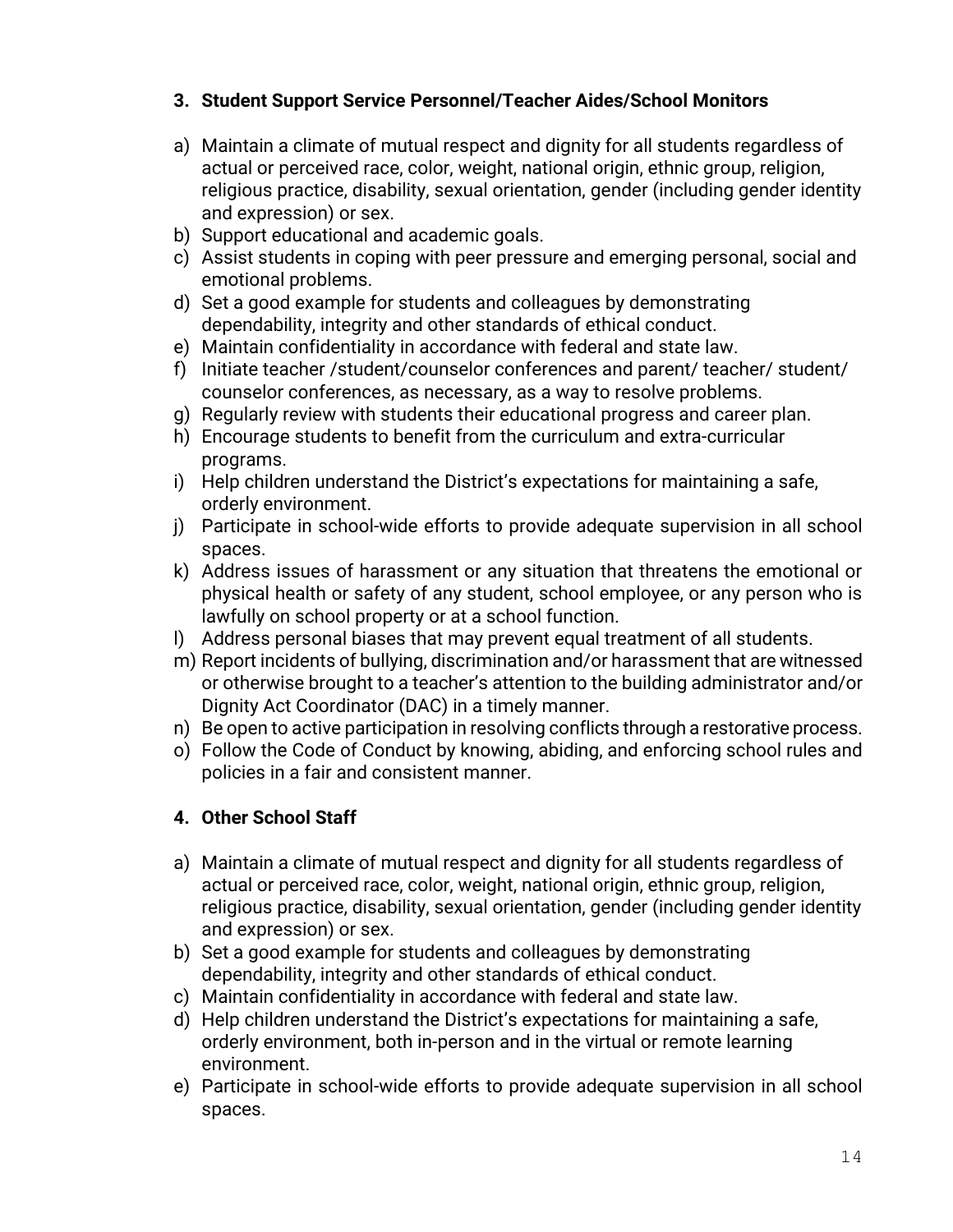- f) Address issues of harassment or any situation that threatens the emotional or physical health or safety of any student, school employee, or any person who is lawfully on school property or at a school function.
- g) Address personal biases that may prevent equal treatment of all students.
- h) Be open to active participation in resolving conflicts through a restorative process.
- i) Follow the Code of Conduct by knowing, abiding, and enforcing school rules and policies in a fair and consistent manner.

# **5. Principals/Administrators**

- a) Promote a safe, orderly and stimulating school environment, supporting active teaching and learning for all students regardless of actual or perceived race, color, weight, national origin, ethnic group, religion, religious practice, disability, sexual orientation, (including gender identity and expression) or sex.
- b) Ensure that students and staff have the opportunity to communicate regularly with the principal/administrators and have access to the principal/administrators for redress of grievances.
- c) Maintain confidentiality in accordance with federal and state law.
- d) Evaluate on a regular basis all instructional programs to ensure infusion of civility education in the curriculum, including in-person and online or virtual learning curriculum and platforms.
- e) Support the development of and student participation in appropriate extracurricular activities.
- f) Provide support in the development of the Code of Conduct, when called upon. Disseminate the Code of Conduct and anti-harassment policies.
- g) Be responsible for administering the Code of Conduct and ensuring that all cases are resolved promptly and fairly.
- h) Participate in school-wide efforts to provide adequate supervision in all school spaces.
- i) Address issues of harassment or any situation that threatens the emotional or physical health or safety of any student, school employee, or any person who is lawfully on school property or at a school function.
- j) Address personal biases that may prevent equal treatment of all students and staff.
- k) Promote a trauma-informed approach to addressing student behavior by supporting professional development, providing safe work environments, forming trusting relationships with students, allowing for student choice and autonomy, and encouraging student skill-building and competence.
- l) Be open to active participation in resolving conflicts through a restorative process.
- m) Follow the Code of Conduct by knowing, abiding, and administering school rules and policies in a fair and consistent manner.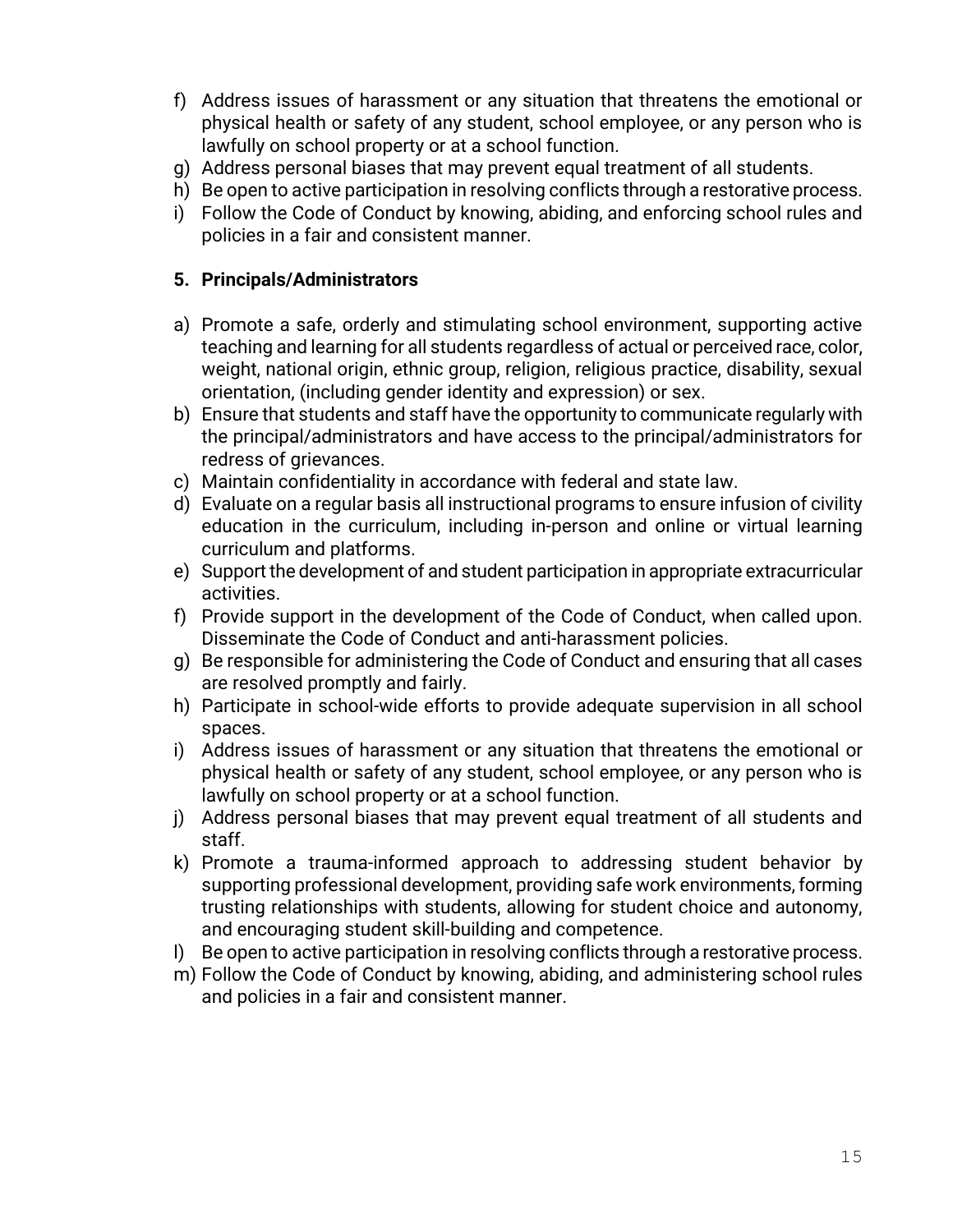# **6. The Dignity Act Coordinator(s)**

The Dignity Act Coordinator(s) are as follows:

Dr. Heather Lyon, Dignity Compliance Coordinator, 286-7244

Ms. Shannon Lotz, PEC Dignity Act Coordinator, 286-7875

Ms. Emily Brook, IEC Dignity Act Coordinator, 754-8281 ext. 3100

Ms. Kathleen Stack, MS Dignity Act Coordinator, 754-8281 ext. 5119

Ms. Petrina DiVincenzo, HS Dignity Act Coordinator, 754-8281 ext. 2128

Their duties are as follows:

- a) Promote a safe, orderly and stimulating school environment, supporting active teaching and learning for all students regardless of actual or perceived race, color, weight, national origin, ethnic group, religion, religious practice, disability, sexual orientation, gender (including gender identity and expression) or sex.
- b) Oversee and coordinate the work of the District wide and building-level bullying prevention committees.
- c) Identify curricular resources that support infusing civility in classroom instruction and classroom management; and provide guidance to staff as to how to access and implement those resources.
- d) Coordinate, with the Professional Development Committee, training in support of the bullying prevention committee.
- e) Be responsible for monitoring and reporting on the effectiveness of the District's bullying prevention policy.
- f) Address and investigate issues of harassment or any situation that threatens the emotional or physical health or safety of any student, school employee, or any person who is lawfully on school property or at a school function.
- g) Address personal biases that may prevent equal treatment of all students and staff.

# **7. Superintendent**

- a) Promote a safe, orderly and stimulating school environment, supporting active teaching and learning for all students regardless of actual or perceived race, color, weight, national origin, ethnic group, religion, religious practice, disability, sexual orientation, gender (including gender identity and expression) or sex.
- b) Report to the Board of Education about educational trends relating to student accountability and restorative practices.
- c) Review with District administrators the policies of the District and state and federal laws relating to school operations and management.
- d) Maintain confidentiality in accordance with federal and state law.
- e) Work to create instructional programs that minimize incidents of inappropriate behavior and are sensitive to student and teacher needs, for both in-person and online or virtual learning opportunities.
- f) Work with District administrators in encouraging a positive school climate, administering the Code of Conduct and ensuring that all cases are resolved promptly and equitably.
- g) Participate in school-wide efforts to provide adequate supervision in all school spaces.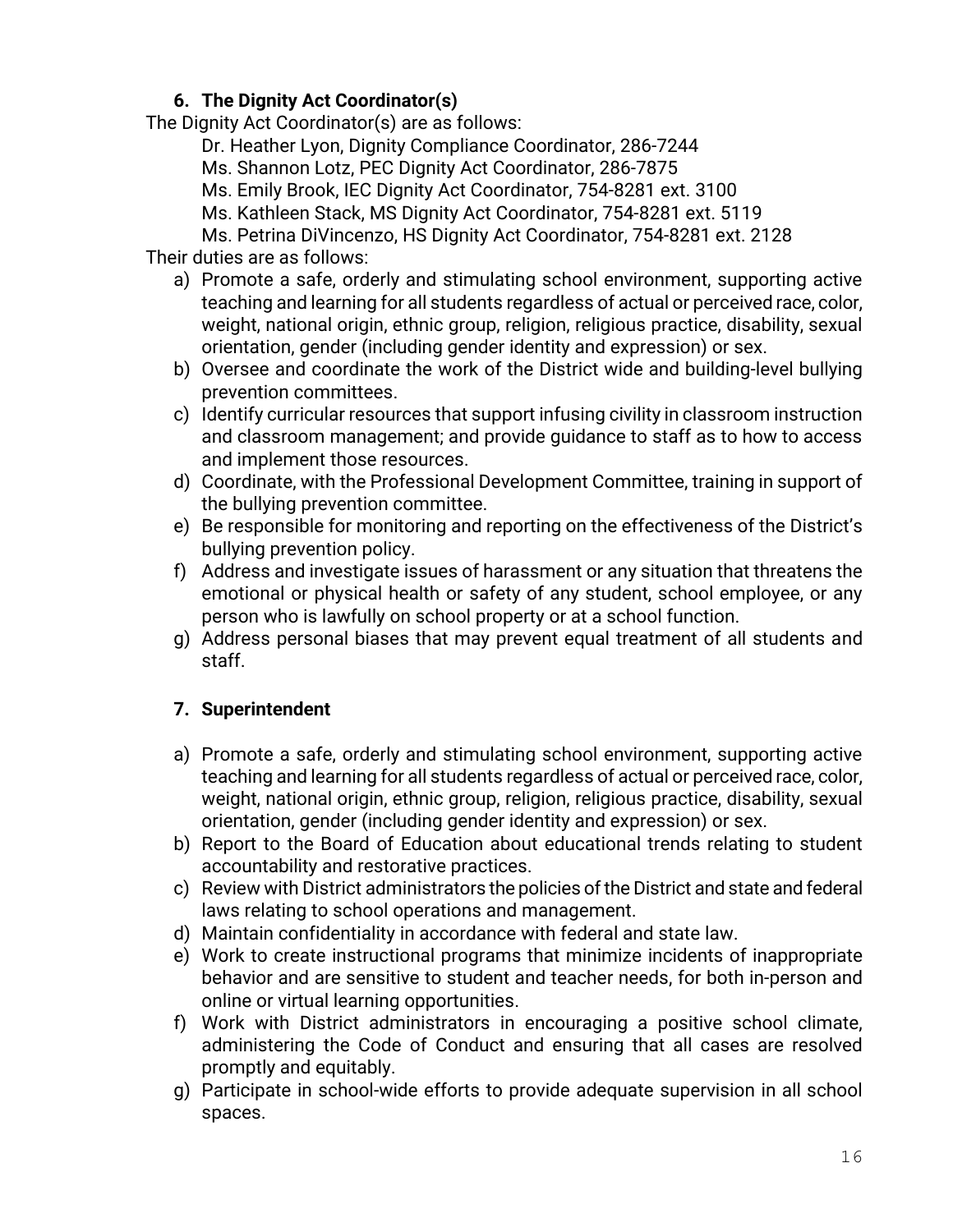- h) Address issues of harassment or any situation that threatens the emotional or physical health or safety of any student, school employee, or any person who is lawfully on school property or at a school function.
- i) Address personal biases that may prevent equal treatment of all students and staff.
- j) Promote a trauma-informed approach to addressing student behavior by supporting professional development and appropriate staffing.
- k) Be open to active participation in resolving conflicts through a restorative process.
- l) Follow the Code of Conduct by knowing, abiding, and enforcing school rules and policies in a fair and consistent manner.

# **8. Board of Education**

- a) Promote a safe, orderly and stimulating school environment, supporting active teaching and learning for all students regardless of actual or perceived race, color, weight, national origin, ethnic group, religion, religious practice, disability, sexual orientation, gender or sex, for both in-person and online or virtual educational settings.
- b) Maintain confidentiality in accordance with federal and state law.
- c) Develop and recommend a budget that provides programs and activities that support achievement of the goals of the Code of Conduct.
- d) Collaborate with student, teacher, administrator, and parent organizations, school safety personnel and other school personnel to develop a Code of Conduct that clearly defines expectations for the conduct of students, District personnel and visitors on school property and at school functions.
- e) Adopt and review at least annually the District's Code of Conduct to evaluate the code's effectiveness and the fairness and consistency of its implementation.
- f) Appoint a Dignity Act Coordinator (DAC) in each school building. The Dignity Act Coordinator will be thoroughly trained to handle human relations in the areas of race, color, weight, national origin, ethnic group, religion, religious practice, disability, sexual orientation, gender/gender identity, and sex. The Dignity Act Coordinator will be accessible to students and other staff members for consultation and advice as needed on the Dignity Act.
- g) Lead by example by conducting Board meetings in a professional, respectful, courteous manner.
- h) Address issues of harassment or any situation that threatens the emotional or physical health or safety of any student, school employee, or any person who is lawfully on school property or at a school function.
- i) Address personal biases that may prevent equal treatment of all students and staff.
- j) Promote a trauma-informed approach to addressing student behavior by supporting professional development, providing a safe school environment, encouraging the forming of trusting relationships with students, allowing for student choice and autonomy, and encouraging student skill-building and competence.
- k) Be open to active participation in resolving conflicts through a restorative process.
- l) Follow the Code of Conduct by knowing, abiding, and enforcing school rules and policies in a fair and consistent manner.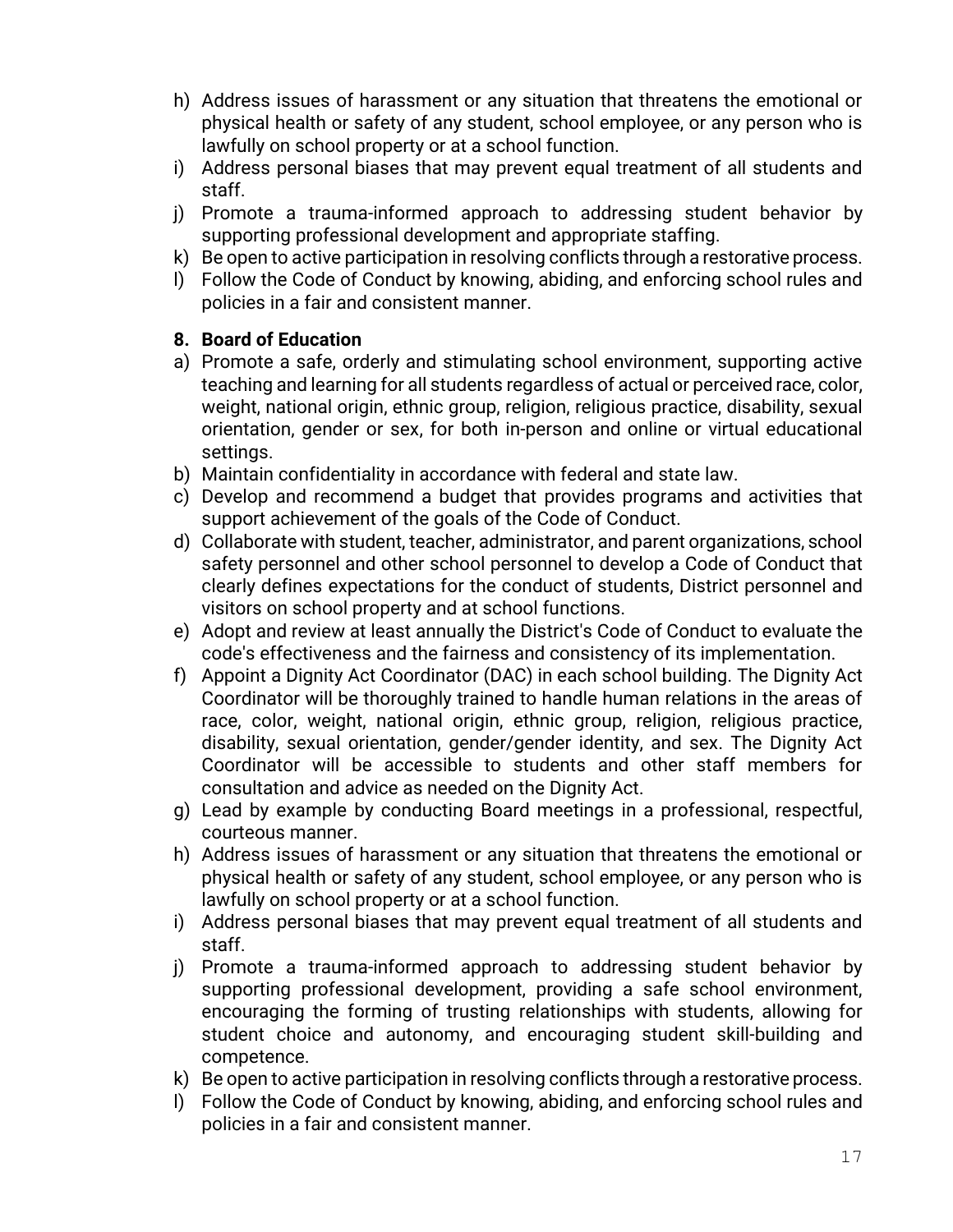#### **F**. **STUDENT USE OF ELECTRONIC COMMUNICATION DEVICES**

A student's use of Personal Electronic Devices, such as cell phones, iPads, tablets, iPods, smartphones, etc., shall be governed by the District's Acceptable Use Policy (Policy 7315) and Code of Conduct. In general, a student shall not use Personal Electronic Devices to invade the privacy of others; to intimidate, harass, or bully others; or to engage in any other behavior prohibited by the Code of Conduct. The same standards of acceptable behavior which apply to any school activity shall apply to a student's use of Personal Electronic Device(s) (Policy 7316) while on school grounds or at school events. Inappropriate usage may result in the suspension or revocation of a student's ability to use said device(s), as well as additional student accountability pursuant to District policy and the Code of Conduct.

At each building/grade level, procedures will be implemented to regulate and control the use of cell phones and electronic devices. Students found in violation of established building level protocols may be subject to consequences and may be required to participate in restorative practices to support their growth. The overarching philosophy is that cell phone and electronic devices are an important personnel and societal resource. It is essential that students develop habits for appropriate contextual use.

Teachers and all other District personnel should exemplify and reinforce acceptable behavior (including possession/use of electronic devices) and help students develop an understanding of appropriate conduct in the school setting.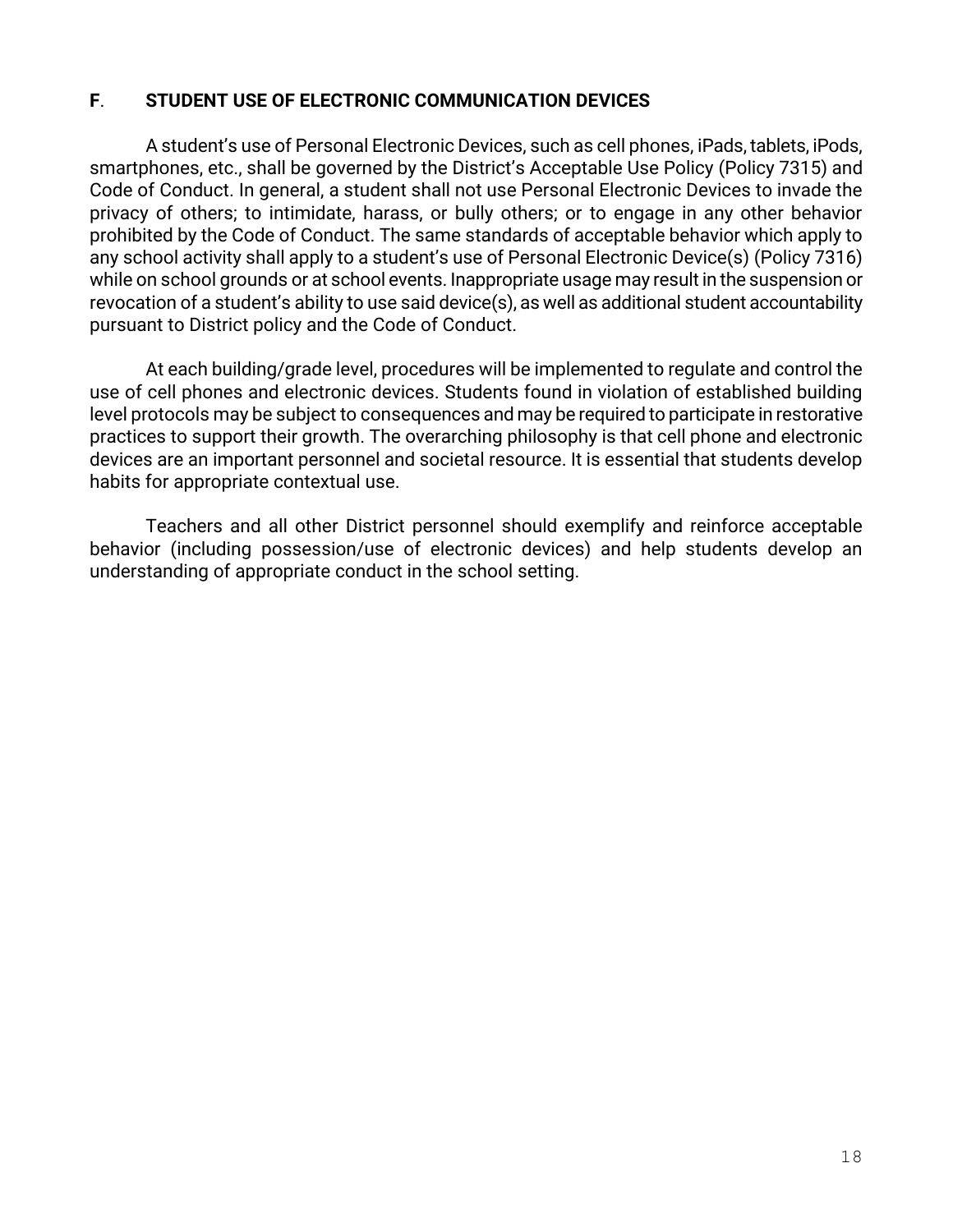## **G. STUDENT APPEARANCE CODE**

All students are expected to give proper attention to personal cleanliness and to dress appropriately for school and school functions. Students and their parents have the primary responsibility for acceptable student dress and appearance. Teachers and all other District personnel should exemplify and reinforce acceptable student dress and help students develop an understanding of appropriate appearance in the school setting. The school setting is defined as both in-person and online or virtual learning experiences.

A student's dress, grooming and appearance, including hair style/color, jewelry, make-up, and nails, body piercings and tattoos, shall:

- 1. Be safe, appropriate and not disrupt or interfere with the educational process.
- 2. Recognize that extremely brief and see-through garments are not appropriate.
- 3. Ensure that underwear is completely covered with outer clothing.
- 4. Include footwear at all times. Footwear that is a safety hazard will not be allowed.
- 5. Not include the wearing of hats and headgear (including hoods) in the classroom except for a medical or religious purpose.
- 6. Not include items that are vulgar, obscene, provocative, libelous, or that denigrate others on account of race, color, religion, creed, national origin, gender, sexual orientation or disability.
- 7. Not promote and/or endorse the use of alcohol, tobacco, vaping or illegal drugs and/or encourage other illegal or violent activities.

Nothing in this policy shall be construed to limit the ability of students to wear clothing that allows them to express their gender identity.

Each Building Principal or his/her designee shall be responsible for informing all students and their parents of the student appearance code at the beginning of the school year and any revisions to the appearance code made during the school year. Any staff member who believes a student to be in violation of the appearance code should report the student to the building administration or counselor as soon as possible. The building principal or designated building administrator will be the final authority on the appearance code.

Students who violate the student appearance code will meet with the building principal or designee to discuss modification of their appearance. Any student who refuses to do so shall be subject to accountability and restorative practices as outlined in the Code of Conduct. If after restorative principles have been implemented the student continues to refuse to comply with the appearance code, they shall be subject to consequences for their behavior.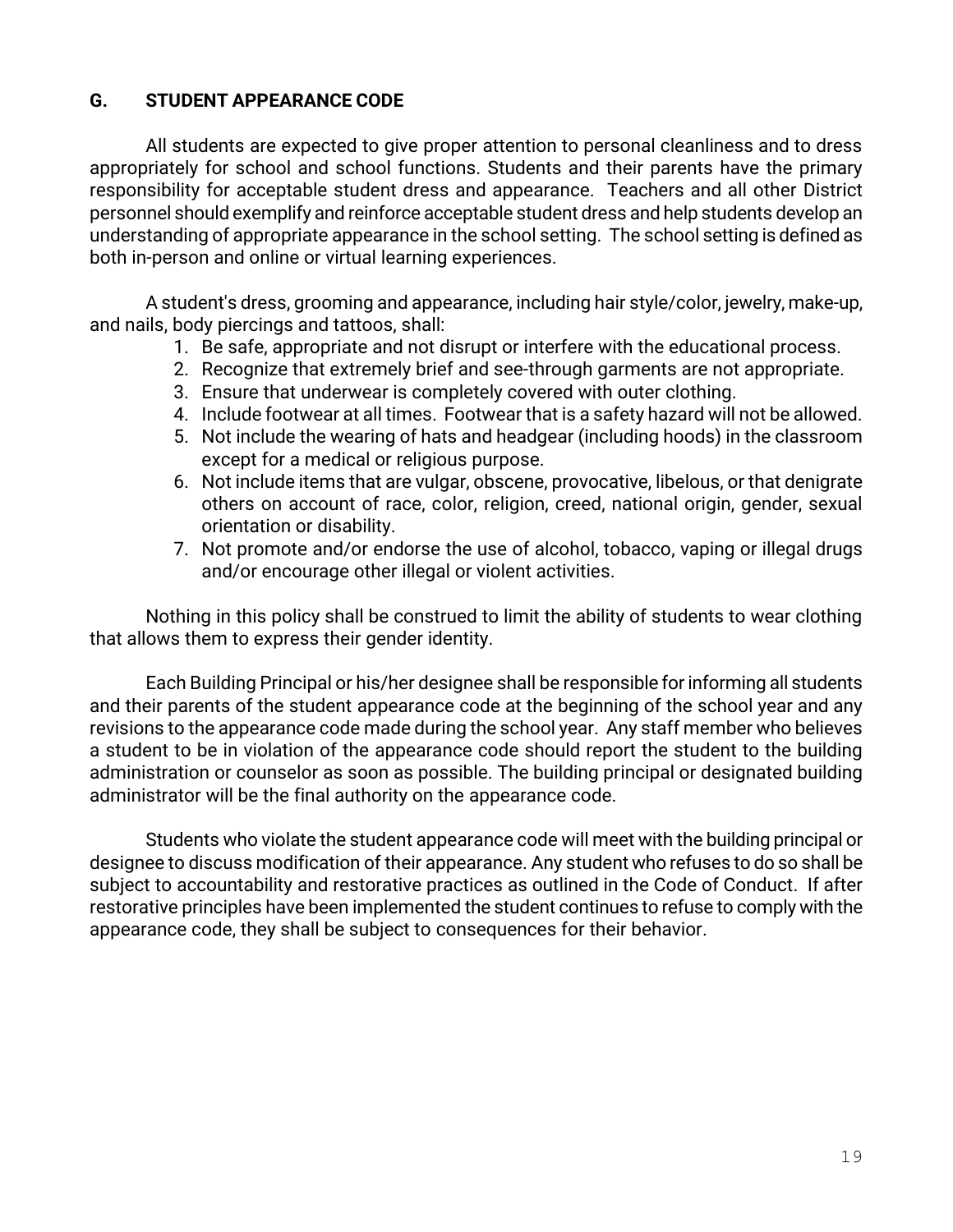#### **H**. **PROHIBITED STUDENT CONDUCT**

The District expects all students to conduct themselves in an appropriate and civil manner, with proper regard for the rights and welfare of other students, District personnel and other members of the school community, and for the care of school facilities and equipment with the goal of making school a community free of violence intimidation, bullying, harassment, and discrimination. Exclusion from the school environment and suspension will only be used when necessary to protect the safety of students and staff or when all other measures have been exhausted.

The best accountability measures are self-imposed when students learn to assume and accept responsibility for their own behavior, as well as the consequences of their mistakes or behavior. District personnel who interact with students are expected to use accountability measures only when necessary and to place emphasis on educating students so that they may learn from their behavior and help them grow.

The District recognizes the need to make its expectations for student behavior while on school property or engaged in a school function specific and clear. The rules of conduct listed below are intended to do that and focus on safety and respect for the rights and property of others.

Students who will not accept responsibility for their own behavior and who violate these school rules will be required to accept the consequences for their behavior. Students may be subject to accountability measures, up to and including, in extreme or repeated occurrences, suspension from school, when they:

- A. Engage in conduct that is disorderly. Examples of this type of behavior include, but are not limited to:
	- 1. Running or otherwise unsafe behavior in hallways.
	- 2. Making unreasonable noise.
	- 3. Using language or gestures that are profane, lewd, vulgar or abusive.
	- 4. Obstructing vehicular or pedestrian traffic.
	- 5. Engaging in any willful act which disrupts the normal operation of the school community.
	- 6. Trespassing. Students are not permitted in any school building, other than the one they regularly attend, without permission from the administrator in charge of the building.
	- 7. Computer/electronic communications misuse, including any unauthorized use of computers, software, or internet/intranet account; accessing inappropriate websites; or any other violation of the District's Acceptable Use Policy (Policy 7315).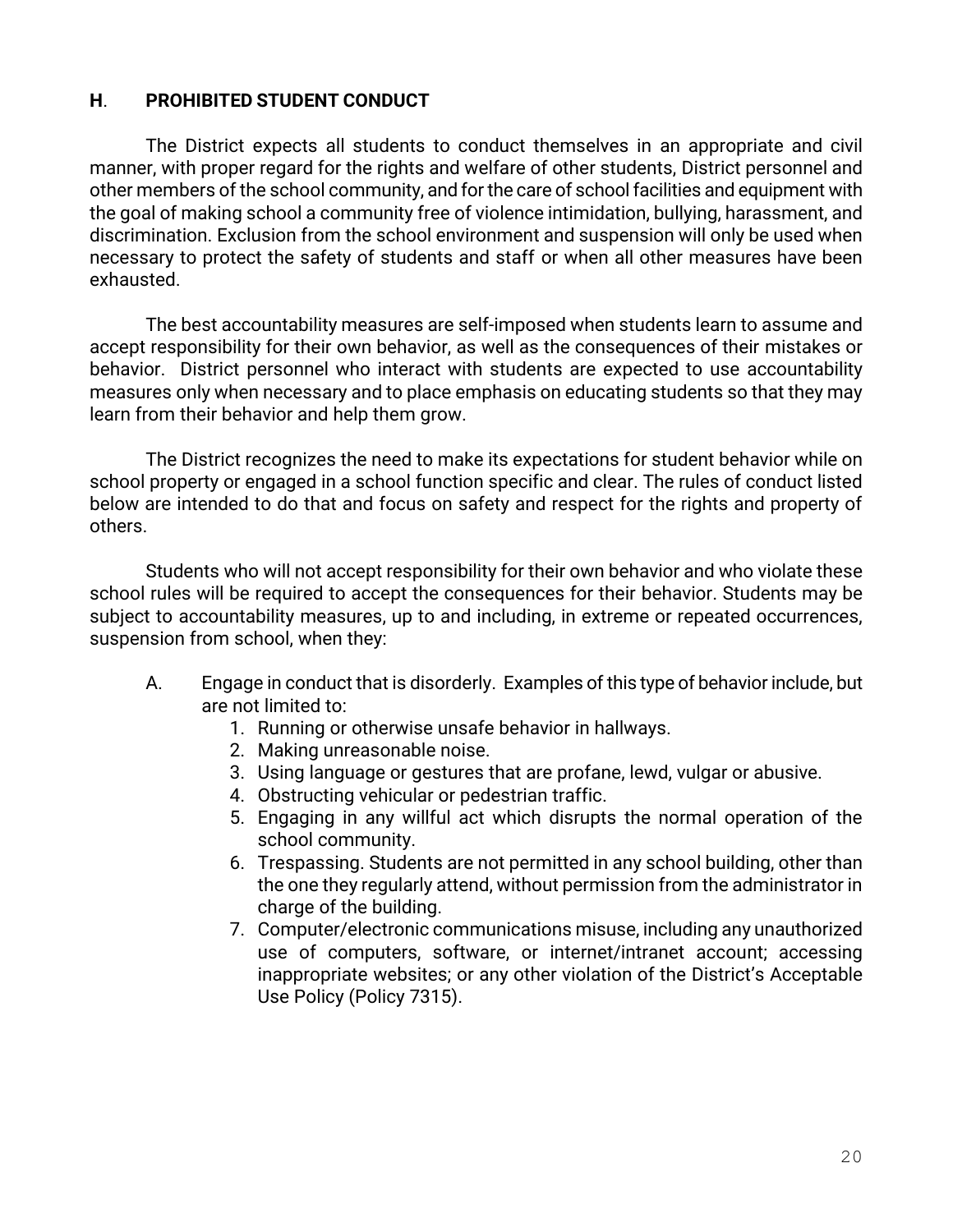- B. Engage in conduct that deliberately goes against what a student has been asked to do or where they are supposed to be at any given time. This behavior is considered insubordinate. Examples of this type of behavior include, but are not limited to:
	- 1. Failing to comply with the reasonable directions of teachers, school administrators or other school employees in charge of students or otherwise demonstrating belligerence or disrespect.
	- 2. Lateness for, missing or leaving school without permission.
	- 3. Skipping detention.
- C. Engage in conduct that prevents others from being able to learn, focus, or be engaged in their work. This behavior is considered disruptive. Examples of this type of behavior include, but are not limited to:
	- 1. Endangering the health and safety of other students or staff or interfering with classes or District activities.
	- 2. Engaging in harassing conduct, verbal threats, intimidation, or abuse.
	- 3. Communication by any means, including oral, written or electronic (such as through the internet, email or texting) off school property, where the content of such communication:
		- a. Can reasonably be interpreted as a threat to commit an act of violence on school property; or,
		- b. Results in material or substantial disruption to the educational environment.
- D. Engage in conduct that is violent. Examples of this type of behavior include, but are not limited to:
	- 1. Committing an act of violence (such as hitting, kicking, punching, and scratching) upon a teacher, administrator, other school employee, another student or any other person lawfully on school property.
	- 2. Possessing a weapon. Authorized law enforcement officials are the only persons permitted to have a weapon in their possession while on school property or at a school function.
	- 3. Displaying what appears to be a weapon.
	- 4. Threatening to use any weapon.
	- 5. Intentionally damaging or destroying the personal property of a student, teacher, administrator, other District employee or any person lawfully on school property, including graffiti, starting fires, or arson.
	- 6. Intentionally damaging or destroying school District property.
- E. Engage in any conduct that endangers the safety, physical or mental health or welfare of others. Examples of such this type of behavior include, but are not limited to:
	- 1. Attempting to engage in or perform an act of violence.
	- 2. Subjecting other students, school personnel or any other person lawfully on school property or attending a school function to danger by recklessly engaging in conduct which creates a substantial risk of physical injury.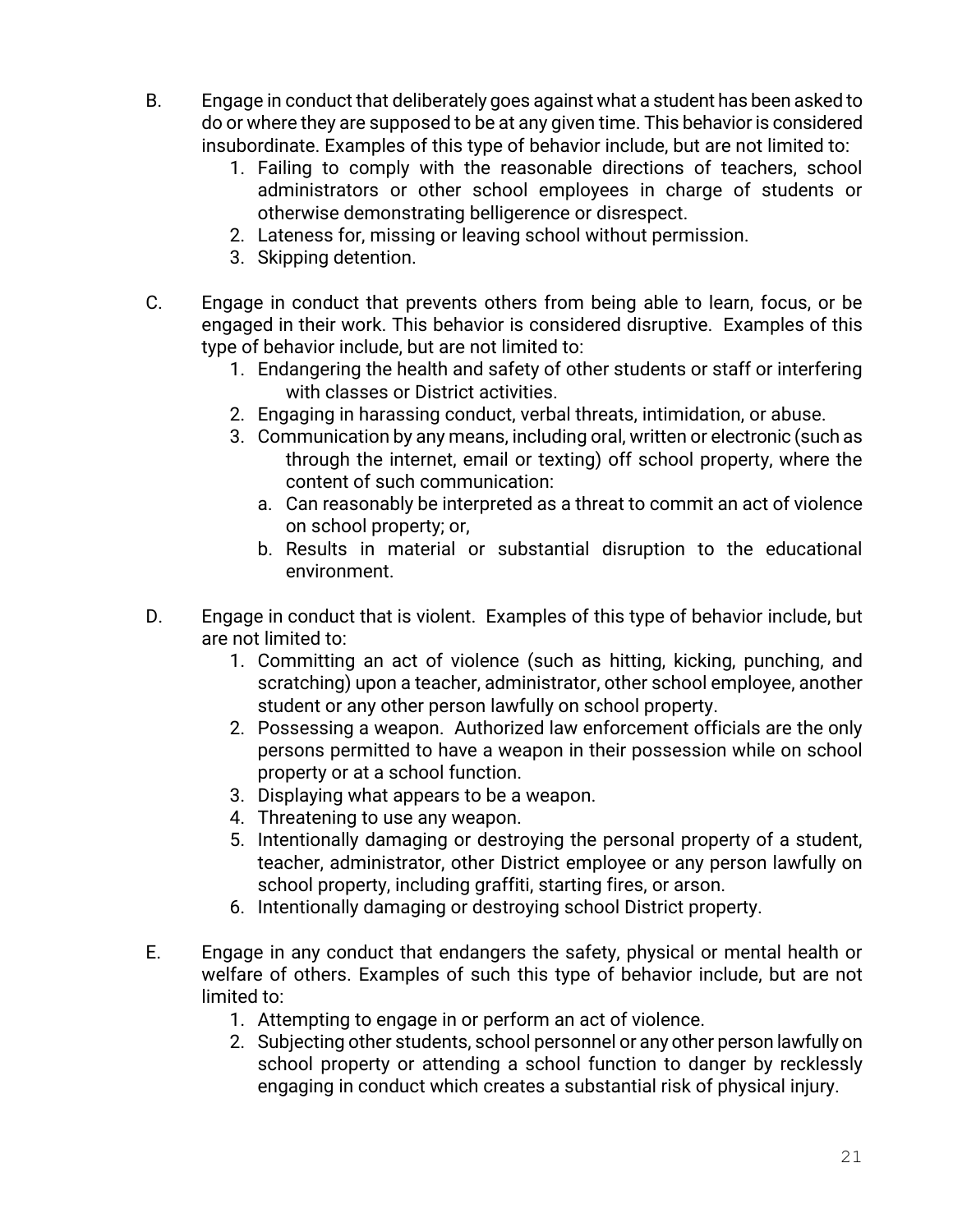- 3. Stealing or attempting to steal the property of other students, school personnel or any other person lawfully on school property or attending a school function.
- 4. Defamation, which includes making false or unprivileged statements or representations about an individual or identifiable group of individuals that harm the reputation of the person or the identifiable group by demeaning them.
- 5. Discrimination, which includes, but it is not limited to, using race, color, creed, national origin, ethnic group, religion, religious practice, sex, gender (identity and expression), sexual orientation, weight or disability to deny rights, equitable treatment or access to facilities available to others.
- 6. Harassment (or Bullying/Cyberbullying), is the creation of a hostile environment by conduct or threats, intimidation or abuse. (See Policy 7550, Dignity for All Students Act and Policy 7551, Sexual Harassment of Students.)
- 7. Intimidation, which includes engaging in actions or statements that put an individual in fear of bodily harm.
- 8. Sexual harassment, which includes unwelcome sexual advances; requests for sexual favors; taking, sending or receiving sexually explicit videos, pictures or auditory recordings; and other verbal or physical conduct or communication of a sexual nature.
- 9. Displaying signs of gang affiliation or engaging in gang-related behaviors that are observed to increase the level of conflict or violent behavior.
- 10.Hazing, which includes an induction, initiation or membership process involving harassment.
- 11.Selling, using, distributing or possessing obscene material.
- 12.Using vulgar or abusive language, cursing or swearing.
- 13.Smoking a cigarette, cigar, pipe, electronic cigarette, or using chewing or smokeless tobacco.
- 14.Possessing, consuming, selling, attempting to sell, offering, manufacturing, distributing or exchanging alcoholic beverages, tobacco, tobacco products, e-cigarettes, vaping products or devices, or illegal and/or controlled substances, counterfeit and designer drugs, or paraphernalia for use of such drugs, or being under the influence of any such substance on school property or at a school function.. "Illegal substances" include, but are not limited to, inhalants, marijuana, cocaine, LSD, PCP, amphetamines, heroin, steroids, look-alike drugs, and any synthetic version thereof, whether specifically illegal or not, commonly referred to as "designer drugs" which are substances designed and synthesized to mimic the intended effects and usages of, which are chemically substantially similar to, illegal drugs, which may or may not be labeled for human consumption.
- 15.Inappropriately using, sharing, selling, attempting to sell, distributing or exchanging prescription and over-the-counter drugs.
- 16.Gambling.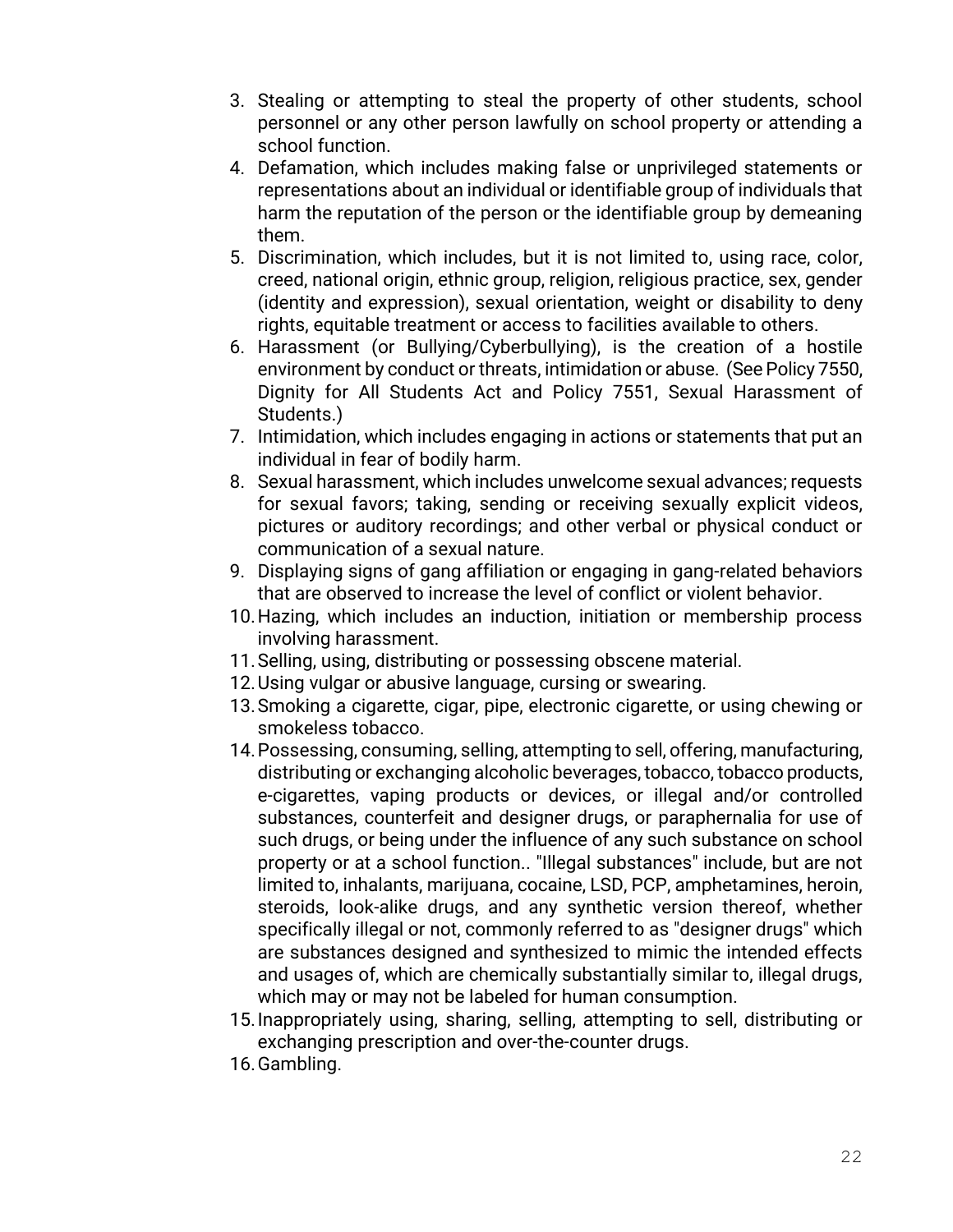- 17.Indecent exposure, that is, exposure to sight of the private parts of the body in a lewd or indecent manner.
- 18.Initiating a report warning of fire or other catastrophe without valid cause, misuse of 911, or discharging a fire extinguisher.
- F. Engage in behaviors otherwise prohibited by this section while on a school bus. It is crucial for students to behave appropriately while riding on District buses, to ensure their safety and that of other passengers and to avoid distracting the bus driver. Students are required to conduct themselves on the bus in a manner consistent with established standards for classroom behavior and to remain seated, keep objects and body parts inside the bus, and to obey the directions from the bus driver or monitor. Excessive noise, pushing, shoving and fighting will not be tolerated.
- G. Engage in any form of negative academic behavior. Examples of negative academic behavior include, but are not limited to:
	- 1. Plagiarism.
	- 2. Cheating.
	- 3. Copying.
	- 4. Altering records.
	- 5. Accessing other users' accounts or network storage and/or attempting to read, delete, copy, modify, and interfere with the transferring and receiving of electronic communications.
	- 6. Assisting another student in any of the above actions.
- H. Engage in off-campus behavior that interferes with or can reasonably be expected to substantially disrupt the educational process in the school or a school function. Such misbehavior includes, but isn't limited to, threatening or harassing students or school personnel through any means off campus, including cyberbullying (See Policy 7550, Dignity for All Students Act and Policy 7551, Sexual Harassment of Students).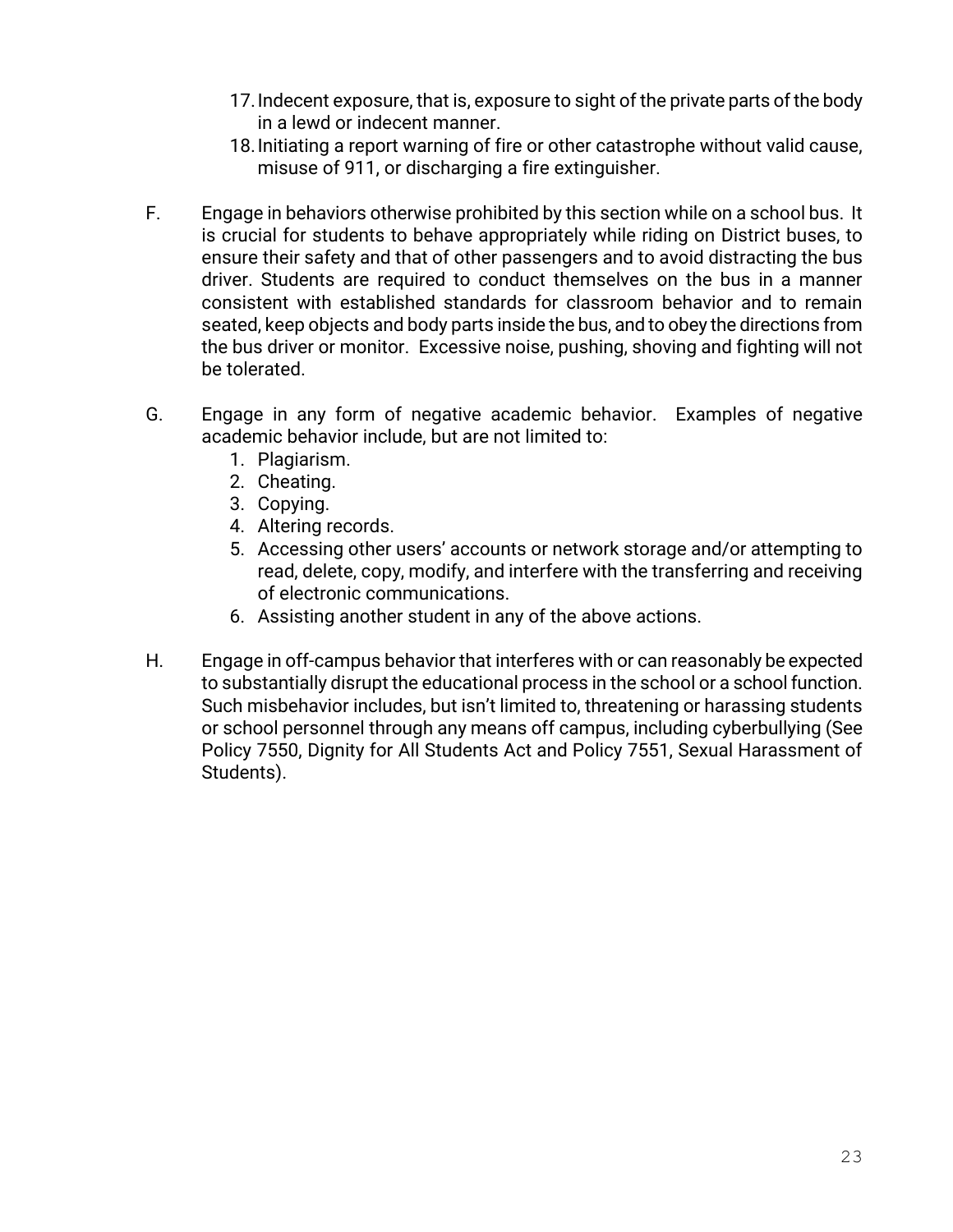#### **I. REPORTING VIOLATIONS**

Because the District's goal is for making school a community free of violence, intimidation, bullying, harassment, and discrimination, all students are expected to promptly report violations of the Code of Conduct to a teacher, school counselor, District staff, the Building Principal or his or her designee. Any student observing a student possessing a weapon, alcohol or illegal substance on school property or at a school function shall report this information immediately to a teacher, the Principal, the Principal's designee or the Superintendent of Schools.

All District staff who are authorized to impose accountability measures are expected to do so in a prompt, fair and lawful manner. District staff who are not authorized to impose accountability measures are expected to promptly report violations of the Code of Conduct to their supervisor, who shall in turn impose an appropriate accountability measures if so authorized, or refer the matter to a staff member who is authorized to impose an appropriate consequence. All District staff are required and expected to report incidents of bullying, discrimination, and/or harassment that are witnessed or otherwise brought to their attention in accordance with the Dignity for All Students Act.

Any weapon, alcohol or illegal substance found shall be confiscated immediately, if possible, followed by notification to the parent of the student involved and the appropriate disciplinary consequences, which may include permanent suspension and referral for prosecution.

The Principal or his/her designee must notify the appropriate local law enforcement agency of those code violations that constitute a crime and substantially affect the order or security of a school as soon as practical, but in no event later than the close of business the day the Principal or his/her designee learns of the violation. The notification may be made by telephone, followed by a letter mailed on same day as the telephone call is made. The notification must identify the student and explain the conduct that violated the Code of Conduct and constituted a crime.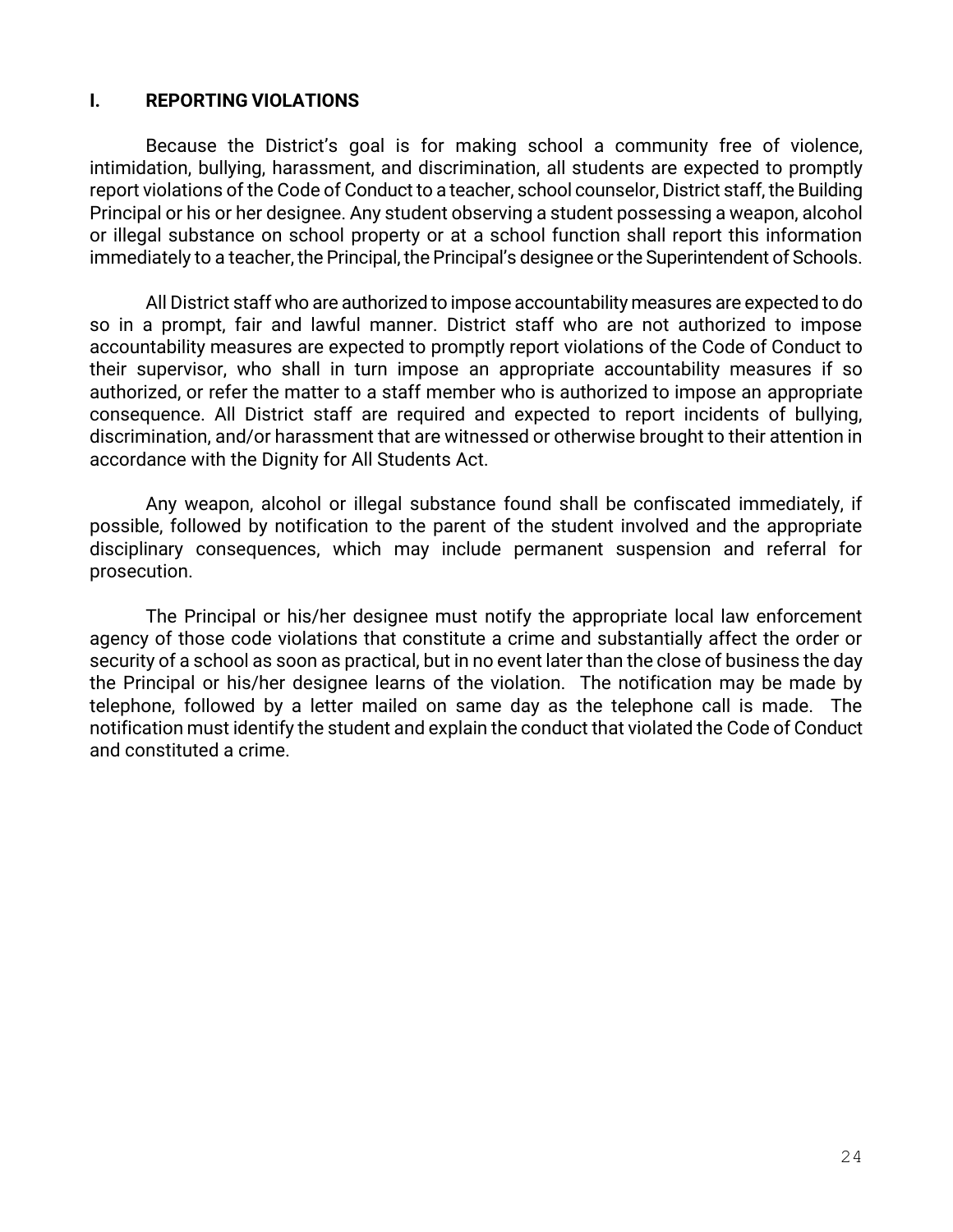#### **J. STUDENT ACCOUNTABILITY PHILOSOPHY, CONSEQUENCES, PROCEDURES AND REFERRALS**

Historically, the establishing accountability with students in schools has focused mainly on handing out punishments based on specific actions. These punishments include reprimands, loss of privileges, office referrals, detentions and suspensions.

However, understanding student accountability as a "teachable moment" is fundamental to a positive approach to growth with the ultimate goal of teaching pro-social behavior. Therefore restorative justice practices will be employed where appropriate, use conflict resolution, restitution to those harmed, and group, classroom, community and readmission process to address misbehaviors with the ultimate goal of teaching pro-social behavior. This approach seeks concurrent accountability and behavioral change.

Restorative practices include valuing and restoring relationships, repairing the harm done to affected parties, respecting others' opinions, and reintegrating into the school community. Under this model, we ask:

• Who has been hurt?

- What are their needs?
- Whose obligations are these?

Essential to the implementation of restorative practices is helping students who have engaged in unacceptable behavior to:

- Understand why the behavior is unacceptable and the harm it caused;
- Understand what could have been done differently in the same situation;
- Take responsibility for their actions;
- Make reparations and or restitution to repair the harm done;
- Be given the opportunity to learn pro-social strategies/skills to use in the future; and
- Understand the progression of more increasingly punitive consequences may be imposed if the behavior reoccurs.

While there may be more traditional consequences in conjunction with teaching behavior expectations and treating student accountability as teachable moments, this is a more effective approach than merely reacting to specific events unless student behaviors pose an immediate or ongoing threat to the safety of other students and staff.

The District directs staff and administration to utilize restorative justice practices where appropriate in addressing student accountability issues.

In the application of restorative principles, the process is always voluntary for the students. Any parent (or student over the age of 18) can request to go to the traditional route but it is highly encouraged to follow in the restorative process. This may happen at any time during the process, or if a student is unwilling to accept responsibility for their actions and is not demonstrating willingness to make amends.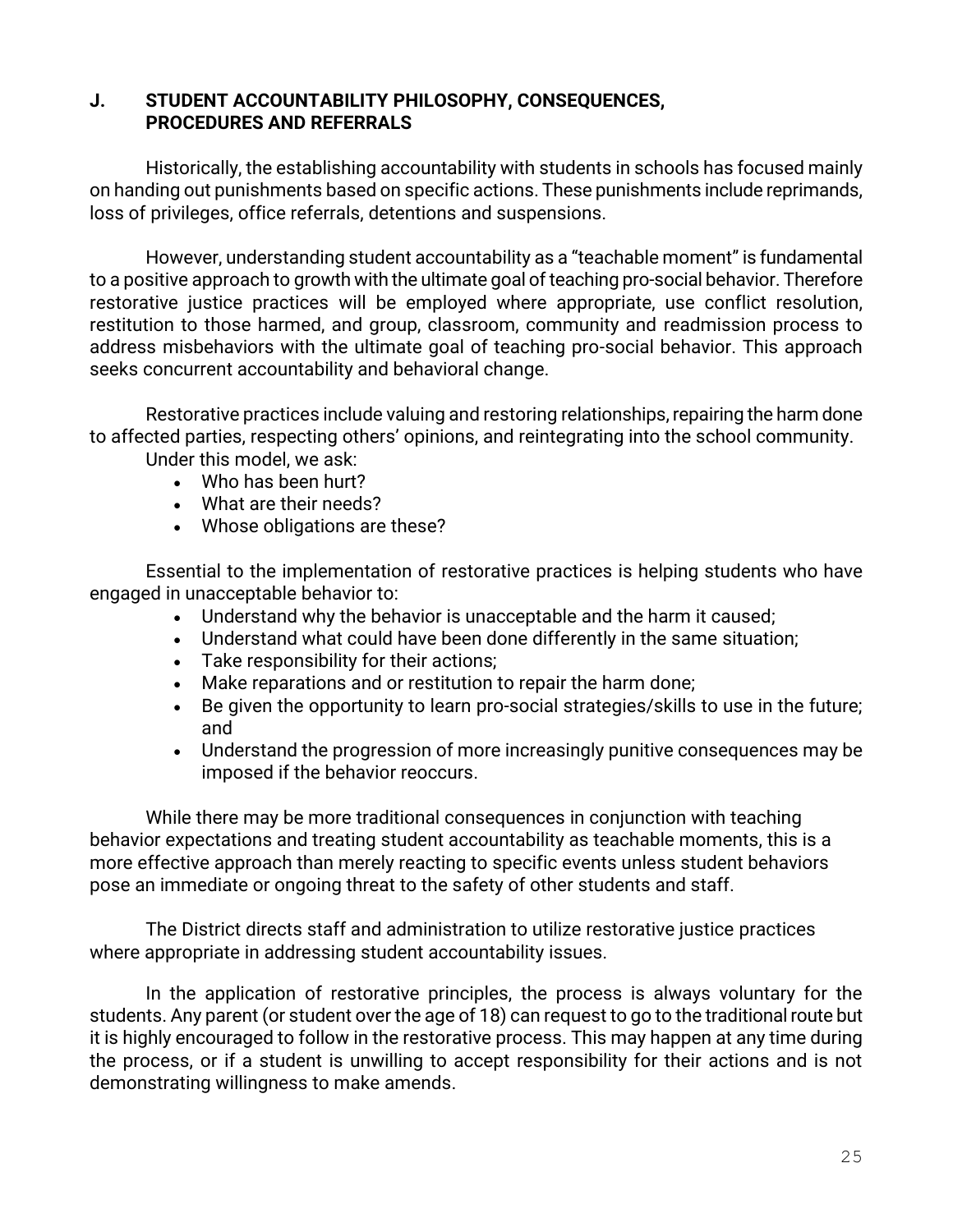Consequences, are most effective when they deal directly with the problem at the time and place it occurs, and in a way that students view as fair and impartial. School personnel who interact with students are expected to use accountability measures only when necessary and to place emphasis on the students' ability to grow in self-discipline.

Consequences when necessary, will be fair and consistent so as to be most effective in changing student behavior. In determining the appropriate disciplinary consequence, school personnel authorized to impose consequences will consider the following:

- 1. The student's age.
- 2. The nature of the offense and the circumstances which led to the offense.
- 3. The student's prior record.
- 4. The effectiveness of other forms of discipline.
- 5. Information from parents, teachers and/or others, as appropriate.
- 6. Other extenuating circumstances.

As a general rule, student accountability will be progressive. This means that a student's first violation will usually merit a lighter consequence than subsequent violations. However, District staff are empowered to utilize the consequence most reasonably calculated to ensure the student learns from their behavior and engages in more pro-social behavior in the future.

If the conduct of a student is related to a disability or suspected disability, the student shall be referred to the Committee on Special Education. Any consequences shall be administered consistent with the separate requirements of this Code of Conduct for holding students accountable with a disability or presumed to have a disability. A student identified as having a disability shall not be disciplined for behavior related to his/her disability, unless the consequence is consistent with the student's individualized education plan (IEP).

#### **A. Consequences**

Practices which allow educators to address student accountability matters as opportunities for learning instead of punishment are expected by the District rather than a reliance on increasing punitive measures. When choosing interventions and consequences of student's behavior; teachers, administrators, and staff must balance the District's dual goals of eliminating school disruptions and maximizing student instruction time.

Students who are found to have demonstrated inappropriate behavior may be subject to the following interventions and consequences, either alone or in combination. The school personnel identified after each consequence are authorized to assign that consequence, consistent with the student's right to due process.

In conjunction with the list below, administration (with supports from counselors) can employ conflict resolution meetings, restitution to those harmed, and group, classroom, classroom, community, and/or re-entry circle. Except in limited circumstances, restorative justice practices will always be considered first in dealing with student behavioral issues.

Should a parent or student over the age of 18 opt out of participating in the restorative practices or if restorative practices have not been effective with the student in question, the list below will be utilized to determine consequences.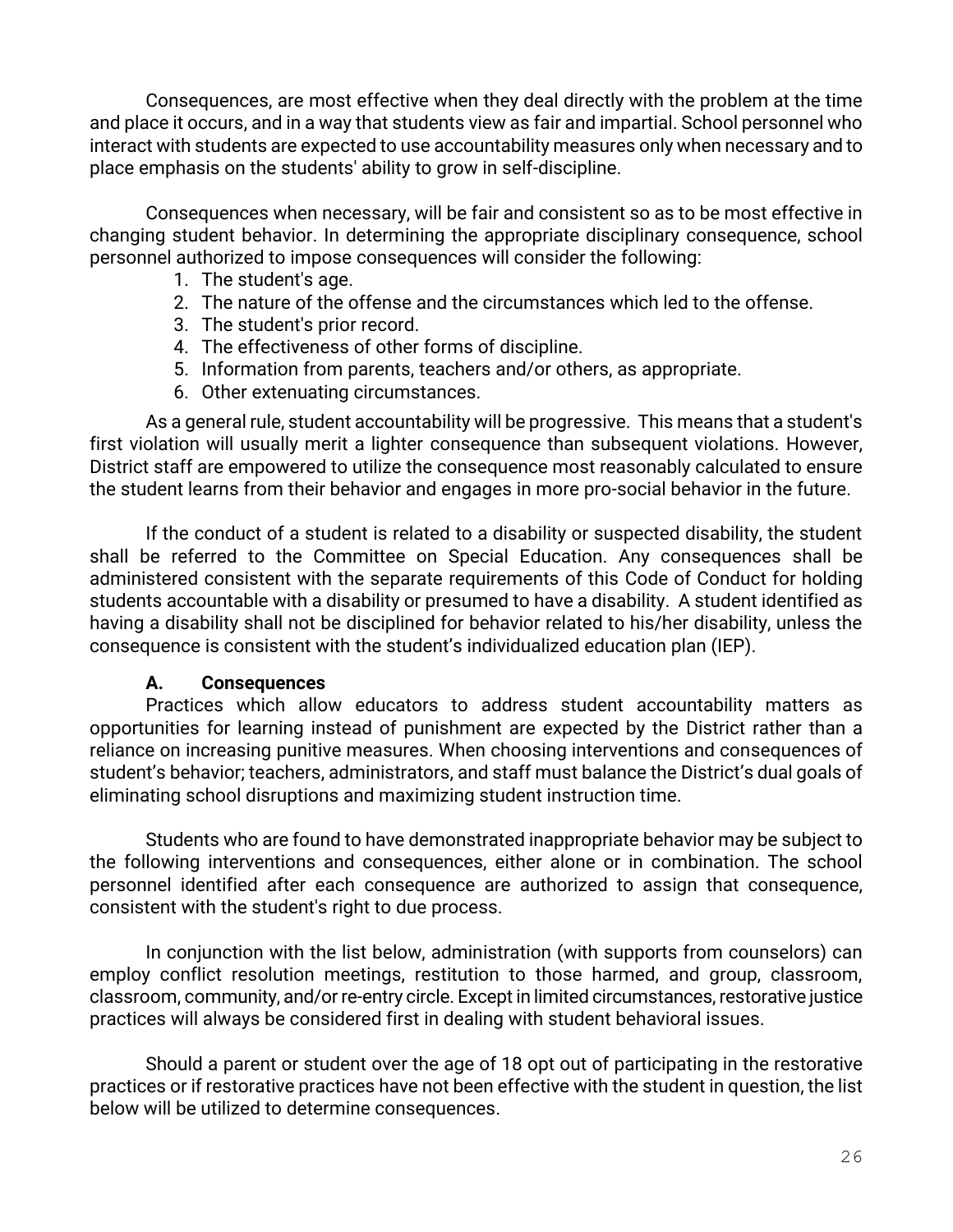- 1. Oral warning, teacher/student conference, parent contact, in-class time out, brief time out of class, loss of classroom privileges – any member of the District staff
- 2. Written warning bus drivers, District staff, coaches, school counselors, teachers, Principal, Superintendent or designees
- 3. Written notification to parent bus driver, District staff, coaches, guidance counselors, teachers, Principal, Superintendent or designees
- 4. Detention teachers, Principal, Superintendent or designees
- 5. Suspension from transportation Director of Transportation, Principal, Superintendent or designees
- 6. Suspension from athletic participation coaches, Principal, Superintendent or designees
- 7. Suspension from social or extracurricular activities activity director, Principal, Superintendent or designees
- 8. Suspension of other privileges Principal, Superintendent or designees
- 9. Alternative Learning Environment/In-school suspension Principal, Superintendent or designees
- 10.Removal from classroom by teacher teachers, Principal or designees
- 11.Short-term (five days or less) suspension from school Principal, Superintendent, or designees
- 12.Long-term (more than five days) suspension from school –Superintendent, or designees
- 13.Permanent suspension from school Superintendent, or designees

# **B. Procedures**

The amount of due process a student is entitled to receive before a consequence is imposed depends on the consequence being imposed. In all cases, regardless of the consequence imposed, the school personnel authorized to impose the consequence must inform the student of the alleged inappropriate behavior and must investigate, to the extent necessary, the facts surrounding the alleged misbehavior. All students will have an opportunity to present their version of the facts to the school personnel imposing the consequence in connection with the imposition of the consequence.

Students who are to be given consequences other than an oral warning, written warning or written notification to their parents are entitled to additional rights before the consequence is imposed. These additional rights are explained below.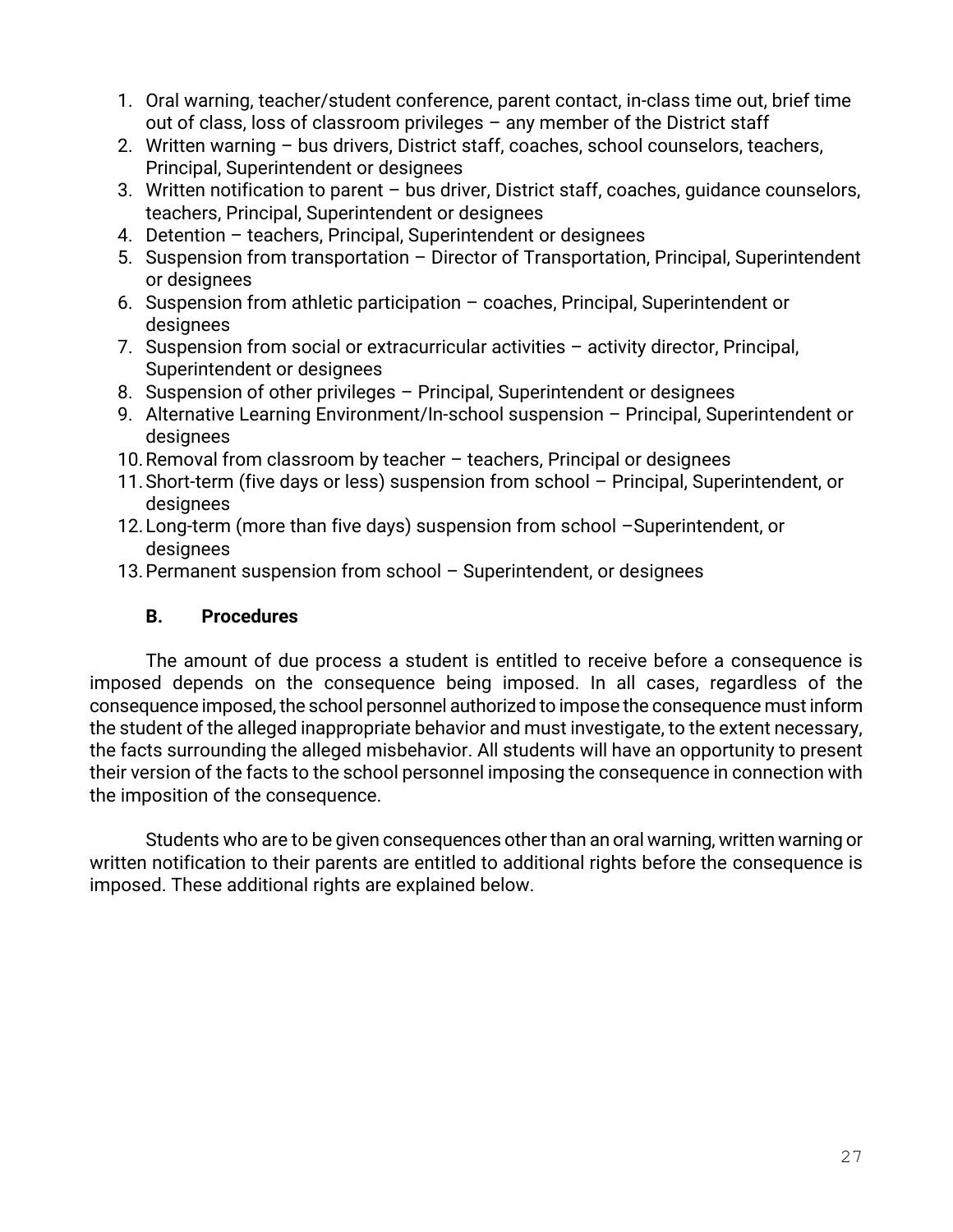# **1. Detention**

Teachers, Principals and the Superintendent may use after school detention as a consequence for student misbehavior in situations where removal from the classroom or suspension would be inappropriate. Detention will be imposed as a consequence only after the student's parent has been notified to confirm that there is no parental objection to the consequence and the student has appropriate transportation home following detention.

# **2. Suspension from transportation**

If a student does not conduct himself/herself properly on a bus, the bus driver is expected to bring such behavior to the Principal's attention. Students who continue to have difficulty may have their riding privileges suspended by the Principal or the Superintendent or their designees.

In such cases, the student's parent will become responsible for seeing that his or her child gets to and from school safely. Should the suspension from transportation amount to a suspension from attendance, the District will make appropriate arrangements to provide for the student's education.

A student subjected to a suspension from transportation is not entitled to a full hearing pursuant to Education Law §3214. However, the student and the student's parent will be provided with a reasonable opportunity for an informal conference with the Principal or the Principal's designee to discuss the conduct and the consequence involved.

# **3. Suspension from athletic participation, extra-curricular activities and other privileges**

A student subjected to a suspension from athletic participation, extra-curricular activities or other privileges is not entitled to a full hearing pursuant to Education Law §3214. However, the student and the student's parent will be provided with a reasonable opportunity for an informal conference with the District official imposing the suspension to discuss the conduct and the consequence involved.

# **4. Extended Intervention Behavioral Plan**

The District understands the importance of monitoring students after an incident in which the Code of Conduct has been violated. To that extent, a student may be placed on an Extended Intervention Behavioral Plan initially after the incident and/or after they have served any mandated suspension. The plan will allow the District to monitor the student's behavior for an extended time, not to exceed one school year. Depending upon when the plan is initiated, it may carry into the following school year.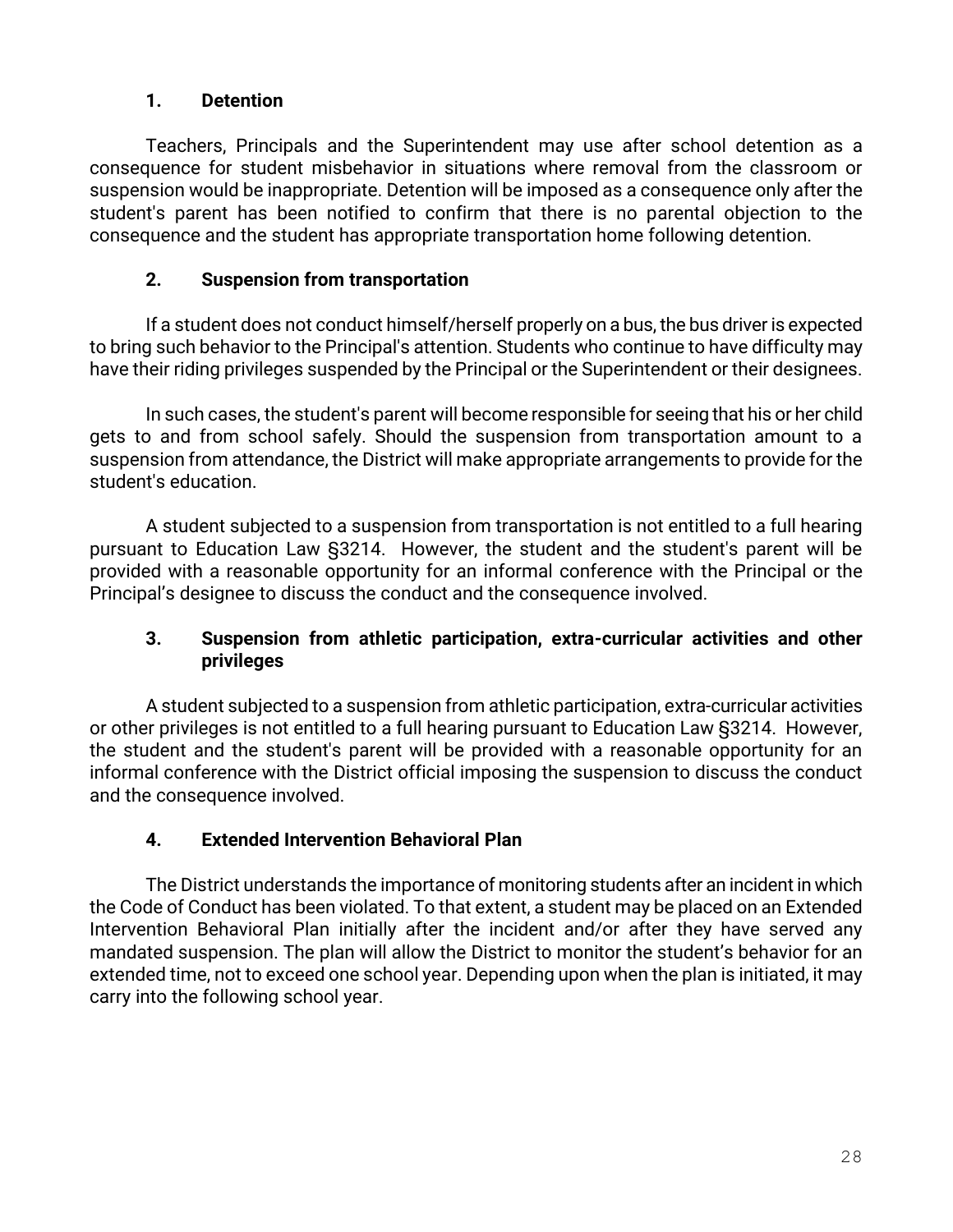#### **5. Alternative Learning Environment (ALE)/In-school Suspension**

The District recognizes the school must balance the need of students to attend school and the need for order in the classroom to establish an environment conducive to learning. As such, the District authorizes Principals and the Superintendent to place students who would otherwise be suspended from school as the result of a Code of Conduct violation in an ALE/Inschool suspension. The ALE/in-school suspension teacher will be a certified teacher.

A student subjected to an ALE/in-school suspension is not entitled to a full hearing pursuant to Education Law §3214. However, the student and the student's parent will be provided with a reasonable opportunity for an informal conference with the District official imposing the in-school suspension to discuss the conduct and the consequence involved.

#### **6. Teacher Removal from class of Disruptive Students**

A student's behavior can affect a teacher's ability to teach and can make it difficult for other students in the classroom to learn. In most instances the classroom teacher can control a student's behavior and maintain or restore control over the classroom by using good classroom management techniques. These techniques may include practices that involve the teacher directing a student to briefly leave the classroom to give the student an opportunity to regain his or her composure and self-control in an alternative setting. Such practices may include, but are not limited to: (1) short-term "time out" in an elementary classroom or in an administrator's office; (2) sending a student into the hallway briefly; (3) sending a student to the Principal's office for the remainder of the class time only; or (4) sending a student to a guidance counselor or other District staff member for counseling. Time-honored classroom management techniques such as these do not constitute removals for purposes of this code.

Teachers will first use interventions aimed at teaching appropriate and responsible behaviors so students can learn and demonstrate safe and respectful academic, social and emotional behavior. Examples of these include using affective statements, using affective questions, establishing relationship with students, giving positive directives that state expectations, and giving positive and specific feedback etc.

On occasion, a student's behavior may become more disruptive than a teacher can manage. For purposes of this Code of Conduct, a disruptive student is a student who is substantially disruptive of the educational process or substantially interferes with the teacher's authority over the classroom. A substantial disruption of the educational process or substantial interference with a teacher's authority occurs when a student demonstrates a persistent unwillingness to comply with the teacher's instructions or repeatedly violates the teacher's classroom behavior rules.

A classroom teacher may remove a disruptive student from class for up to two days. The removal from class applies to the class of the removing teacher only.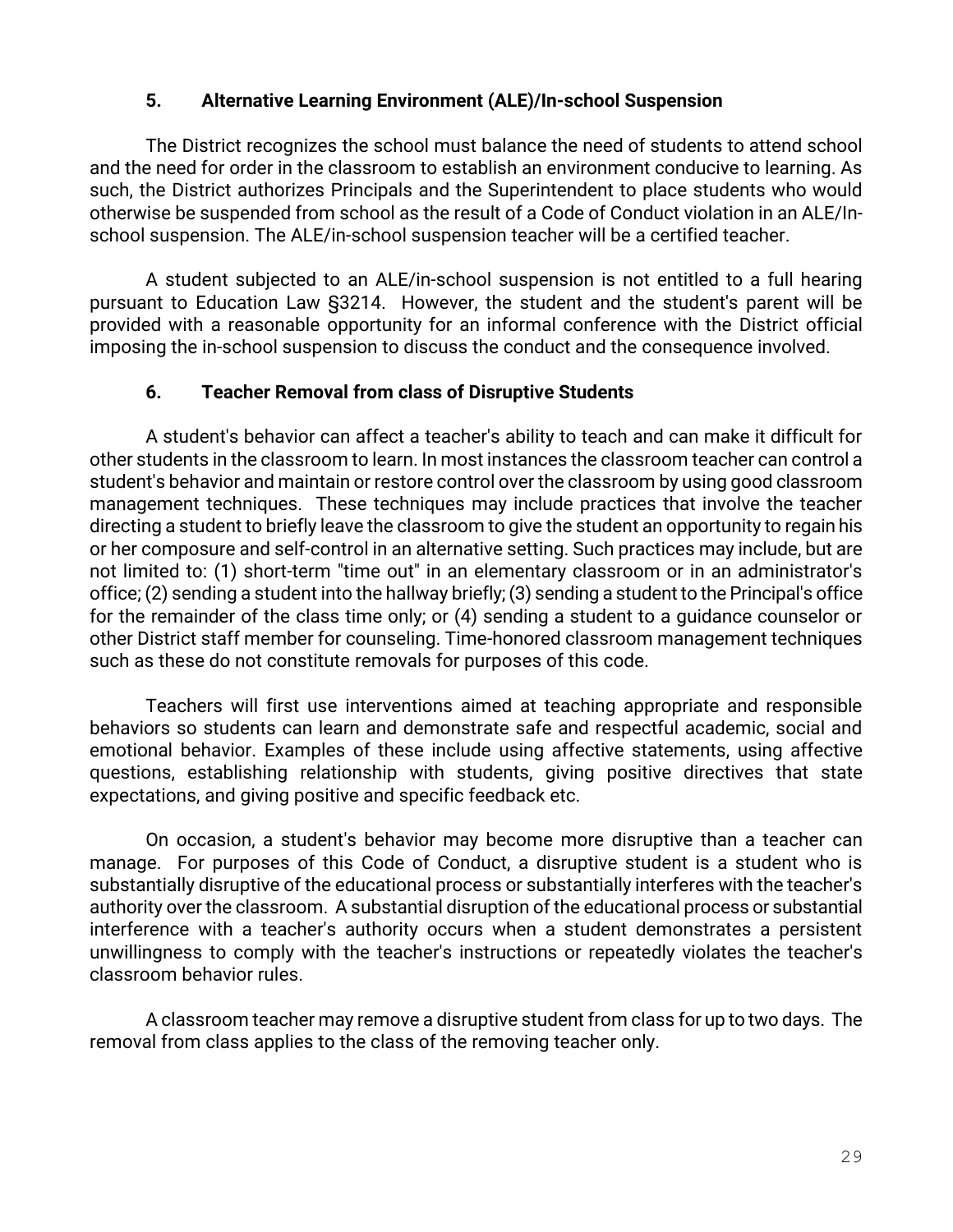If the disruptive student does not pose a danger or ongoing threat of disruption to the academic process, the teacher must provide the student with an explanation for why he or she is being removed and an opportunity to explain his or her version of the relevant events before the student is removed. Only after the informal discussion may a teacher remove a student from class.

If the student poses a danger or ongoing threat of disruption, the teacher may order the student to be removed immediately. The teacher must, however, explain to the student why he or she was removed from the classroom and give the student a chance to present his or her version of the relevant events within 24-hours.

The teacher must complete a District-established form and meet with the Principal/designee as soon as possible, but no later than the end of the school day, to explain the circumstances of the removal and to present the removal form. If the Principal/designee is not available by the end of the same school day, the teacher must leave the form with the secretary and meet with the Principal/designee prior to the beginning of classes on the next school day.

Within 24 hours after the student's removal, the Principal or another District administrator designated by the Principal must notify the student's parent, in writing, that the student has been removed from class and why. The notice must also inform the parent that he or she has the right, upon request, to meet informally with the Principal/designee to discuss the reasons for the removal.

The written notice must be provided by personal delivery, express mail delivery, or some other means that is reasonably calculated to assure receipt of the notice within 24 hours of the student's removal at the last known address for the parent. Where possible, notice should also be provided by telephone if the school has been provided with a telephone number(s) for the purpose of contacting parents.

The Principal may require the teacher who ordered the removal to attend the informal conference.

If at the informal meeting the student denies the charges, the Principal or the Principal's designee must explain why the student was removed and give the student and the student's parents a chance to present the student's version of the relevant events. The informal meeting must be held within 48 hours of the student's removal. The timing of the informal meeting may be extended by mutual agreement of the parent and Principal.

The Principal/designee may overturn the removal of the student from class if the Principal finds any one of the following:

- 1. The charges against the student are not supported by substantial evidence.
- 2. The student's removal is otherwise in violation of law, including the District's Code of Conduct.
- 3. The conduct warrants suspension from school pursuant to Education Law §3214 and a suspension will be imposed.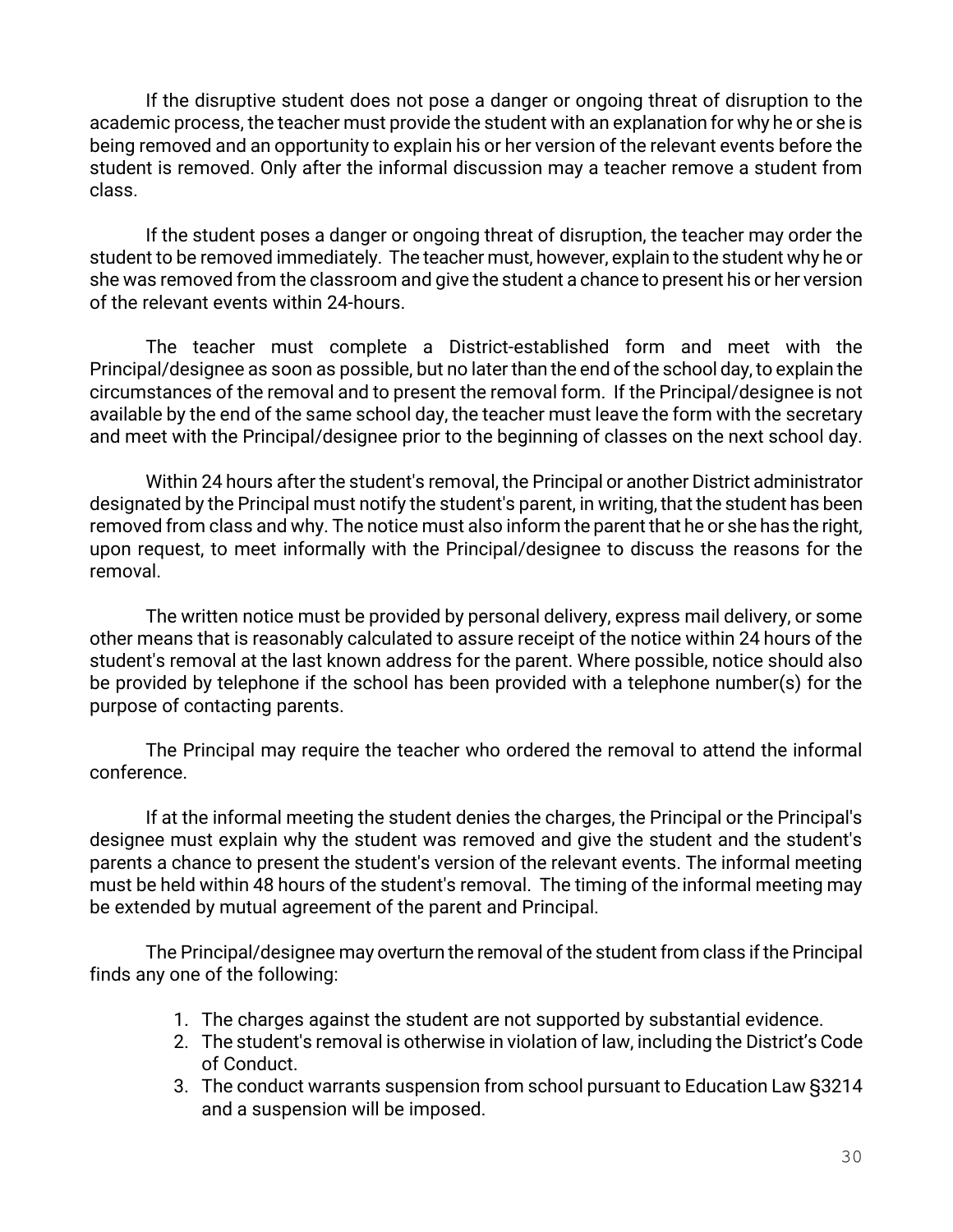The Principal/designee may overturn a removal at any point between receiving the referral form issued by the teacher and the close of business on the day following the 48-hour period for the informal conference. No student removed from the classroom by the classroom teacher will be permitted to return to the classroom until the Principal makes a final determination, or the period of removal expires, whichever is less.

Any disruptive student removed from the classroom by the classroom teacher shall be offered continued educational programming and activities until he or she is permitted to return to the classroom.

Each teacher must keep a complete log (on a District provided form) for all cases of removal of students from his/her class. The Principal must keep a log of all removals of students from class.

Removal of a student with a disability, under certain circumstances, may constitute a change in the student's placement. Accordingly, no teacher may remove a student with a disability from his or her class until he or she has verified with the Principal or the chairperson of the Committee on Special Education that the removal will not violate the student's rights under state or federal law or regulation.

# **7. Suspension from School**

Suspensions will be limited to students who pose an immediate or ongoing threat to oneself or others or are repeatedly substantially disruptive or for whom restorative practices have not been effective.

Suspension from school is a severe consequence, which may be imposed only upon students whose conduct otherwise endangers the safety, morals, health or welfare of others.

Suspensions will be used to the minimum degree necessary to promote improved student behavior and maximize student attendance.

The District retains its authority to suspend students, but places primary responsibility for the suspension of students with the Superintendent and the Principals.

Any staff member may recommend to the Superintendent or the Principal that a student be suspended. All staff members must immediately report and refer a violent student to the Principal or the Superintendent for a violation of the Code of Conduct. All recommendations and referrals shall be made in writing unless the conditions underlying the recommendation or referral warrant immediate attention. In such cases a written report is to be prepared as soon as possible by the staff member recommending the suspension. The Superintendent or Principal, upon receiving a recommendation or referral for suspension or when processing a case for suspension, shall gather the facts relevant to the matter and record them for subsequent presentation, if necessary.

Students who participate in restorative practices ending in restorative conference and written agreement may be permitted to return to school. Early return is entirely at the discretion of the District.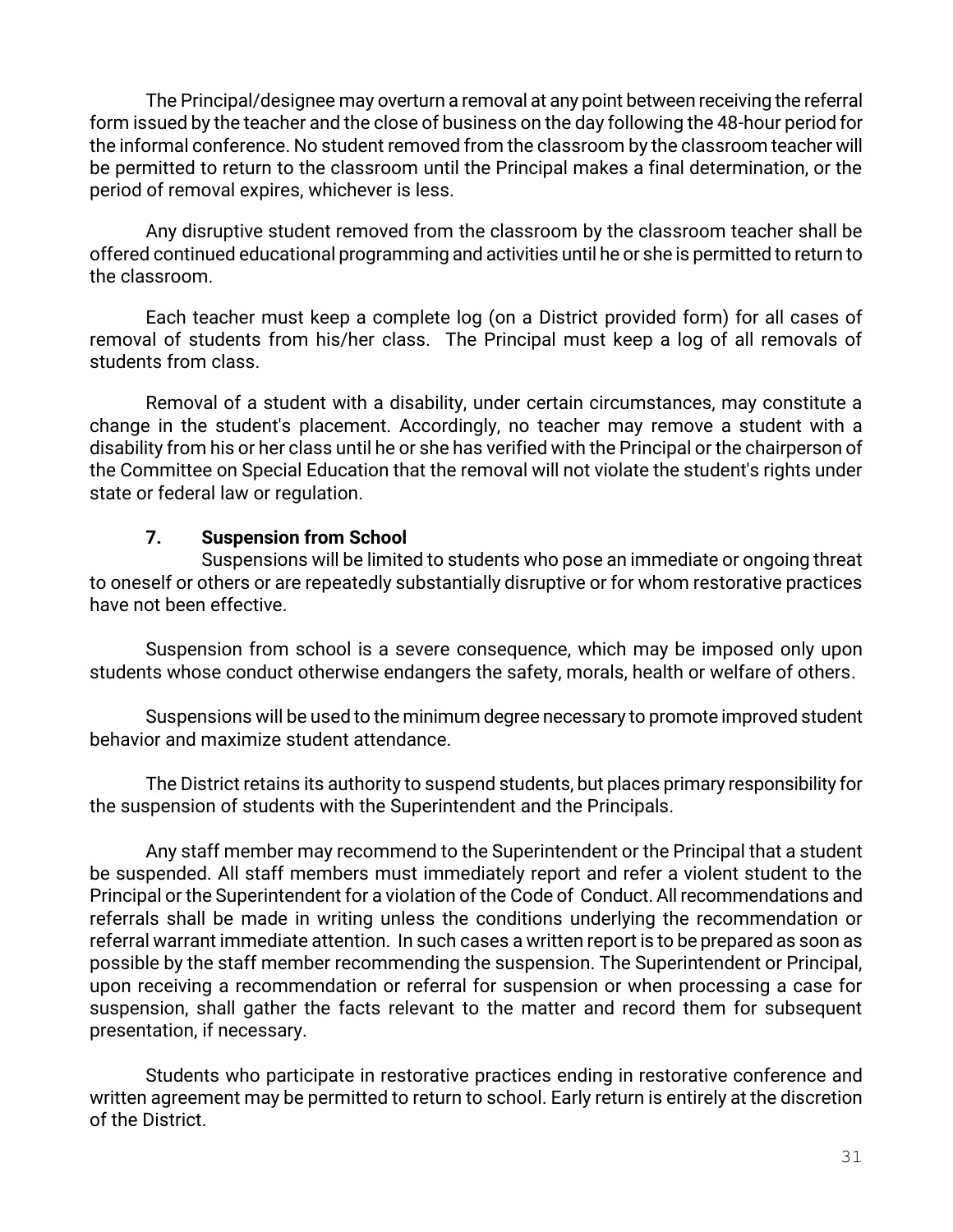a. Short term (five days or less) Suspension from School

When the Superintendent/Principal (referred to as the "suspending authority") proposes to suspend a student charged with behavior for five days or less pursuant to Education Law §3214(3), the suspending authority must immediately notify the student orally. If the student denies the behavior the suspending authority must provide an explanation of the basis for the proposed suspension. The suspending authority must also notify the student's parents in writing that the student may be suspended from school. The written notice must be provided by personal delivery, express mail delivery, or some other means that is reasonably calculated to assure receipt of the notice within 24 hours of the decision to propose suspension at the last known address for the parents. Where possible, notice should also be provided by telephone if the school has been provided with a telephone number(s) for the purpose of contacting the parents.

The notice shall provide a description of the charges against the student and the incident for which suspension is proposed and shall inform the parents of the right to request an immediate informal conference with the Principal. Both the notice and informal conference shall be in the dominant language or mode of communication used by the parents. At the conference, the parents shall be permitted to ask questions of complaining witnesses under such procedures as the Principal may establish.

The notice and opportunity for an informal conference shall take place before the student is suspended unless the student's presence in school poses a continuing danger to persons or property or an ongoing threat of disruption to the academic process. If the student's presence does pose such a danger or threat of disruption, the notice and opportunity for an informal conference shall take place as soon after the suspension as is reasonably practicable.

After the conference, the Principal shall promptly advise the parents in writing of their decision. The Principal shall advise the parents that if they are not satisfied with the decision and wish to pursue the matter, they must file a written appeal to the Superintendent within **ten (10)** business days, unless they can show extraordinary circumstances precluding them from doing so. The Superintendent shall issue a written decision regarding the appeal within 10 business days of receiving the appeal. If the parents are not satisfied with the Superintendent's decision, they must file a written appeal to the Board with the District Clerk within 10 business days of the date of the Superintendent's decision, unless they can show extraordinary circumstances precluding them from doing so. Only final decisions of the Board may be appealed to the Commissioner of Education within 30 days of the decision.

b. Long term (more than five days) Suspension from School

When the Superintendent determines that a suspension for more than five days may be warranted, they shall give reasonable notice to the student and the student's parents of their right to a fair hearing. At the hearing the student shall have the right to be represented by counsel, the right to question witnesses against him or her and the right to present witnesses and other evidence on his or her behalf.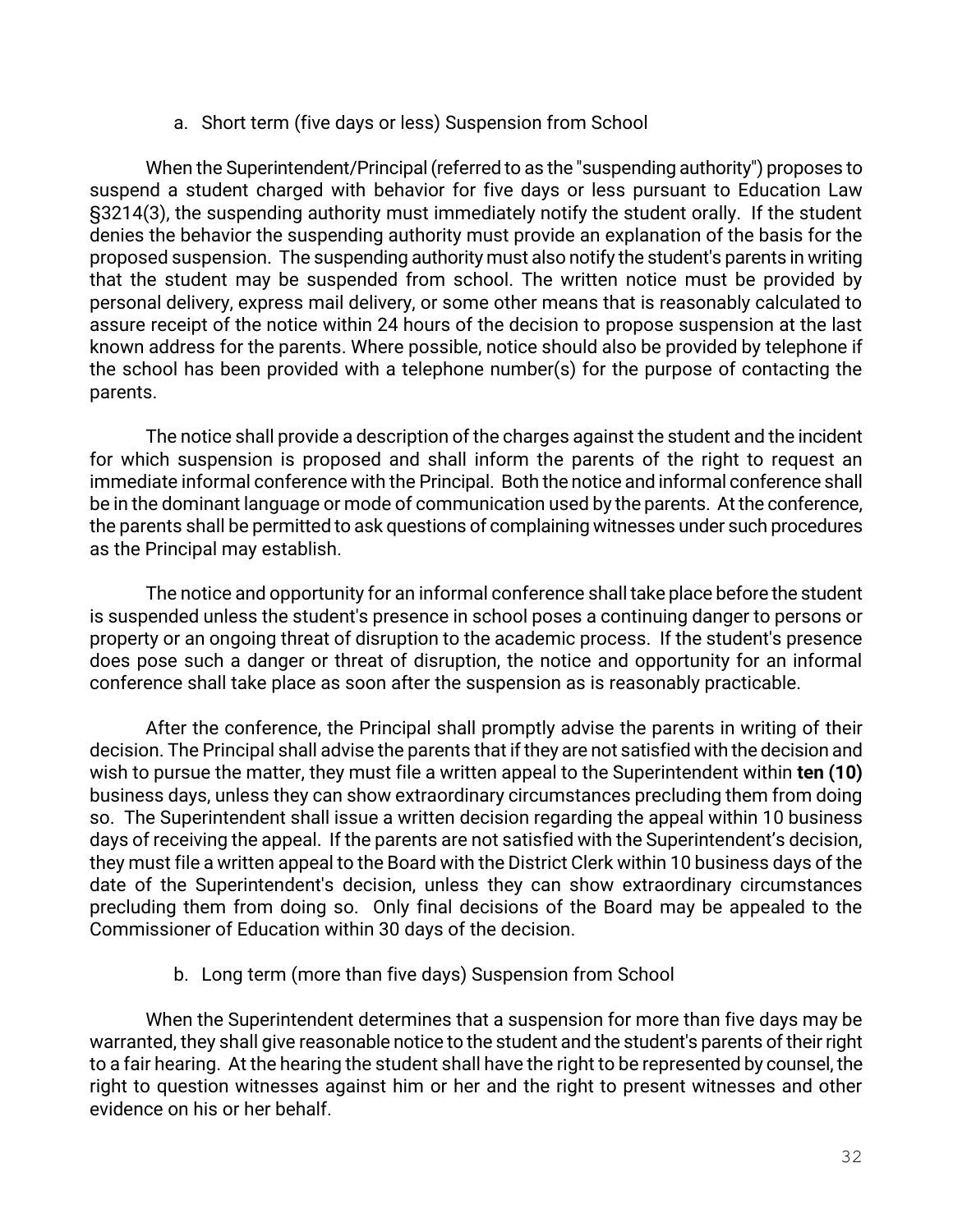The Superintendent shall personally hear and determine the proceeding or may, in their discretion, designate a hearing officer to conduct the hearing. The hearing officer shall be authorized to administer oaths and to issue subpoenas in conjunction with the proceeding before him or her. A record of the hearing shall be maintained, but no stenographic transcript shall be required. A tape recording shall be deemed a satisfactory record. The hearing officer shall make findings of fact and recommendations as to the appropriate measure of consequence to the Superintendent. The report of the hearing officer shall be advisory only, and the Superintendent may accept all or any part thereof.

An appeal of the decision of the Superintendent may be made to the Board, which will make its decision based solely upon the record before it. All appeals to the Board must be in writing and submitted to the District Clerk within **thirty (30)** days of the date of the Superintendent's decision, unless the parents can show that extraordinary circumstances precluded them from doing so. The Board may adopt in whole or in part the decision of the Superintendent. Final decisions of the Board may be appealed to the Commissioner of Education within **thirty (30)** days of the decision.

c. Permanent suspension

Permanent suspension is reserved for extraordinary circumstances such as where a student's conduct poses a life-threatening danger to the safety and well-being of other students, school personnel or any other person lawfully on school property or attending a school function.

d. Procedure After Suspension

The Board may condition a student's early return from a suspension on the student's voluntary participation in restorative conference, readmission process, counseling or specialized classes, such as anger management or dispute resolution. The Board retains discretion in offering this opportunity. If and when the student and/or parent/guardian agrees to this option, the terms and conditions shall be specified in writing. However, if the student violates the agreed-upon terms and conditions within a certain time period, the unserved portion of the suspension may be re-imposed

#### **C. Minimum Periods of Suspension**

#### **1. Students who bring or possess certain weapons on school property**

Any student, other than a student with a disability, found guilty of bringing a weapon onto school property will be subject to suspension from school for at least one calendar year. Before being suspended, the student will have an opportunity for a hearing pursuant to Education Law §3214. The Superintendent has the authority to modify the one-year suspension on a case-bycase basis. In deciding whether to modify the consequence, the Superintendent may consider the following:

- a. The student's age.
- b. The student's grade in school.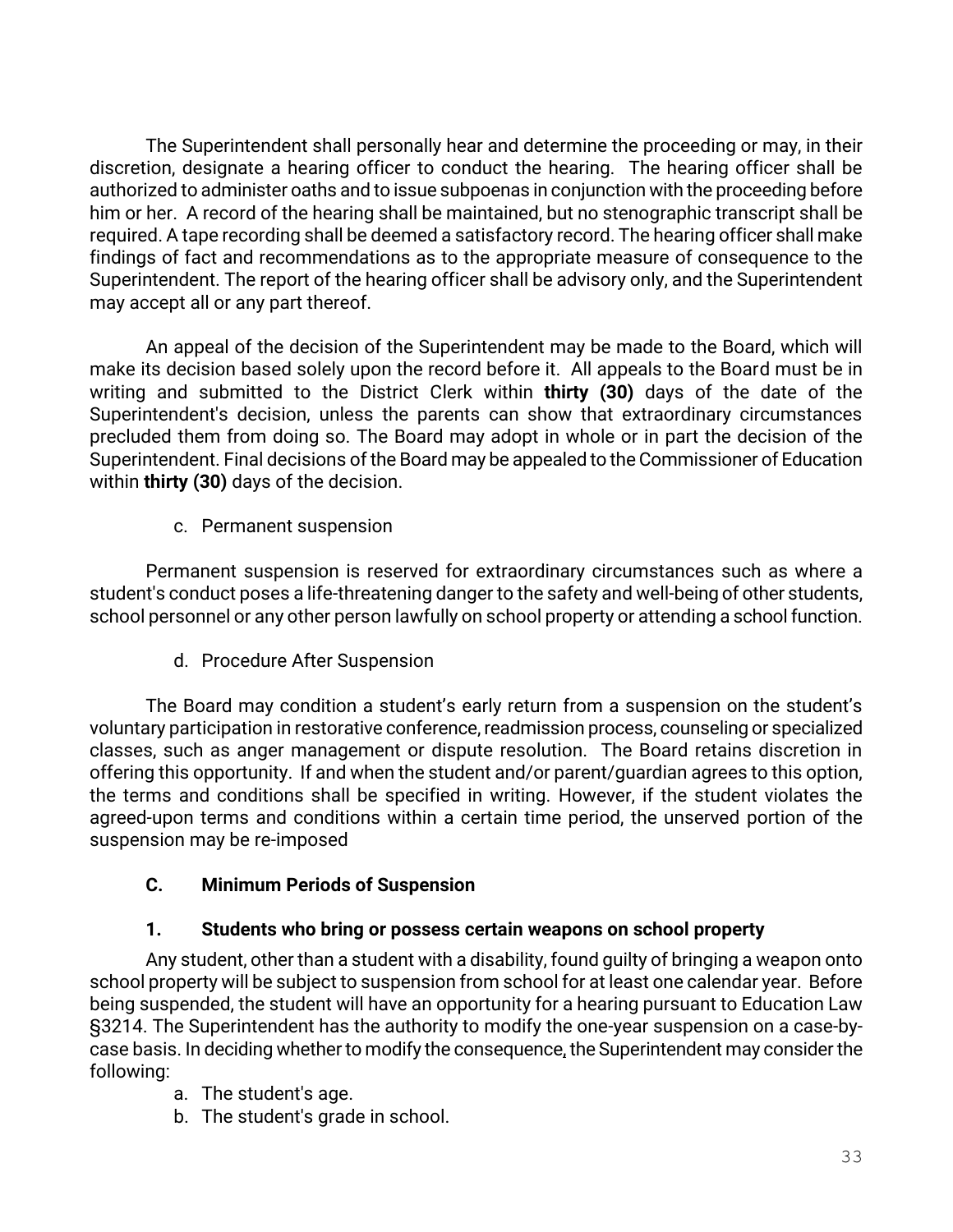- c. The student's prior record.
- d. The Superintendent's belief that other consequences may be more effective.
- e. Input from parents, teachers and/or others.
- f. Other extenuating circumstances.

A student with a disability may be suspended in accordance with the requirements of state and federal law.

#### **2. Students who commit violent acts other than bringing or possessing certain weapons on school property**

Any student, other than a student with a disability, who is found to have committed a violent act, other than bringing a weapon onto school property, shall be subject to suspension from school for at least one-day. If the proposed consequence is the minimum one-day suspension, the student and the student's parent/guardian will be given the same notice and opportunity for an informal conference given to all students' subject to a short-term suspension. If the proposed consequence exceeds five-day suspension, the student and the student's parent will be given the same notice and opportunity for a hearing given to all students' subject to a long-term suspension. The Superintendent has the authority to modify the minimum one-day suspension on a case-by-case basis. In deciding whether to modify the consequence the Superintendent may consider the same factors considered in modifying a one-year suspension for possessing a weapon.

#### **3. Students who are repeatedly substantially disruptive of the educational process or repeatedly substantially interferes with the teacher's authority over the classroom**

Any student, other than a student with a disability, who repeatedly is substantially disruptive of the educational process or substantially interferes with the teacher's authority over the classroom will be suspended from school for at least one-day. For purposes of this Code of Conduct, "repeatedly is substantially disruptive" means engaging in conduct that results in the student being removed from the classroom by teacher(s) pursuant to Education Law § 3214 (3 a) and this Code on four or more occasions during a semester, or three or more occasions during a trimester. If the proposed consequence is the minimum one-day suspension, the student and the student's parent will be given the same notice and opportunity for an informal conference given to all students' subject to a short-term suspension. If the proposed consequence exceeds a five-day suspension, the student and the student's parent will be given the same notice and opportunity for a hearing given to all students' subject to a long-term suspension. The Superintendent has the authority to modify the minimum one-day suspension on a case-by-case basis. In deciding whether to modify the consequence, the Superintendent may consider the same factors considered in modifying a one-year suspension for possessing a weapon.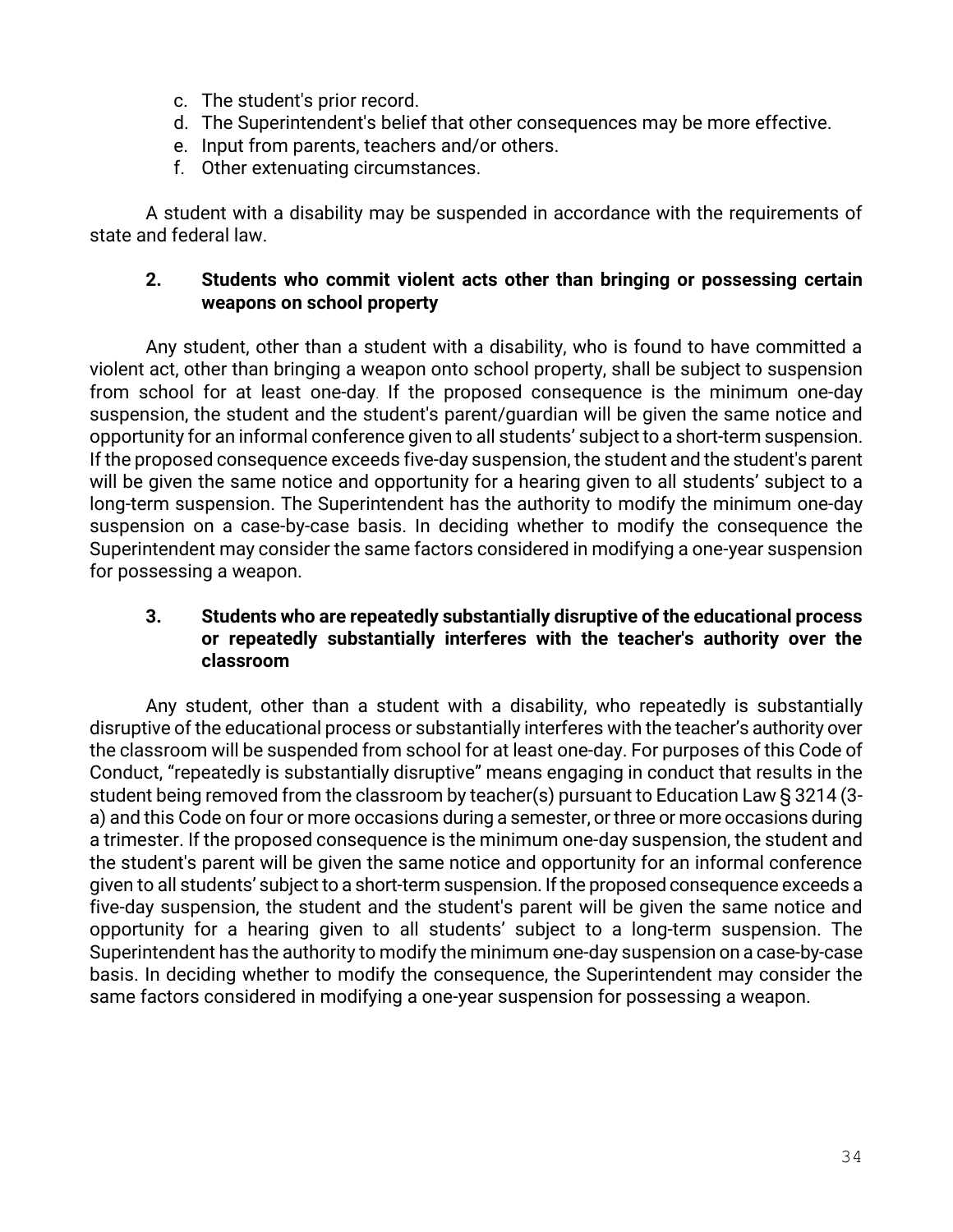## **D. Referrals**

1. Counseling

The School Counseling Office shall handle all referrals of students to counseling.

# 2. PINS Petitions

The District may file a PINS (person in need of supervision) petition in Family Court on any student under the age of 18 who demonstrates that he or she requires supervision and treatment by:

- a. Being habitually truant and not attending school as required by part one of Article 65 of the Education Law.
- b. Engaging in an ongoing or continual course of conduct which makes the student ungovernable, or habitually disobedient and beyond the lawful control of the school.
- c. Knowingly and unlawfully possesses marijuana in violation of Penal Law § 221.05. A single violation of § 221.05 will be a sufficient basis for filing a PINS petition.
- 3. Juvenile Delinquents and Juvenile Offenders

For students found to have brought either a weapon (defined in 18 USC §930(g)(2) or firearm (defined in 18 USC §921), the Superintendent is required to make the following referrals:

a. To the County Attorney for a juvenile delinquency proceeding before the Family Court:

All students under age 16, except students age 14 or 15 who qualify for juvenile offender status under the Criminal Procedure Law 1.20(42).

b. To the appropriate law enforcement authorities: All students age 16 or older, and all students age 14 or 15 who qualify for juvenile offender status under Criminal Procedure Law 1.20(42).

The District may take other actions to assist students in managing their behavior, including referrals to or partnerships with community resources.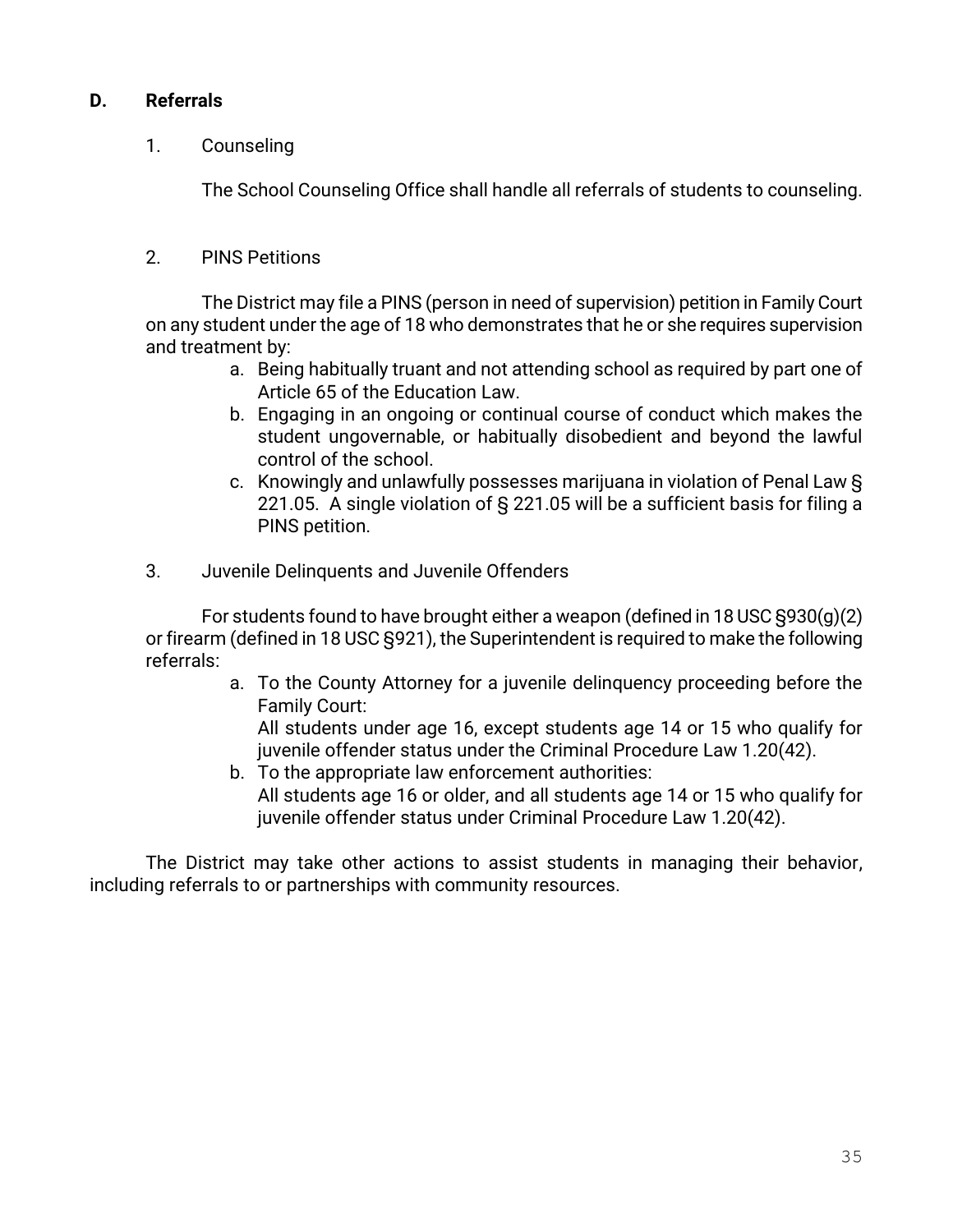# **K. ALTERNATIVE MEANS OF INSTRUCTION**

When a student of any age is removed from class by a teacher or a student of compulsory attendance age is suspended from school pursuant to Education Law §3214, the District will take immediate steps to provide alternative means of instruction for the student. The District expects students, administrators, teachers and parents to make every effort to maintain student academic progress in the event of removal or suspension, and support student re-entry to the classroom.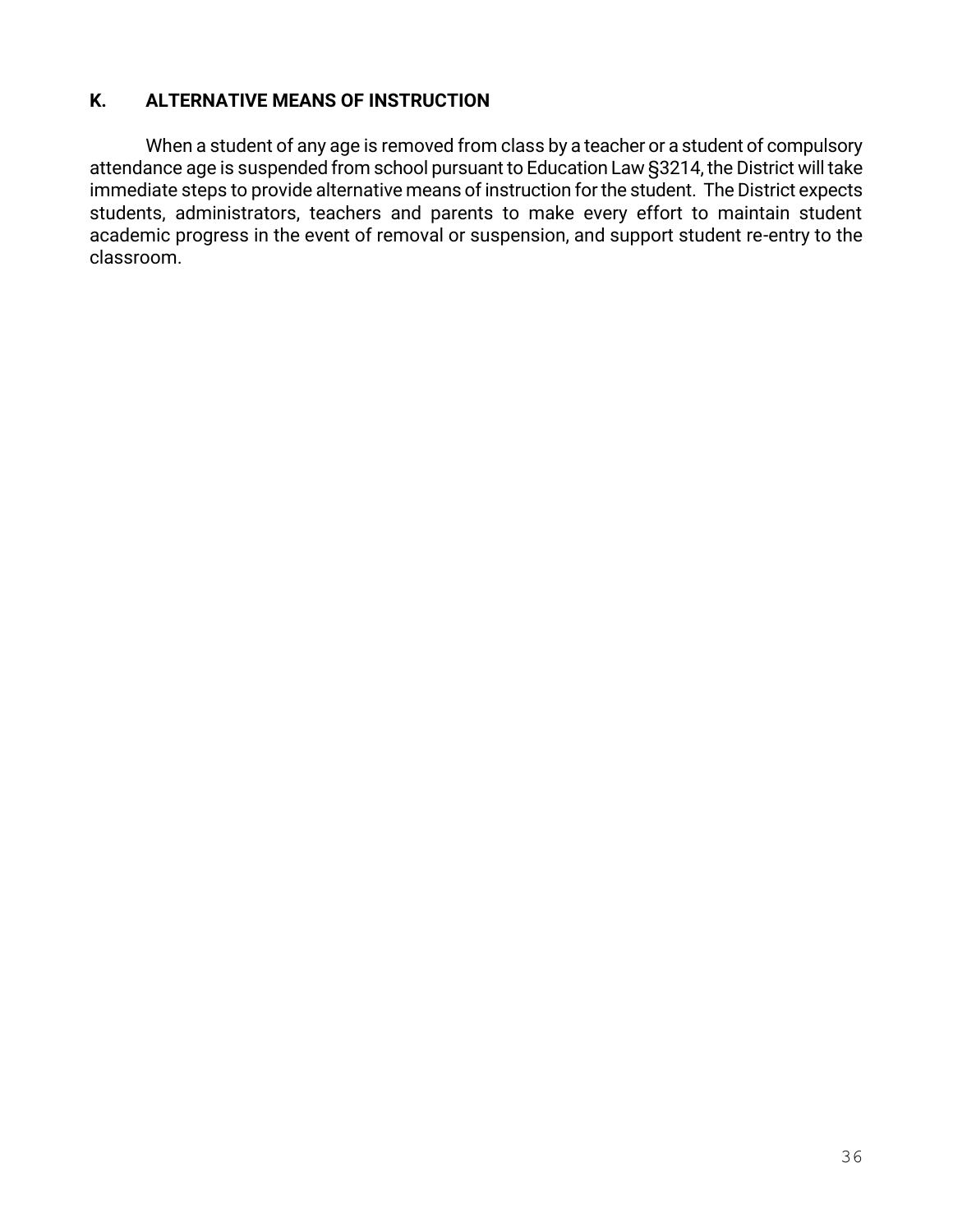# **L. ACCOUNTABILITY FOR STUDENTS WITH DISABILITIES**

The District recognizes that it may be necessary to suspend, remove or otherwise issue consequences for students with disabilities who violate the District's student Code of Conduct, and/or to temporarily remove a student with disabilities from his or her current placement because maintaining the student in that placement is substantially likely to result in injury to the student or to others. The District will employ conflict resolution practices as appropriate for a particular student. Restorative practices will be considered first in dealing with these issues, as long as the student with disabilities is able to meaningfully participate in the process and such practices are allowable under their IEP.

The District also recognizes that students with disabilities deemed eligible for special education services under the IDEA and Article 89 of New York's Education Law enjoy certain procedural protections that school authorities must observe when they decide to suspend or remove them. Under certain conditions those protections extend, as well, to students not currently deemed to be a student with a disability but determined to be a student presumed to have a disability.

Therefore, the District is committed to ensuring that the District follows suspension and removal procedures that are consistent with those protections. The Code of Conduct for students is intended to afford students with disabilities and students presumed to have a disability the express rights they are entitled to under applicable law and regulations.

#### *Definitions*

For purposes of this portion of the Code of Conduct, and consistent with applicable law and regulations, the following definitions will apply:

- 1. *Behavioral intervention plan* (BIP) means a plan that is based on the results of a functional behavioral assessment and that, at a minimum, includes a description of the problem behavior, global and specific hypotheses as to why the problem behavior occurs, and intervention strategies that include positive behavioral supports and services to address the behavior.
- 2. *Controlled substance* means a drug or other substance abuse identified under schedule I, II, III, IV, or V in section 202(c) of the Controlled Substances Act (21 USC § 812(c)).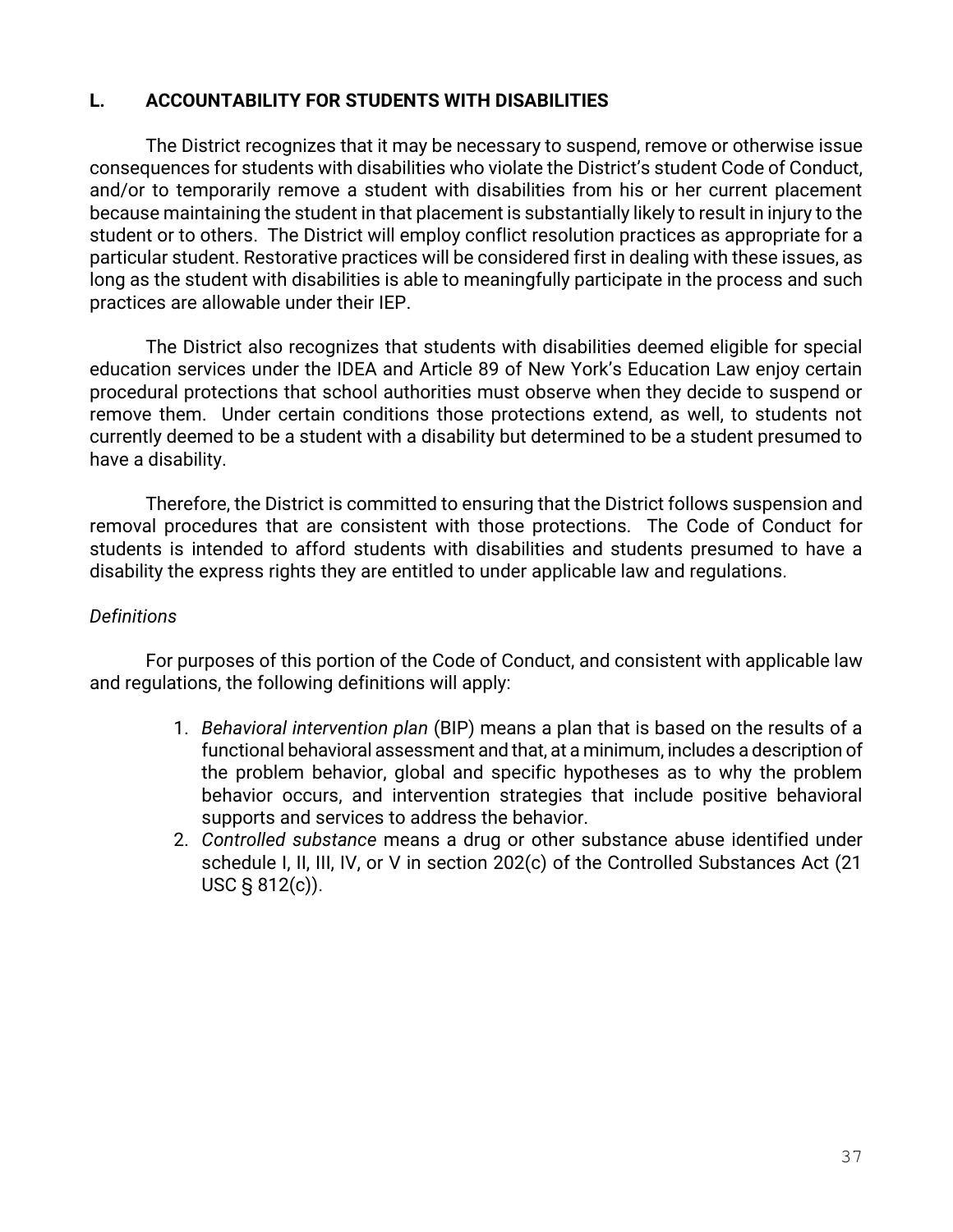- 3. *Change in placement* means a suspension or removal from a student's current educational placement that is either:
	- a. For more than 10 consecutive school days; or
	- b. For a period of 10 consecutive school days or less if the student is subjected to a series of suspensions or removals that constitute a pattern because they cumulate to more than 10 school days in a school year, because the student's behavior is substantially similar to the student's behavior in previous incidents that resulted in the series of removals, and because of such additional factors as the length of each suspension or removal, the total amount of time the student has been removed and the proximity of the suspensions or removals to one another.
- 4. *Illegal drug* means a controlled substance, but does not include a controlled substance legally possessed or used under the supervision of a licensed healthcare professional, or a substance that is otherwise legally possessed or used under the authority of the Controlled Substances Act or under any other provision of federal law.
- 5. *Interim alternative educational setting* (IAES) means a temporary educational placement, other than the student's current placement at the time the behavior precipitating the IAES placement occurred. An IAES must allow a student to continue to receive educational services that enable him or her to continue to participate in the general curriculum and progress toward meeting the goals set out in the student's individualized education program; as well as to receive, as appropriate, a functional behavioral assessment and behavioral intervention services and modifications designed to address the behavior violation so that it does not recur.
- 6. *Manifestation review* means a review of the relationship between the student's disability and the behavior subject to accountability required when the action results in a change of placement, and conducted in accordance with requirements set forth later in this policy.
- 7. *Manifestation team* means a District representative knowledgeable about the student and the interpretation of information about child behavior, the parent, and relevant members of the committee on special education as determined by the parent and the District.
- 8. *Removal* means a removal of a student with a disability for accountability reasons from his or her current educational placement, other than a suspension; and a change in the placement of a student with a disability to an IAES.
- 9. *School day* means any day, including a partial day, that students are in attendance at school for instructional purposes.
- 10.*Serious bodily injury* means bodily injury which involves a substantial risk of death, extreme physical pain, protracted obvious disfigurement or protracted loss or impairment of the function of a bodily member, organ or mental faculty.
- 11.*Student presumed to have a disability for discipline purposes* means a student who, under the conditions set forth later in this policy, the District is deemed to have had knowledge was a student with a disability before the behavior that precipitated the imposition of consequences.
- 12.*Suspension* means a suspension pursuant to §3214 of New York's Education Law.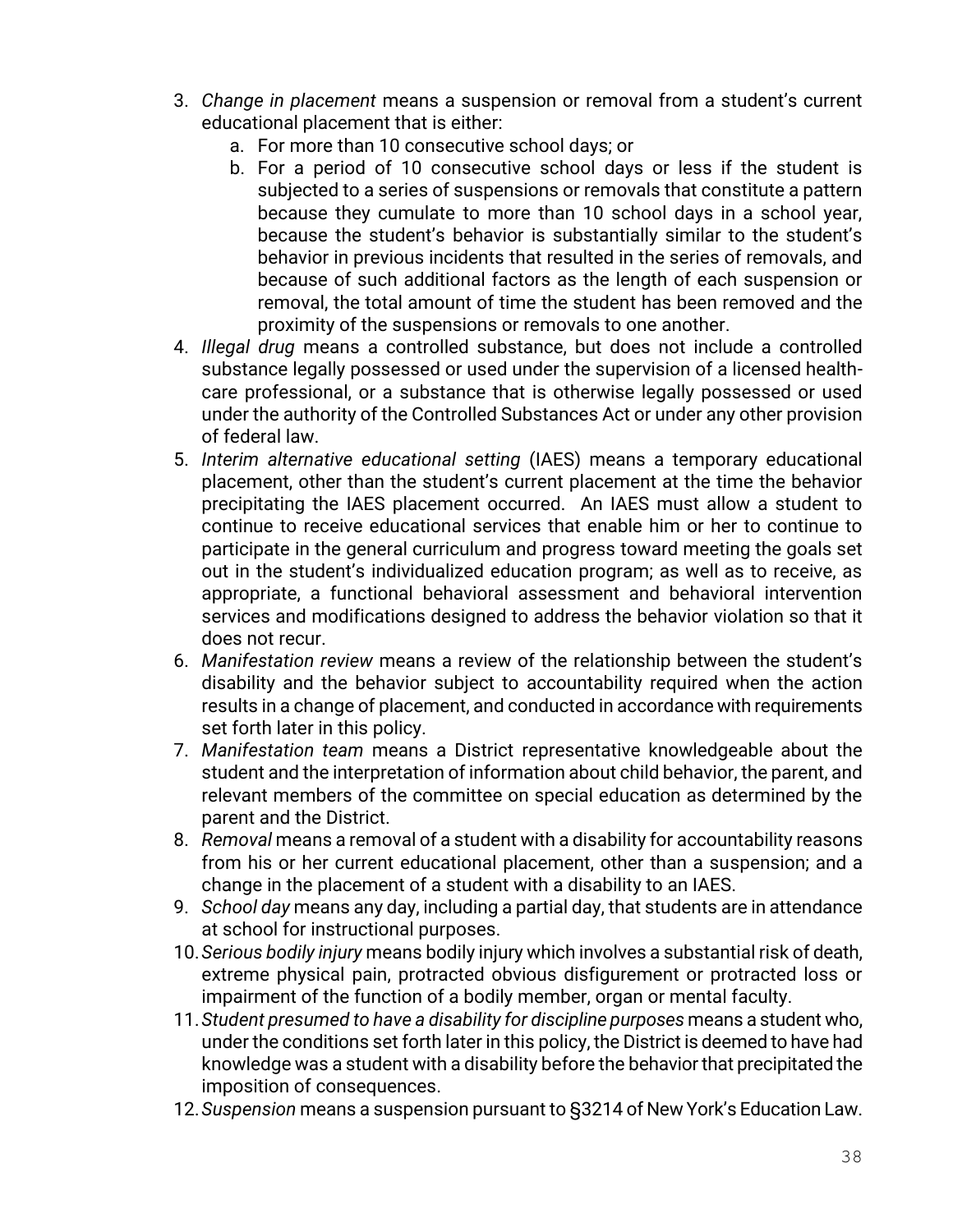13.*Weapon* means the same as the term "dangerous weapon" under 18 USC §930(g)(2) which includes a weapon, device, instrument, material or substance, animate or inanimate, that is used for, or is readily capable of causing death or serious bodily injury.

#### *Authority of School Personnel to Suspend or Remove Students with Disabilities*

The District, District (BOCES) Superintendent, Superintendent or a Building Principal with authority to suspend students under the Education Law may order the placement of a student with a disability into an IAES, another setting or suspension for a period not to exceed five consecutive school days.

The Superintendent may, directly or upon the recommendation of a designated hearing officer, order the placement of a student with a disability into an IAES, another setting or suspension for a period not to exceed ten consecutive school days inclusive of any period in which the student has been suspended or removed for the same behavior pursuant to the above paragraph, if the Superintendent determines that the student's behavior warrants the suspension.

 The Superintendent also may order additional suspensions of not more than ten consecutive school days in the same school year for separate incidents of behavior, as long as the suspensions do not constitute a change of placement.

In addition, the Superintendent may order the placement of a student with a disability into an IAES, another setting or suspension for a period in excess of ten consecutive school days if the manifestation team determines that the student's behavior was not a manifestation of the student's disability. In such an instance, the Superintendent may hold the student accountable in the same manner and for the same duration as a non-disabled student.

Furthermore, the Superintendent may, directly or upon the recommendation of a designated hearing officer, order the placement of a student with a disability to an IAES to be determined by the committee on special education for a period of up to 45 school days if the student either:

- 1. Carries or possesses a weapon to or at school, on school premises or to a school function, or
- 2. Knowingly possesses or uses illegal drugs or sells or solicits the sale of a controlled substance while at school, on school premises or at a school function under the District's jurisdiction, or
- 3. Has inflicted serious bodily injury upon another person while at school, on school premises or at a school function under the District's jurisdiction.

The Superintendent may order the placement of a student with a disability to an IAES under such circumstances, whether or not the student's behavior is a manifestation of the student's disability. However, the committee on special education will determine the IAES.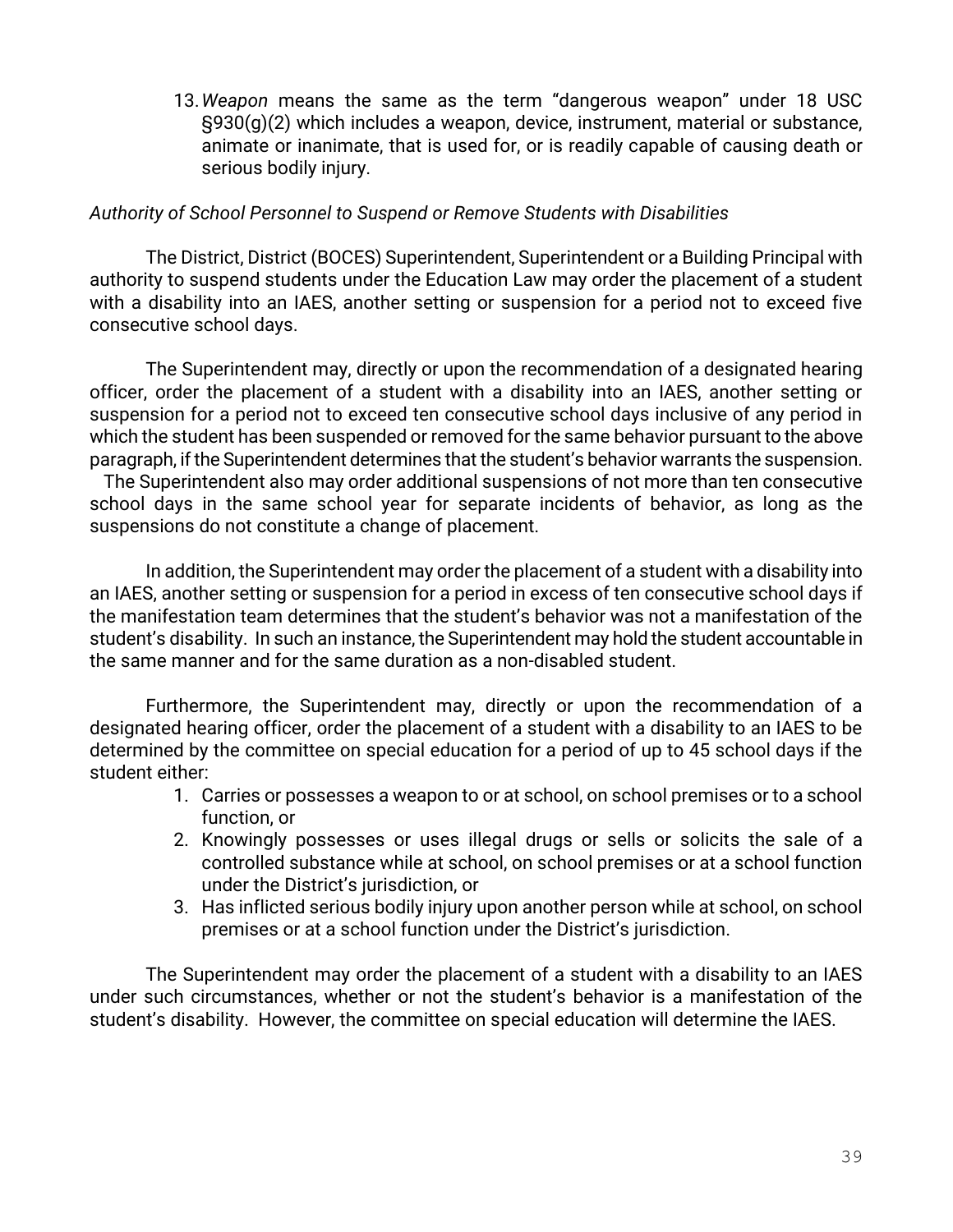## *Procedures for the Suspension or Removal of Students with Disabilities by School Personnel*

- 1. In cases involving the suspension or removal of a student with a disability for a period of five consecutive school days or less, the student's parents or persons in parental relation to the student will be notified of the suspension and given an opportunity for an informal conference in accordance with the same procedures that apply to such short term suspensions of non-disabled students.
- 2. The suspension of students with disabilities for a period in excess of five school days will be subject to the same due process procedures applicable to nondisabled students, except that the student hearing conducted by the Superintendent or a designated hearing officer shall be bifurcated into a guilt phase and a penalty phase. Upon a finding of guilt, the Superintendent or the designated hearing officer will await notification of the determination by the manifestation team as to whether the student's behavior was a manifestation of his or her disability. The penalty phase of the hearing may proceed after receipt of that notification. If the manifestation team determined that the behavior was not a manifestation of the student's disability, the student may be held accountable in the same manner as a non-disabled student, except that he or she will continue to receive services as set forth below. However, if the behavior was deemed a manifestation of the student's disability, the hearing will be dismissed, unless the behavior involved concerned weapons, illegal drugs or controlled substances, or the infliction of serious bodily injury, in which case the student may still be placed in an IAES.

# *Limitation on Authority of School Personnel to Suspend or Remove Students with Disabilities*

The imposition of a suspension or removal by authorized school personnel may not result in a change of placement of a student with a disability that is based on a pattern of suspensions or removals as set forth above in the *Definitions* section of this policy, unless:

- 1. The manifestation team determines that the student's behavior was not a manifestation of the student's disability, or
- 2. The student is removed to an IAES for behavior involving weapons, illegal drugs or controlled substances, or the infliction of serious bodily injury as set forth above.

School personnel will consider any unique circumstances on a case-by-case basis when determining whether a change in placement is appropriate for a student with a disability who violates the District's Code of Conduct.

In addition, school personnel may not suspend or remove a student with a disability in excess of the amount of time that a non-disabled student would be suspended for the same behavior.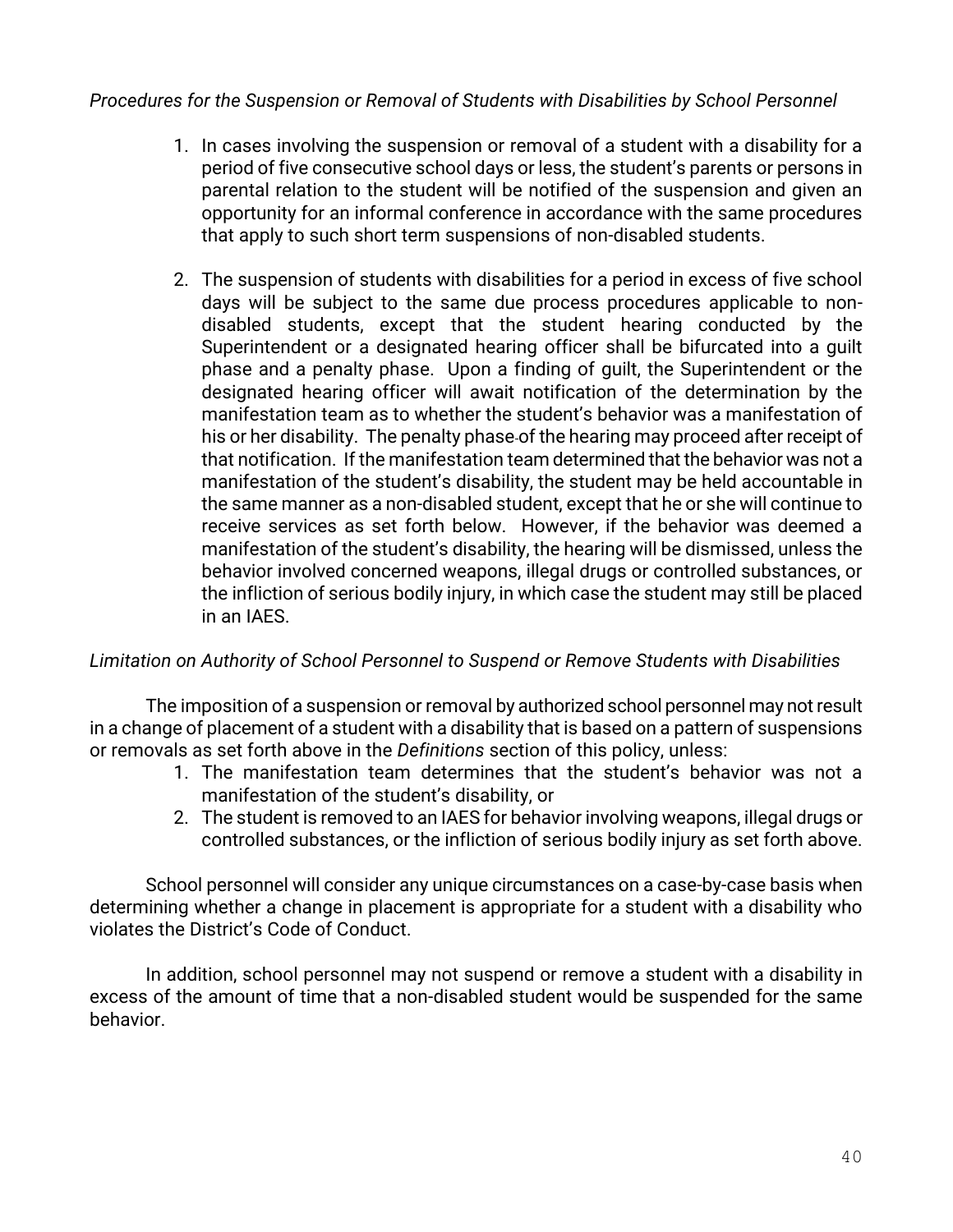#### *Parental Notification of a Change of Placement*

The District will provide the parents of a student with a disability notice of any decision to make a removal that constitutes a change of placement because of a violation of the student Code of Conduct. Such notice will be accompanied by a copy of the procedural safeguards notice.

#### *Authority of an Impartial Hearing Officer to Remove a Student with a Disability*

An impartial hearing officer may order the placement of a student with a disability to an IAES for up to 45 school days at a time if he or she determines that maintaining the current placement of the student is substantially likely to result in injury to the student or to others. This authority applies whether or not the student's behavior is a manifestation of the student's disability.

#### *Manifestation Determination Review*

A review of the relationship between a student's disability and the behavior subject to accountability measures to determine if the conduct is a manifestation of the student's disability will be made by the manifestation determination team immediately, if possible, but in no case later than ten (10) school days after a decision is made by:

- 1. The Superintendent to change the placement of a student to an IAES;
- 2. An impartial hearing officer to place a student in an IAES; or
- 3. The District, the Superintendent, or Building Principal to impose a suspension that constitutes a change in placement.

The manifestation team must determine that the student's conduct was a manifestation of the student's disability if it concludes that the conduct in question was either:

- 1. Caused by or had a direct or substantial relationship to the student's disability, or
- 2. The direct result of the District's failure to implement the student's individualized education program.

The manifestation team must base its determination on a review all relevant information in the student's file including the student's individualized education program, any teacher observations, and any relevant information provided by the parents.

If the manifestation team determines that the student's conduct is a manifestation of the student's disability, the District will:

> 1. Have the committee on special education conduct a functional behavioral assessment of the student and implement a behavioral intervention plan, unless the District had already done so prior to the behavior that resulted in the change of placement occurred. However, if the student already has a behavioral intervention plan, the CSE will review the plan and its implementation, and modify it as necessary to address the behavior.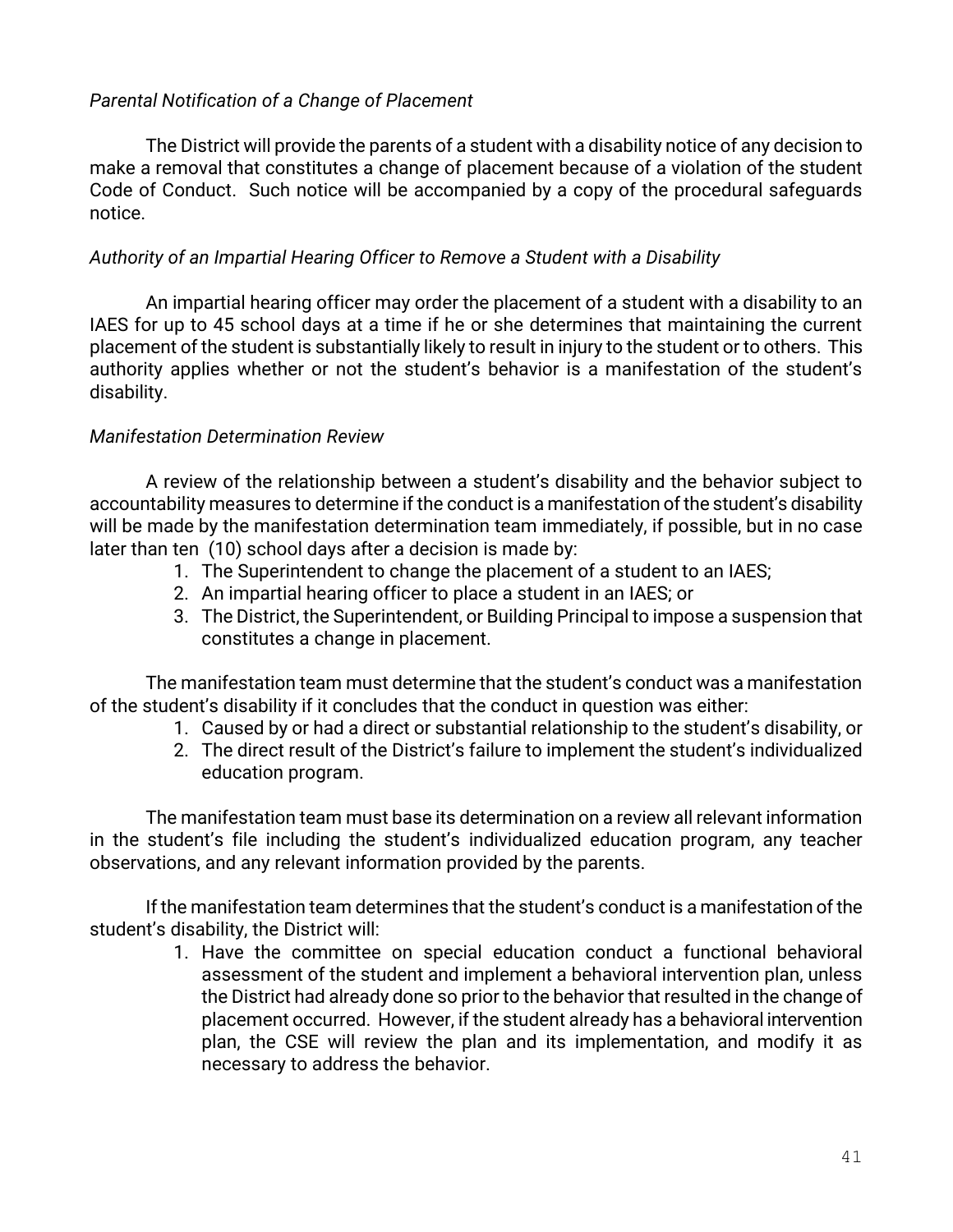2. Return the student to the placement from which he or she was removed, unless the change in placement was to an IAES for conduct involving weapons, illegal drugs or controlled substances or the infliction of serious bodily injury, or the parents and the District agree to a change in placement as part of the modification of the behavioral intervention plan.

If the manifestation team determines that the conduct in question was the direct result of the District's failure to implement the student's individualized education program, the District will take immediate steps to remedy those deficiencies.

#### *Services for Students with Disabilities during Periods of Suspension or Removal*

Students with disabilities who are suspended or removed from their current educational setting in accordance with the provisions of this policy and applicable law and regulation will continue to receive services as follows:

- 1. During suspensions or removals of up to 10 school days in a school year that do not constitute a change in placement, the District will provide alternative instruction to students with disabilities of compulsory attendance age on the same basis as nondisabled students. Students with disabilities who are not of compulsory attendance age will receive services during such periods of suspension or removal only to the same extent as non-disabled students of the same age would if similarly suspended.
- 2. During subsequent suspensions or removals of up to 10 school days that in the aggregate total more than 10 school days in a school year but do not constitute a change in placement, the District will provide students with disabilities services necessary to enable them to continue to participate in the general education curriculum and to progress toward meeting the goals set out in their respective individualized education program. School personnel, in consultation with at least one of the student's teachers, will determine the extent to which services are needed to comply with this requirement.

In addition, during such periods of suspension or removal the District will also provide students with disabilities services necessary for them to receive, as appropriate, a functional behavioral assessment, and behavioral intervention services and modifications designed to address the behavior violation so that it does not recur.

3. During suspensions or removals in excess of 10 school days in a school year that constitute a change in placement, including placement in an IAES for behavior involving weapons, illegal drugs or controlled substances, or the infliction of serious bodily injury, the District will provide students with disabilities services necessary to enable them to continue to participate in the general curriculum, to progress toward meeting the goals set out in their respective individualized education program, and to receive, as appropriate, a functional behavioral assessment, and behavioral intervention services and modifications designed to address the behavior violation so it does not recur.

In such an instance, the committee on special education will determine the appropriate services to be provided.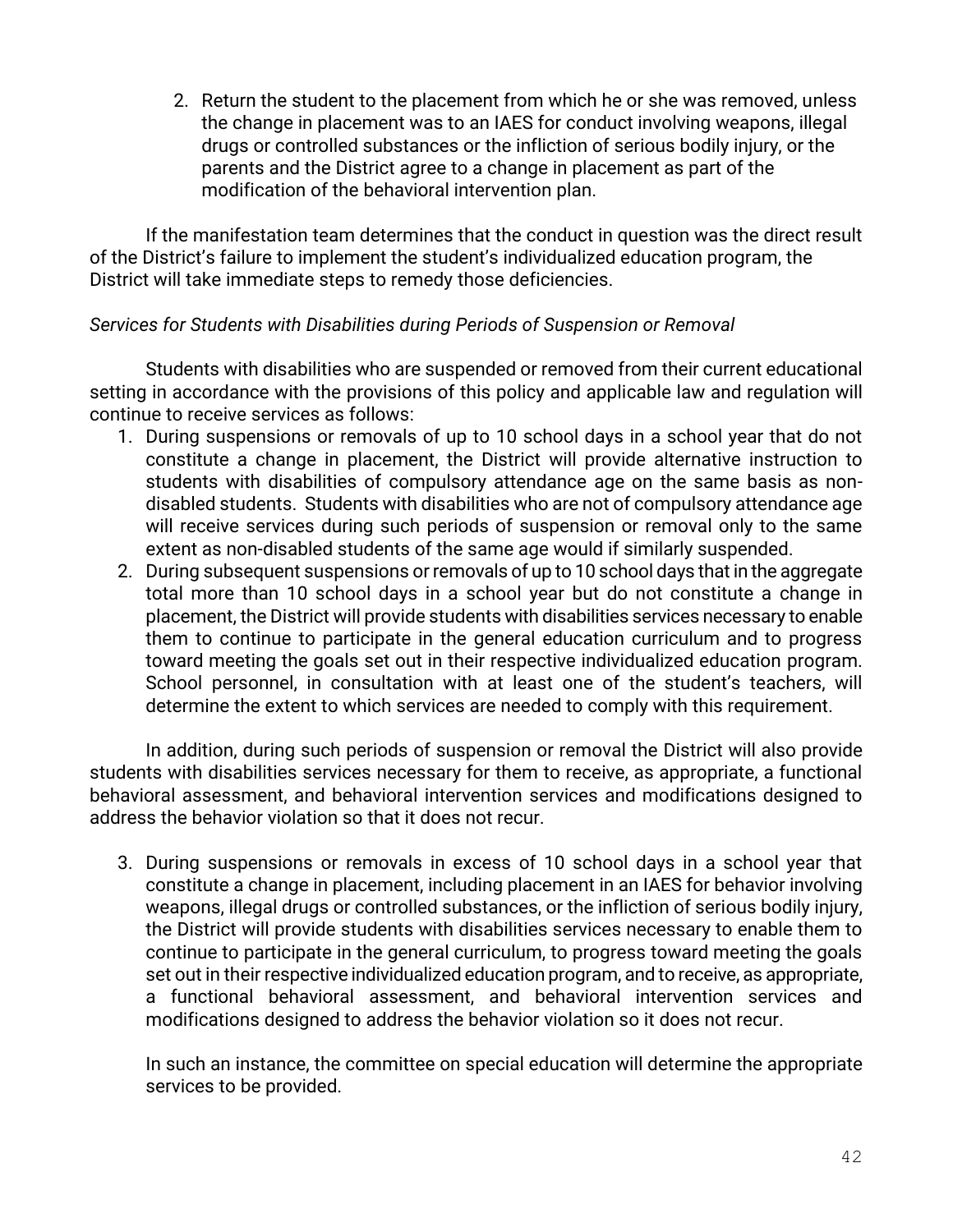#### *Students Presumed to Have a Disability for Accountability Purposes*

The parent of a student who is facing accountability measures but who was not identified as a student with a disability at the time of behaviors has the right to invoke any of the protections set forth in this policy in accordance with applicable law and regulations, if the District is deemed to have had knowledge that the student was a student with a disability before the behavior precipitating disciplinary action occurred and the student is therefore a student presumed to have a disability.

If it is claimed that the District had such knowledge, it will be the responsibility of the Superintendent, Building Principal or other authorized school official imposing the suspension or removal in question for determining whether the student is a student presumed to have a disability. The District will be deemed to have had such knowledge if:

- 1. The student's parent expressed concern in writing to supervisory or administrative personnel, or to a teacher of the student that the student is in need of special education. Such expression may be oral if the parent does not know how to write or has a disability that prevents a written statement; or
- 2. The student's parent has requested an evaluation of the student; or
- 3. A teacher of the student or other school personnel has expressed specific concerns about a pattern of behavior demonstrated by the student, directly to the District's director of special education or other supervisory personnel.

Nonetheless, a student will not be considered a student presumed to have a disability for if notwithstanding the District's receipt of information supporting a claim that it had knowledge the student has a disability,

- 1. The student's parent has not allowed an evaluation of the student; or
- 2. The student's parent has refused services; or
- 3. The District conducted an evaluation of the student and determined that the student is not a student with a disability.

If there is no basis for knowledge that the student is a student with a disability prior to taking accountability action against the student, the student may be subjected to the same measures as any other non-disabled student who engaged in comparable behaviors. However, if the District receives a request for an individual evaluation while the student is subjected to a removal, the District will conduct an expedited evaluation of the student in accordance with applicable law and regulations. Until the expedited evaluation is completed, the student shall remain in the educational placement determined by the District which can include suspension.

#### *Expedited Due Process Hearings*

The District will arrange for an expedited due process hearing upon receipt of or filing of a due process complaint notice for such a hearing by:

> 1. The District to obtain an order of an impartial hearing officer placing a student with a disability in an IAES where school personnel maintain that it is dangerous for the student to be in his or her current educational placement;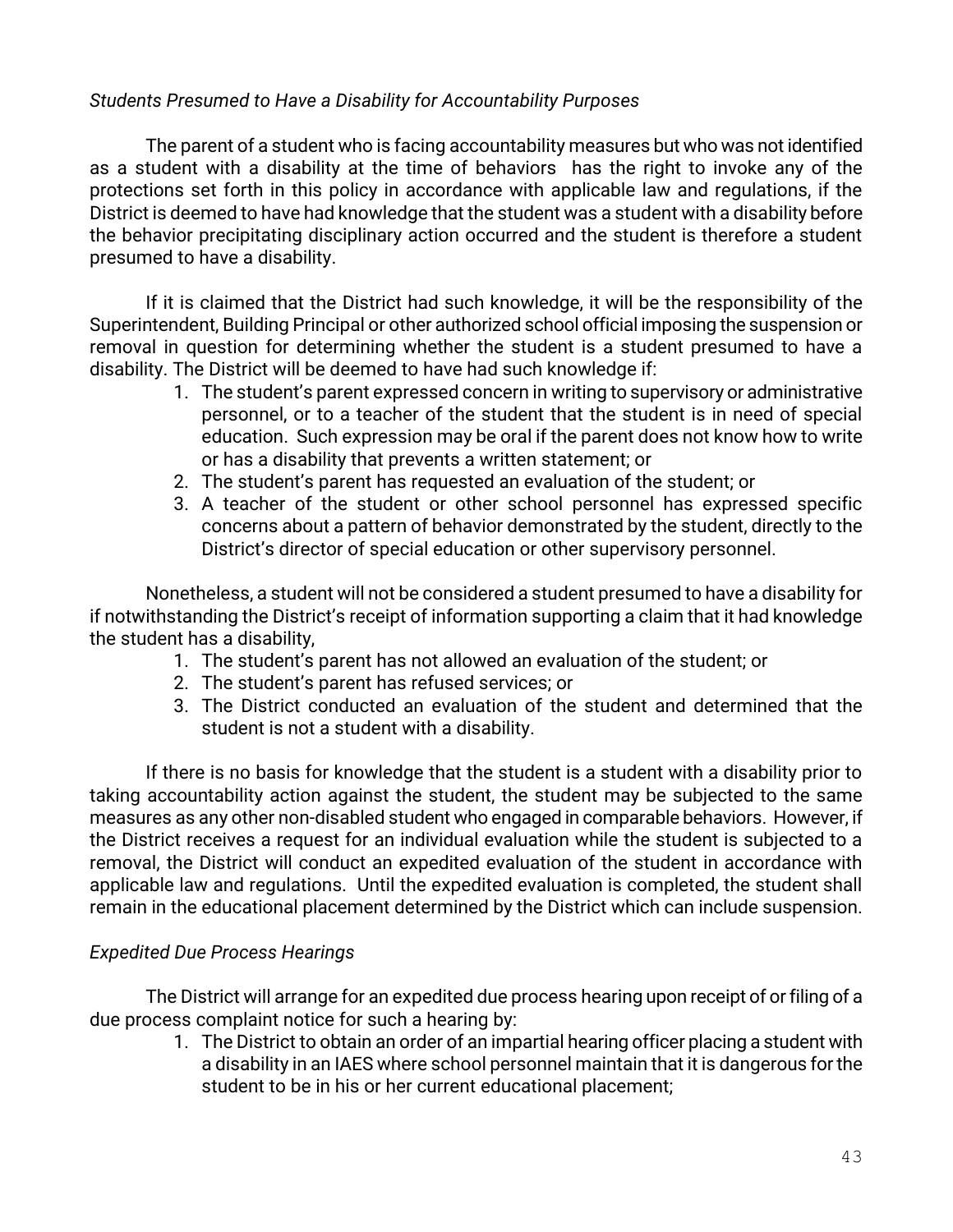- 2. The District during the pendency of due process hearings where school personnel maintain that it is dangerous for the student to be in his or her current educational placement during such proceedings;
- 3. The student's parent regarding a determination that the student's behavior was not a manifestation of the student's disability; or
- 4. The student's parent relating to any decision regarding placement, including but not limited to any decision to place the student in an IAES.

The District will arrange for, and an impartial hearing officer will conduct, an expedited due process hearing in accordance with the procedures established in Commissioner's regulations. Those procedures include but are not limited to convening a resolution meeting, and initiating and completing the hearing within the timelines specified in those regulations.

When an expedited due process hearing has been requested because of a change in placement, a manifestation determination, or because the District believes that maintaining the student in the current placement is likely to result in injury to the student or others, the student will remain in the IAES pending the decision of the impartial hearing officer or until the expiration of the period of removal, whichever occurs first unless the student's parent and the District agree otherwise.

#### *Referral to Law Enforcement and Judicial Authorities*

Consistent with its authority under applicable law and regulations, the District will report a crime committed by a student with a disability to appropriate law enforcement and judicial authorities. In such an instance, the Superintendent will ensure that copies of the special education records of the student are transmitted for consideration to the appropriate authorities to whom the crime is reported, to the extent that the transmission is permitted by the Family Educational Rights and Privacy Act (FERPA).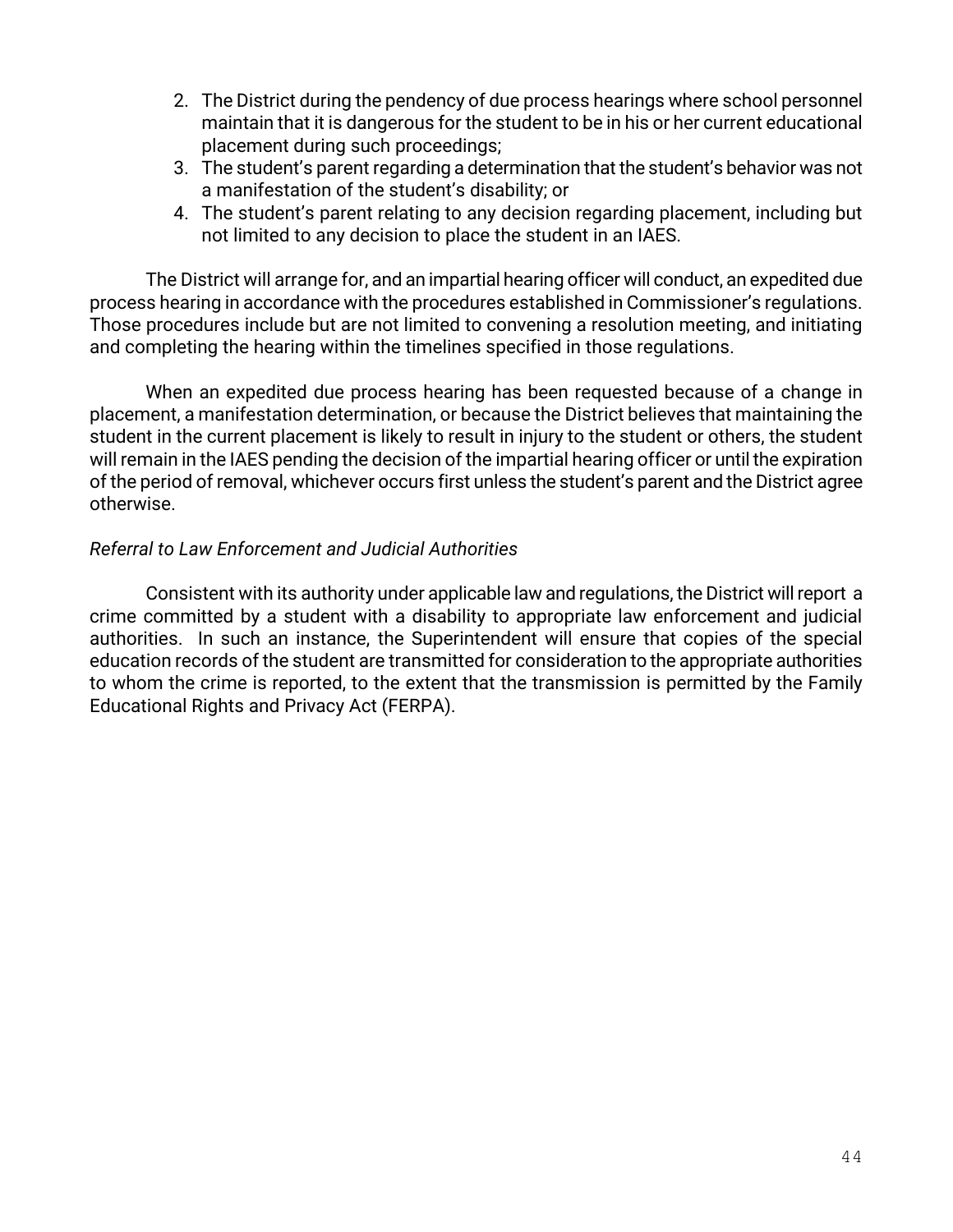# **M. CORPORAL PUNISHMENT**

Corporal punishment is any act of physical force upon a student for the purpose of punishing that student. Corporal punishment of any student by any District employee is strictly forbidden.

However, in situations where alternative procedures and methods that do not involve the use of physical force cannot reasonably be used, reasonable physical force may be used to:

- 1. Protect oneself, another student, teacher or any person from physical injury.
- 2. Protect the property of the school or others.
- 3. Restrain or remove a student whose behavior interferes with the orderly exercise and performance of District functions, powers and duties, if that student has refused to refrain from further disruptive acts.

The District will file all complaints about the use of corporal punishment with the Commissioner of Education in accordance with Commissioner's regulations.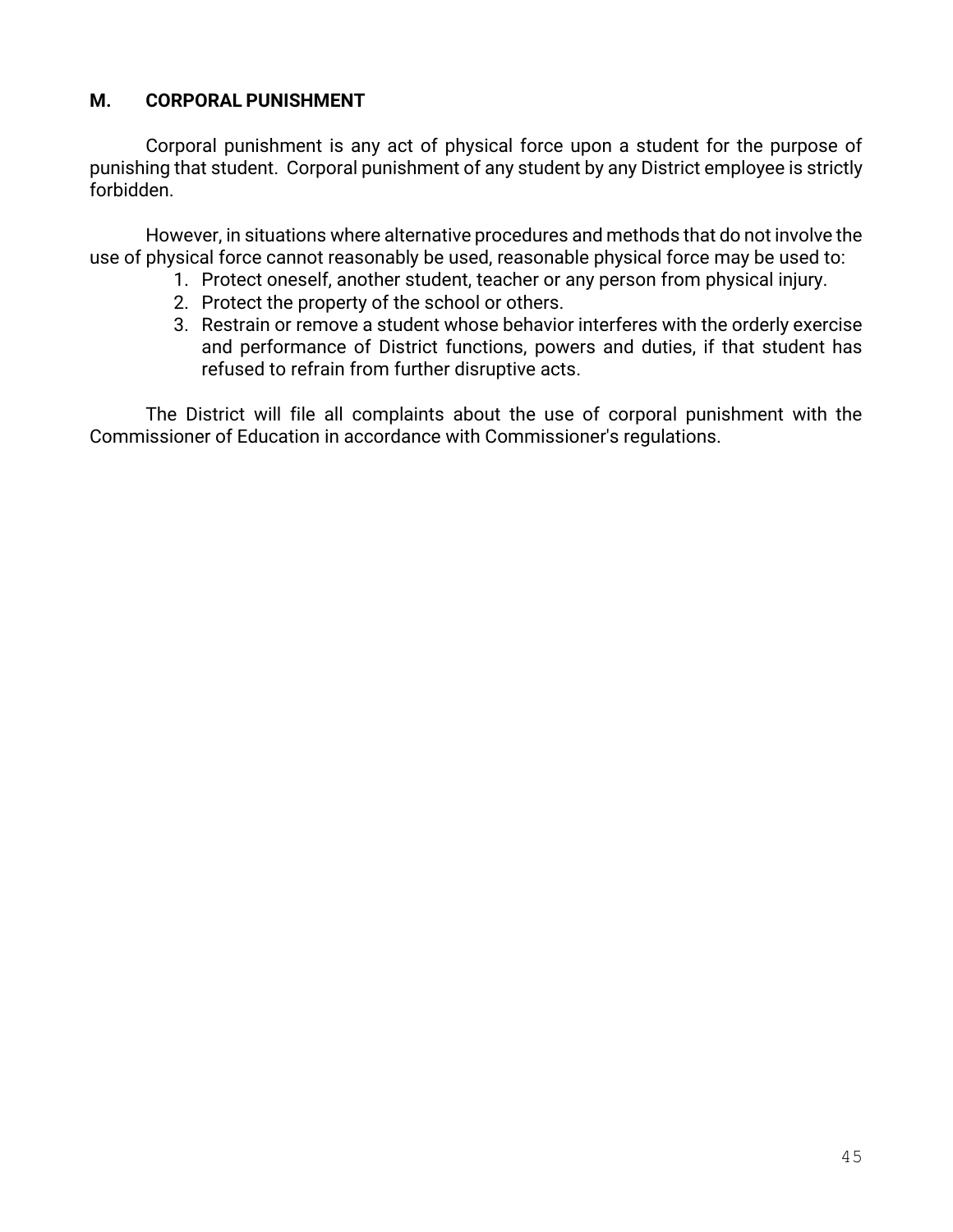#### **N. STUDENT SEARCHES AND INTERROGATIONS**

The District is committed to ensuring an atmosphere on school property and at school functions that is safe and orderly. To achieve this kind of environment, any school official authorized to impose a consequence on a student may question a student about an alleged violation of law or the District Code of Conduct. Students are not entitled to any sort of "Miranda" type warning before being questioned by school officials, nor are school officials required to contact a student's parent before questioning the student. However, school officials will tell all students why they are being questioned.

The District authorizes the Superintendent, Building Principals, the school nurse and District security officials to conduct searches of students and their belongings, in most instances, with exceptions set forth below in paragraphs A and B, if the authorized school official has reasonable suspicion to believe that the search will result in evidence that the student violated the law or the District Code of Conduct.

An authorized school official may conduct a search of a student's belongings that is minimally intrusive, without reasonable suspicion, so long as the school official has a legitimate reason for the very limited search.

An authorized school official may search a student or the student's belongings based upon information received from a reliable informant. Individuals, other than the District employees, will be considered reliable informants if they have previously supplied information that was accurate and verified, or they make an admission against their own interest, or they provide the same information that is received independently from other sources, or they appear to be credible and the information they are communicating relates to an immediate threat to safety. District employees will be considered reliable informants unless they are known to have previously supplied information that they knew was not accurate.

Before searching a student or the student's belongings, the authorized school official should attempt to get the student to admit that he or she possesses physical evidence that they violated the law or the District Code, or get the student to voluntarily consent to the search. Searches will be limited to the extent necessary to locate the evidence sought.

Whenever practicable, searches will be conducted in the privacy of administrative offices and students will be present when their possessions are being searched.

#### **A. Student Lockers, Desks and other School Storage Places**

The rules in this Code of Conduct regarding searches of students and their belongings do not apply to student lockers, desks and other school storage places. Students have no reasonable expectation of privacy with respect to these places and school officials retain complete control over them. This means that student lockers, desks and other school storage places may be subject to search at any time by school officials, without prior notice to students and without their consent.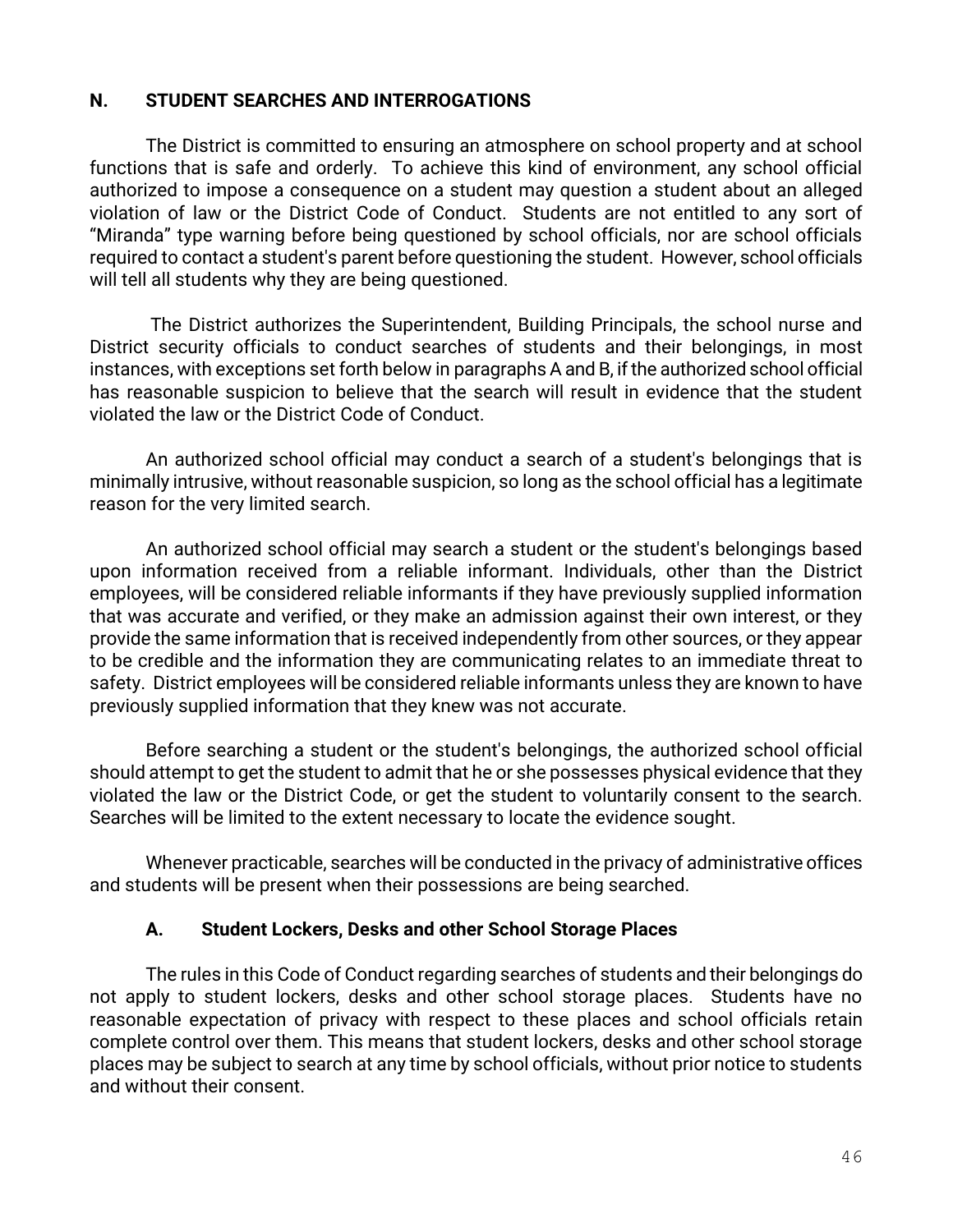# **B. Strip Searches**

A strip search is a search that requires a student to remove any or all of his or her clothing, other than outerwear. Strip searches are intrusive in nature and are not permissible.

# **C. Treatment of Cell Phones**

Teachers and administrators are authorized to confiscate student cell phones that are being used in violation of the Code of Conduct and/or Policy 7315, Student Use of Computerized Information Resources (Acceptable Use Policy) and Policy 7316, Personal Electronic Devices.

# **D. Police Involvement in Searches and Interrogations of Students**

District officials are committed to cooperating with police officials and other law enforcement authorities to maintain a safe school environment. Police officials, however, have limited authority to interview or search students in schools or at school functions, or to use school facilities in connection with police work. Police officials may enter school property or a school function to question or search a student or to conduct a formal investigation involving students only if they have:

- 1. A search or an arrest warrant; or
- 2. Probable cause to believe a crime has been committed on school property or at a school function.

Before police officials are permitted to question or search any student, the Principal or their designee shall first try to notify the student's parent to give the parent the opportunity to be present during the police questioning or search. If the student's parent cannot be contacted prior to the police questioning or search, the questioning or search shall not be conducted, unless the student is 16 years of age or older. The Principal or designee will also be present during any police questioning or search of a student on school property or at a school function.

Students who are questioned by police officials on school property or at a school function will be afforded the same rights they have outside the school. This means:

- 1. They must be informed of their legal rights.
- 2. They may remain silent if they so desire.
- 3. They may request the presence of an attorney.

# **E. Child Protective Services Investigations**

Consistent with the District's commitment to keep students safe from harm and the obligation of school officials to report to child protective services when they have reasonable cause to suspect that a student has been abused or maltreated, the District will provide data and assistance to local child protective services workers, or members of a multi-disciplinary team accompanying such workers, who are responding to allegations of suspected child abuse, and/or neglect, or custody investigations. Such data and assistance include access to records relevant to the investigation, as well as interviews with any child named as a victim in a report, or a sibling of that child, or a child residing in the same home as the victim.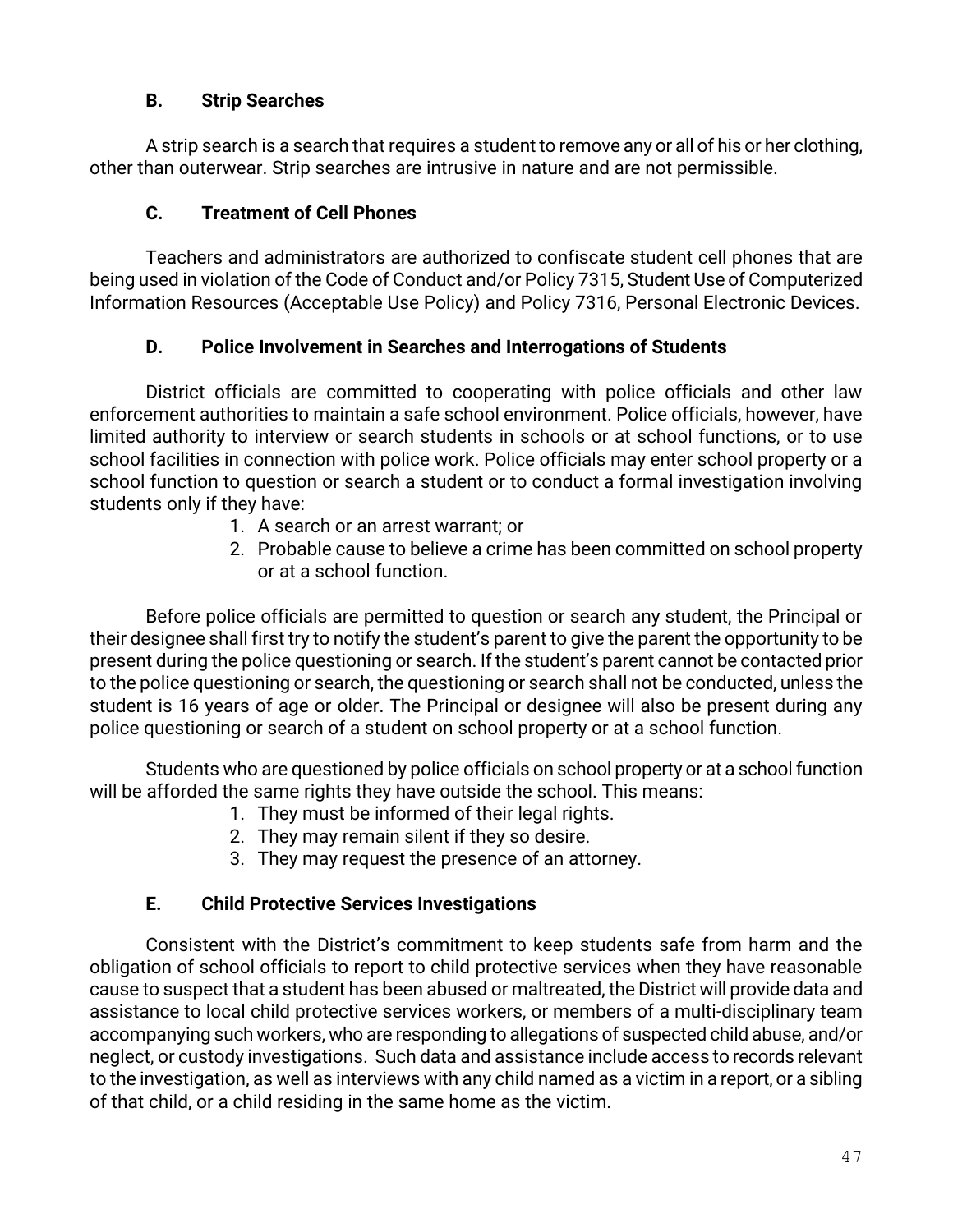All requests by child protective services to interview a student on school property shall be made directly to Principal or his or her designee. Child protective service workers and any associated multi-disciplinary team members must comply with the District's procedures for visitors, provide identification, and identify the child(ren) to be interviewed.

The Principal or designee shall decide if it is necessary and appropriate for a school staff member, including but not limited to an administrator or school nurse, to observe the interview either from inside or outside the interview room.

A child protective services worker may not remove a student from school property without a court order, unless the worker reasonably believes that the student would be subject to danger of abuse if they were not removed from school before a court order can reasonably be obtained. If the worker believes the student would be subject to danger of abuse, the worker may remove the student without a court order and without the parent's consent.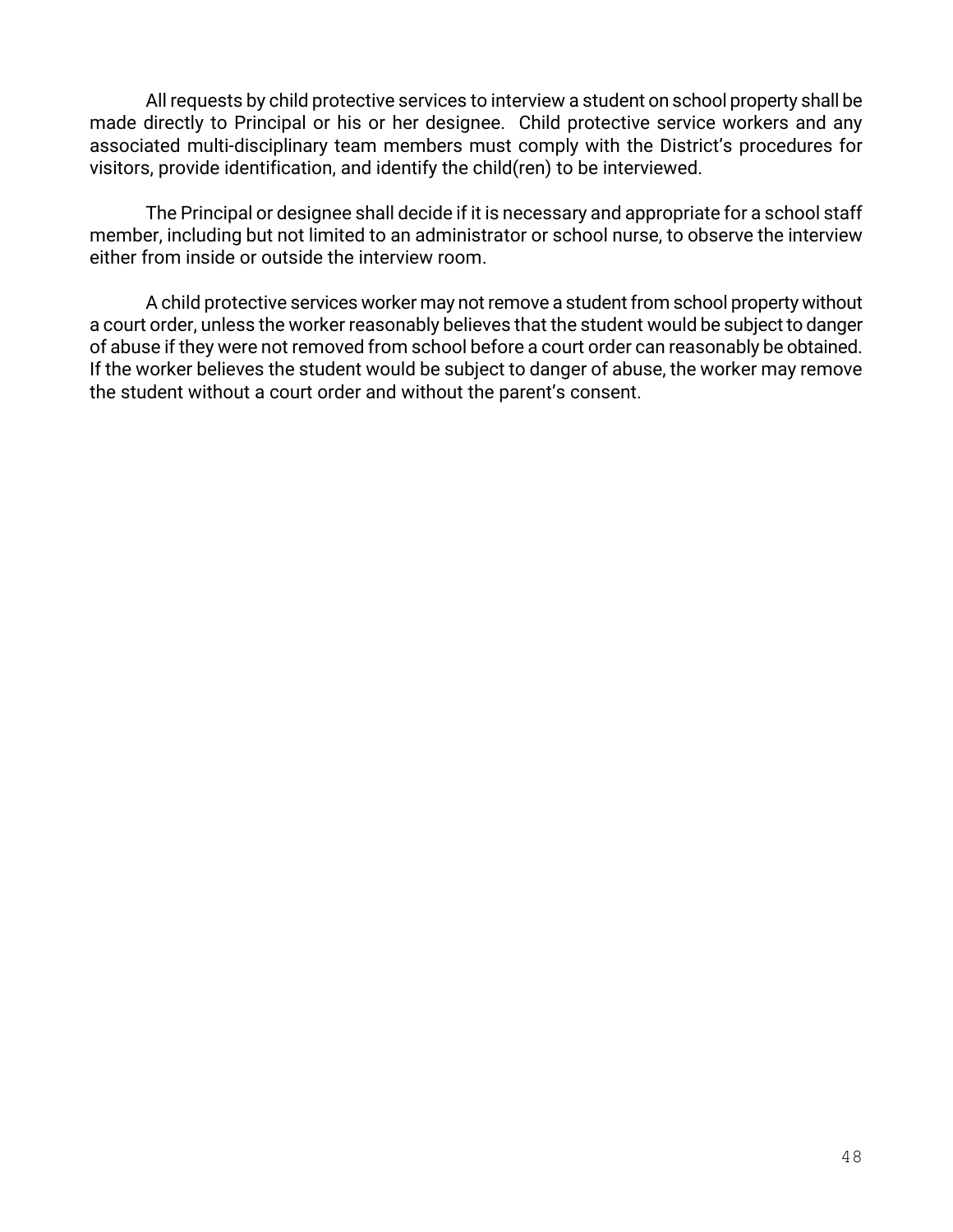# **O. VISITORS TO SCHOOLS**

The District recognizes that the success of the school program depends, in part, on support by the larger community. The District wishes to foster a positive climate where members of the community have the opportunity to observe the hard work and accomplishments of the students, teachers and other staff. Since schools are a place of work and learning, however, certain limits must be set for such visits. The Principal or his or her designee is responsible for all persons in the building and on the grounds. For these reasons, the following expectations apply to visitors to the schools:

- 1. Anyone who is not a regular staff member or student of the school will be considered a visitor.
- 2. All visitors to the school must enter through the designated single point of entry and report to the office of the Principal upon arrival at the school. There they will present photo identification, sign the visitor's register and will be issued a visitor's identification badge, which must be worn at all times while in the school or on school grounds. The visitor must return the badge to the main entry point before leaving the building.
- 3. Visitors attending school functions that are open to the public after regular school hours, such as parent-teacher organization meetings or public gatherings, are not required to sign-in.
- 4. Parents or citizens who wish to observe a classroom or school activity while school is in session must arrange such visits in advance with the classroom teacher(s) and Building Principal.
- 5. Teachers will not be able to take class time to discuss individual matters with visitors.
- 6. Any unauthorized person on school property will be reported to the Principal or his or her designee. Unauthorized persons will be asked to leave. The police may be called if the situation warrants.
- **7.** All visitors are expected to meet the expectations for public conduct on school property contained in this Code of Conduct.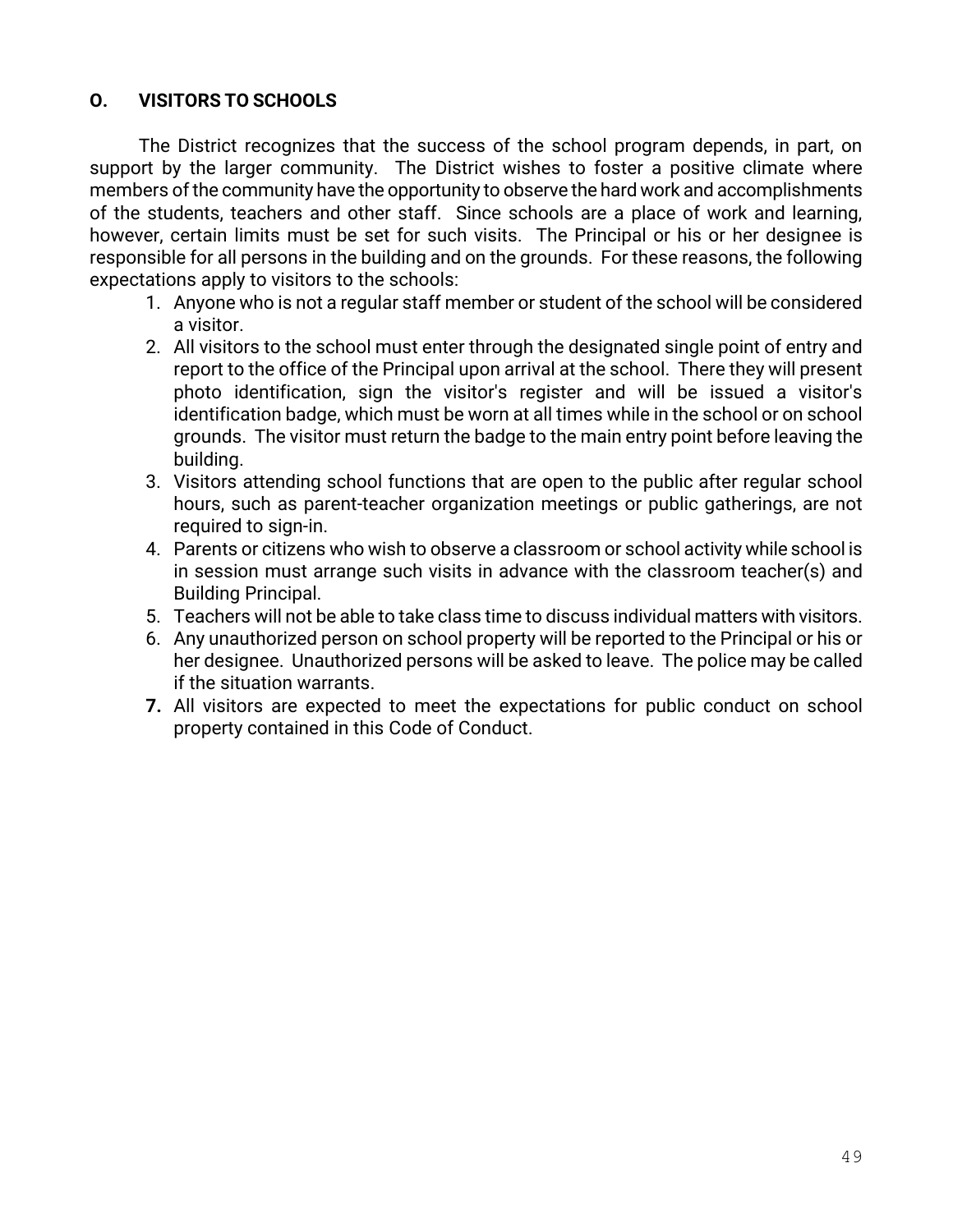# **P. PUBLIC CONDUCT ON SCHOOL PROPERTY**

The District is committed to providing a welcoming, engaging, respectful, orderly environment that is conducive to learning. The District invites the members of the public to join them in the educational process, competitive and artistic events, and other school functions. In order to maintain this kind of an environment, the public must also adhere to the expectations of the District. For purposes of this section of the code, "public" shall mean all persons when on school property or attending a school function including students, teachers and District personnel.

The expectations for the public's conduct on school property and at school functions are not intended to limit freedom of speech or peaceful assembly, but to support the conducive learning environment, and maintain order, and prevent infringement on of the rights of others.

All persons on school property or attending a school function shall conduct themselves in a respectful and orderly manner. In addition, all persons on school property or attending a school function are expected to be properly attired for the purpose they are on school property.

# **A. Prohibited Conduct**

No person, either alone or with others, shall:

- 1. Intentionally injure any person or threaten to do so.
- 2. Intentionally damage or destroy school District property or the personal property of a teacher, administrator, other District employee or any person lawfully on school property, including graffiti, starting fires, or arson.
- 3. Disrupt the orderly conduct of classes, school programs or other school activities.
- 4. Distribute or wear materials on school grounds or at school functions that are obscene, advocate illegal action, appear libelous, obstruct the rights of others, or are disruptive to the school program.
- **5.** Intimidate, harass or discriminate against any person on the basis of actual or perceived race, creed, color, weight, national origin, ethnic group, religion, religious practice, disability, sex, sexual orientation, or gender (including gender identity and expression).
- 6. Enter any portion of the school premises without authorization or remain in any building or facility after it is normally closed.
- 7. Obstruct the free movement of any person in any place to which this Code applies.
- 8. Violate the traffic laws, parking regulations or other restrictions on vehicles.
- 9. Possess, consume, sell, offer, manufacture, distribute or exchange alcoholic beverages, controlled or illegal substances or any synthetic versions (whether or not specifically illegal or labeled for human consumption), or be under the influence of either on school property or at a school function.
- 10.Possess or use weapons in or on school property or at a school function, except in the case of law enforcement officers or except as specifically authorized by the school District.
- 11.Consume, sell, distribute or exchange cigarettes, cigars, pipes, electronic cigarettes, vaping products or devices, or use chewing or smokeless tobacco.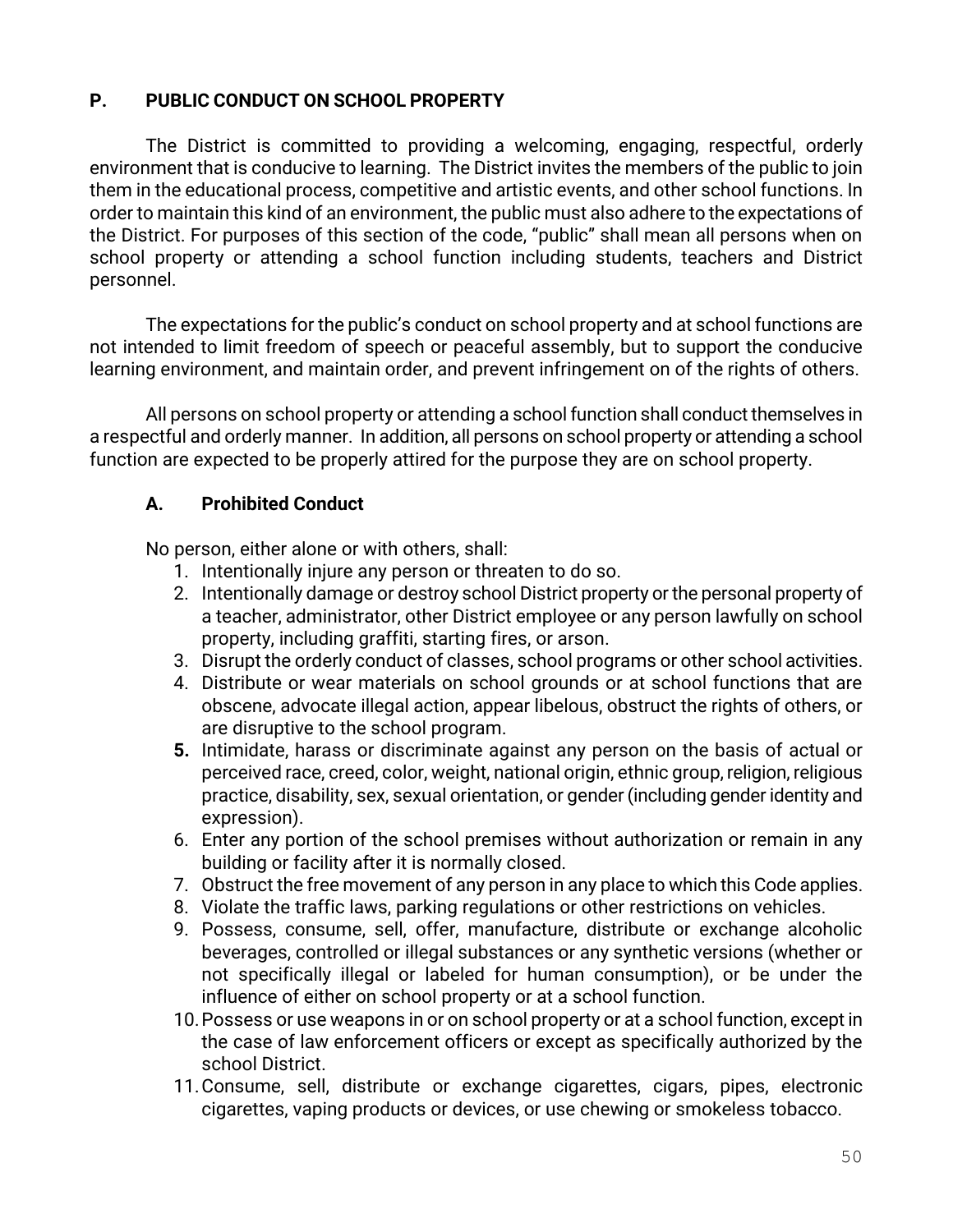- 12.Loiter on or about school property.
- 13.Gamble on school property or at school functions.
- 14.Refuse to comply with any reasonable order of identifiable school District officials performing their duties.
- 15.Willfully incite others to commit any of the acts prohibited by this code.
- 16.Violate any federal or state statute, local ordinance or District policy while on school property or while at a school function.

## **B. Consequences**

Persons who violate this Code shall be subject to the following consequence:

- 1. Visitors. Their authorization, if any, to remain on school grounds or at the school function shall be withdrawn and they shall be directed to leave the premises. If they refuse to leave, they shall be subject to ejection.
- 2. Students. They shall be subject to accountability measures as the facts may warrant, in accordance with the due process requirements.
- 3. Tenured faculty members. They shall be subject to accountability measures as the facts may warrant in accordance with Education Law § 3020-a or any other legal rights that they may have.
- 4. Staff members in the classified service of the civil service entitled to the protection of Civil Service Law § 75. They shall be subject to immediate ejection and to accountability measures as the facts may warrant in accordance with Civil Service Law § 75 or any other legal rights that they may have.
- 5. Staff members other than those described in subdivisions 3 and 4. They shall be subject to warning, reprimand, suspension or dismissal as the facts may warrant in accordance with any legal rights they may have.

# **C. Enforcement**

The Principal/designee shall be responsible for enforcing the conduct required by this code.

When the Principal or his or her designee sees an individual engaged in actions not conducive to achieving the goal of making school a community free of violence, intimidation, bullying, harassment, discrimination, misconduct or otherwise not allowed behaviors, the Principal or designee shall tell the individual that the behavior is not allowed and attempt to persuade the individual to stop. The Principal or designee shall also warn the individual of the consequences for failing to stop. If the person refuses to stop engaging in the undesired behaviors, or if the person's actions pose an immediate threat of injury to persons or property, the Principal or designee shall have the individual removed immediately from school property or the school function. If necessary, local law enforcement authorities will be contacted to assist in removing the person.

The District shall initiate action against any student or staff member, as appropriate, with the "Consequences" section above. In addition, the District reserves its right to pursue a civil or criminal legal action against any person violating the code.